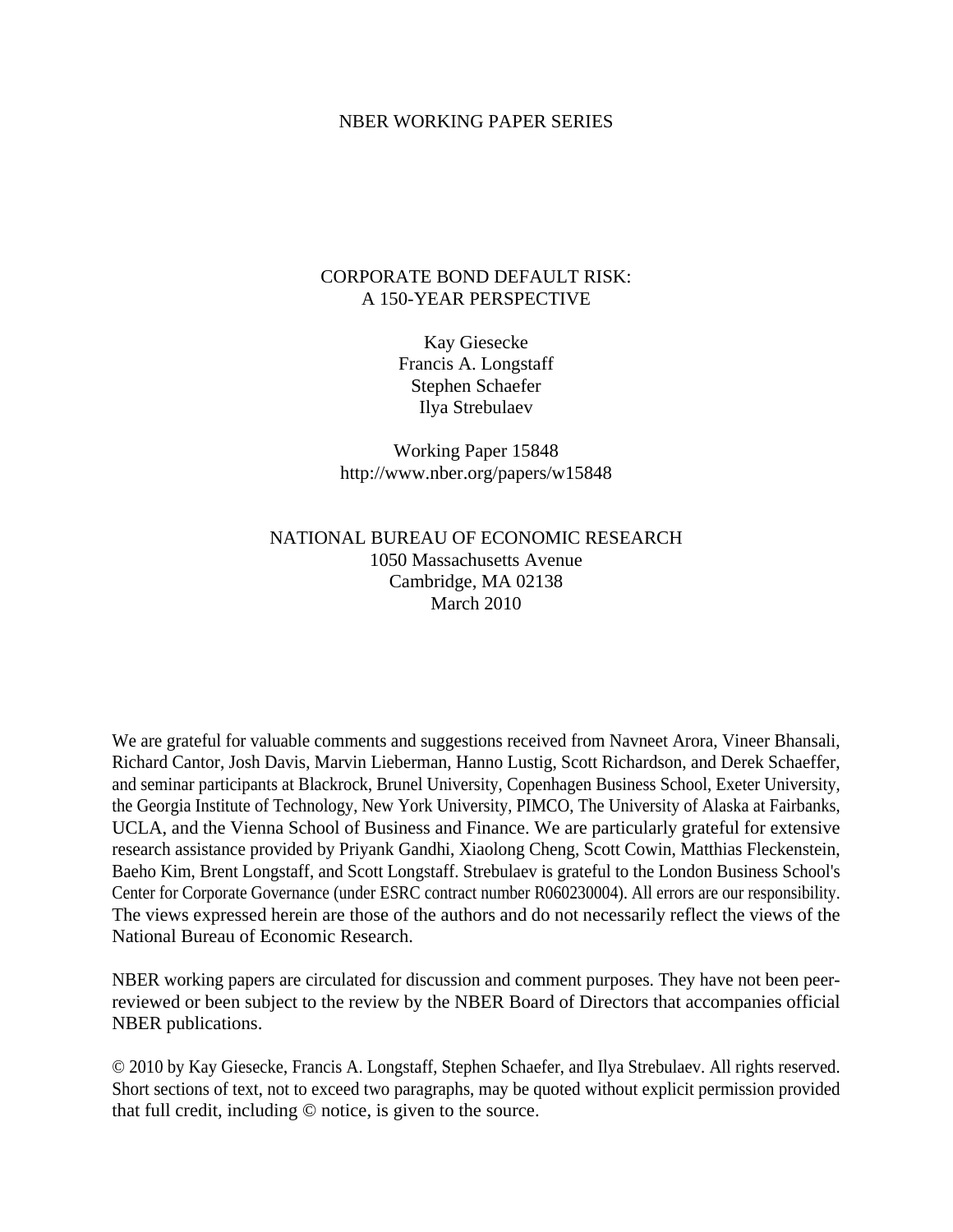Corporate Bond Default Risk: A 150-Year Perspective Kay Giesecke, Francis A. Longstaff, Stephen Schaefer, and Ilya Strebulaev NBER Working Paper No. 15848 March 2010 JEL No. G12,G33

# **ABSTRACT**

We study corporate bond default rates using an extensive new data set spanning the 1866–2008 period. We find that the corporate bond market has repeatedly suffered clustered default events much worse than those experienced during the Great Depression. For example, during the railroad crisis of 1873–1875, total defaults amounted to 36 percent of the par value of the entire corporate bond market. We examine whether corporate default rates are best forecast by structural, reduced-form, or macroeconomic credit models and find that variables suggested by structural models outperform the others. Default events are only weakly correlated with business downturns. We find that over the long term, credit spreads are roughly twice as large as default losses, resulting in an average credit risk premium of about 80 basis points. We also find that credit spreads do not adjust in response to realized default rates.

Kay Giesecke Stanford University giesecke@stanford.edu

Francis A. Longstaff UCLA Anderson Graduate School of Management 110 Westwood Plaza, Box 951481 Los Angeles, CA 90095-1481 and NBER francis.longstaff@anderson.ucla.edu

Stephen Schaefer London Business School Regents Park London, NW14SA United Kingdom sschaefer@london.edu

Ilya Strebulaev Stanford University istrebulaev@stanford.edu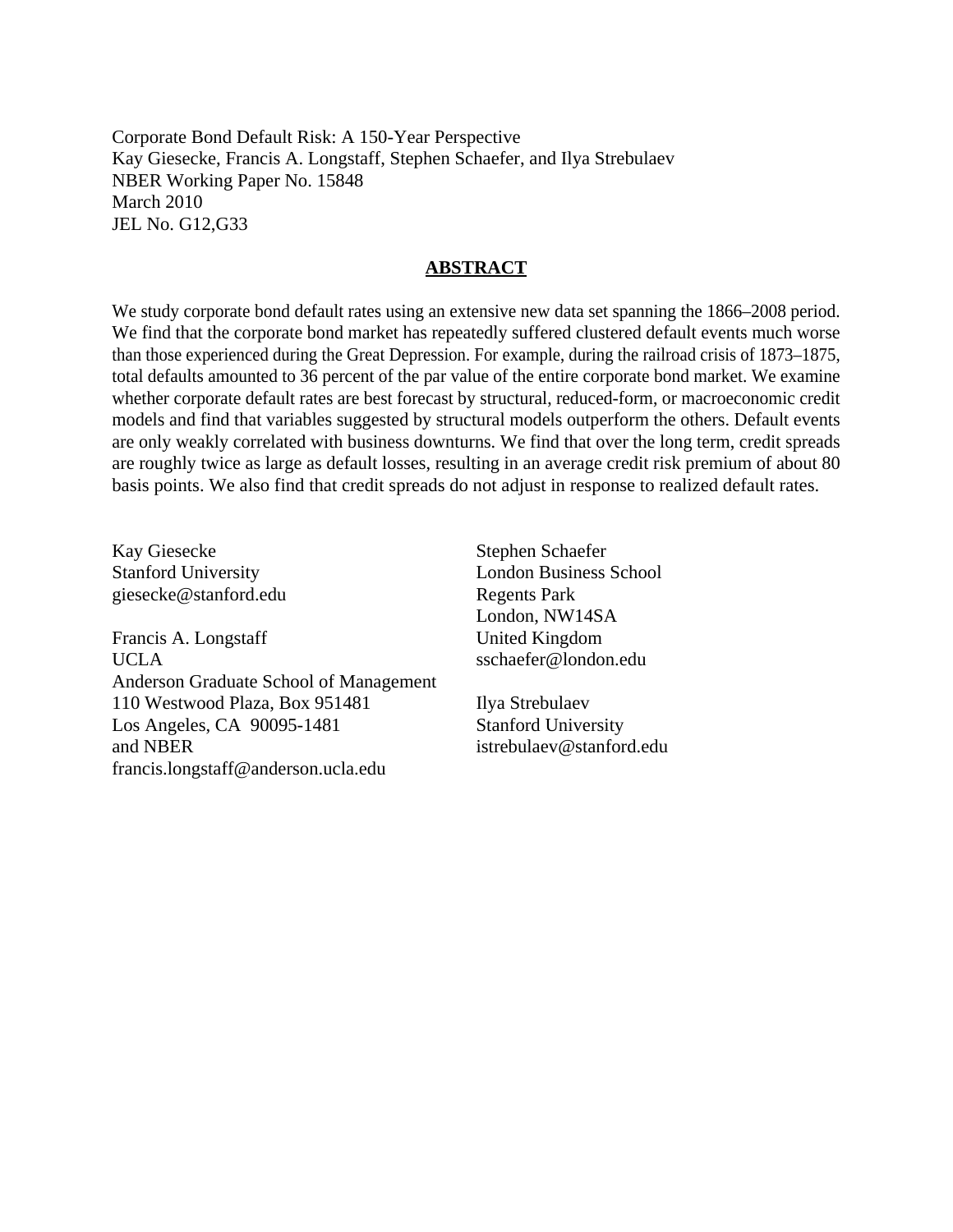*The longer you can look back, the farther you can look forward.*

Winston S. Churchill

### **1. INTRODUCTION**

This paper studies the properties of corporate bond default rates using an extensive new data set covering the 1866*−*2008 period. This data set is comprised of both handcollected data extracted from historical financial records such as the *Commercial and Financial Chronicle* as well as tabulated data from a variety of sources including the National Bureau of Economic Research (NBER), the Federal Reserve Board, Standard and Poor's, and Moody's Investors Services. In this study, we focus on the valueweighted default rates for U.S. nonfinancial bond issues. The reason for studying nonfinancials is that while they have historically represented the majority of the bond market, they have generally received far less attention in the literature, particularly during the earlier part of the study period.<sup>1</sup> Thus, the focus of this study is on "Main Street" rather than on "Wall Street."

In setting out on this study, a question that immediately raises itself is: How is historical corporate default experience dating back as far as the Civil War relevant to current financial research? After all, the corporate bond market of the 1860s was composed primarily of railroad, canal, and mining issues, which is a far cry from the current composition of the market. We believe that there are at least four compelling reasons for studying the long-term default experience of the corporate bond market. First, while the names of the bond issuers and the industries they represent may change and evolve over the centuries, the applicability of financial theory to the determinants of default risk and the pricing of corporate bonds should not change. In other words, if a credit model such as Merton (1974) applies to bonds in the 21st Century, it should be equally applicable in the 19th Century (albeit to a very different set of bonds). Second, the NBER dates business cycles back as far as the 1850s, and the study of these

<sup>1</sup>For example, there is an extensive literature documenting the failures of banks, securities firms, real estate trusts, and other financials during the Great Depression. These include Goldschmidt (1933), Galbraith (1955), Friedman and Schwartz (1963), Bernanke (1981, 1983), Kindleberger and Aliber (2005), Easley and O'Hara (1979), and many others. In contrast, there are relatively few sources describing failures of nonfinancial firms during this period. We observe, however, that most recent corporate and credit risk empirical studies exclude financial and utility industries (for example, see Eom, Helwege, and Huang (2004).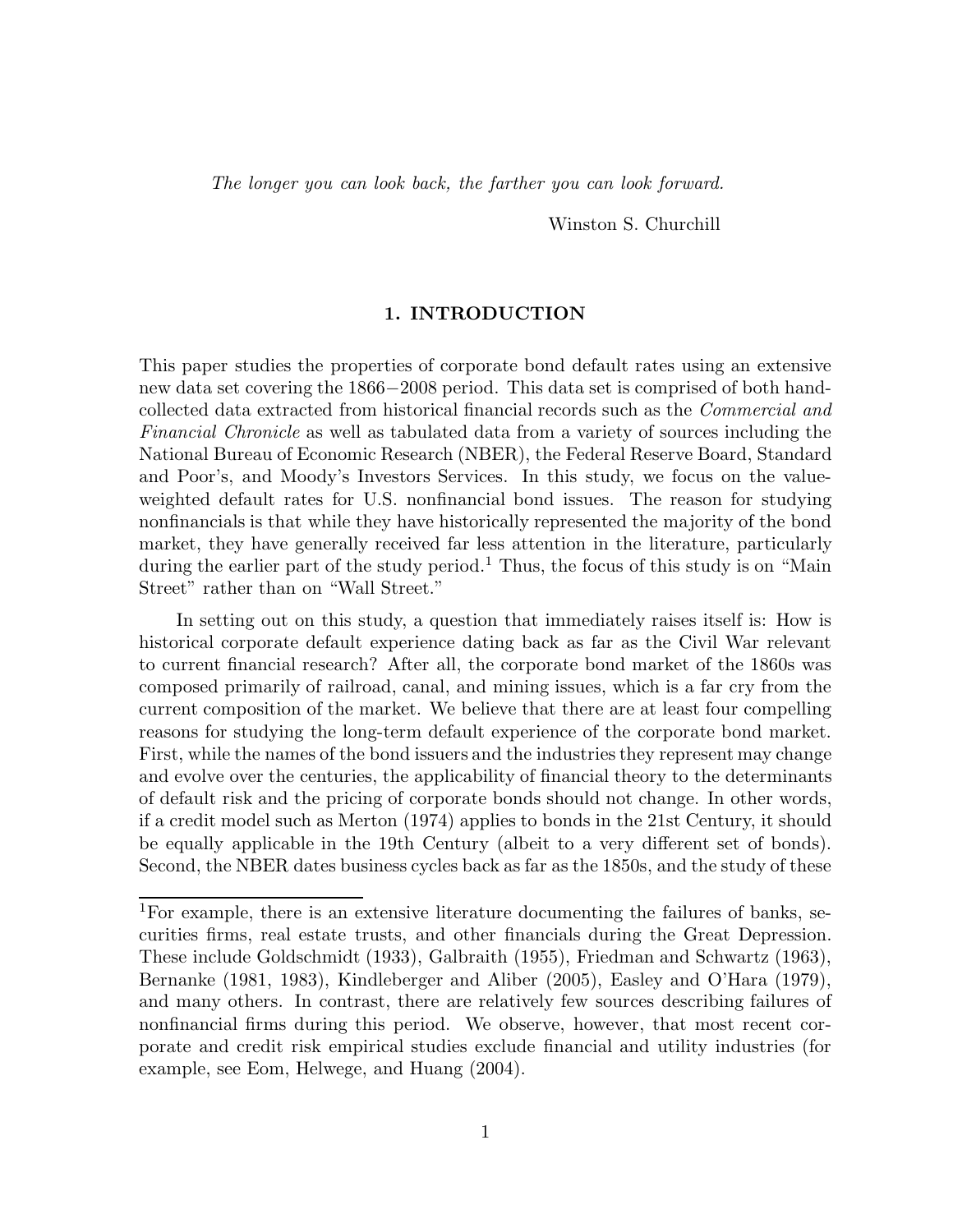cycles has provided valuable insights into fundamental economic mechanisms. Indeed, business cycle data has been used extensively in macroeconomic research for parameter calibration. We believe that similar insights can be obtained by studying historical default cycles. In addition, by identifying historical default cycles over the same time period as NBER business cycles, we hope to shed light on the interaction between adverse credit market events and economic downturns. Third, in coming to grips with the current financial market situation which has been termed a "historic crisis" or "the worst financial crisis since the Great Depression," nothing is so valuable as actually having a long-term historical perspective. Fourth, there are many parallels between the early part of the study period and recent credit market events. In particular, the latter part of the 19th Century was a period in which massive investment in a number of exciting new technologies (railroads, electricity, etc.) was financed heavily by debt. These technology booms were then followed by waves of financial crises and bond defaults, closely resembling patterns in the telecommunications and structuredcredit-products cycles of the past decade.

To provide overall perspective on corporate default rates, we begin with a simple descriptive analysis of the data. The U.S. experienced many severe clustered default events during the study period. The worst event occurred in the 1870s when the railroad boom of the 1860s was followed by a disastrous decade of defaults. During the three-year period from 1873*−*1875, the annual default rates total to 35.90 percent of the total par value of the corporate bond market. Several other three-year periods in the study period experience comparable default rates. Surprisingly, the worst threeyear period during the Great Depression with default rates totaling to 12.88 percent barely makes it into the top five credit events for nonfinancials.<sup>2</sup> On average, the annual corporate default rate during the sample period is about 1.50 percent. Corporate defaults, however, cluster significantly in time and the default rate is very persistent. Curiously, the correlation between credit events and NBER business downturns is only about 26 percent.

Our primary focus is on understanding the determinants of corporate default rates. Theoretical work on the valuation of corporate bonds and default prediction falls into three broad categories: structural models, reduced-form models, and macroeconomic and/or accounting-based models. We explore the implications of each of these frameworks and identify the economic factors that each suggests should drive corporate default risk. Using available historical data, we apply a regression approach to

<sup>2</sup>This is consistent with the evidence given in Friedman and Schwartz (1963) that the actual financial losses incurred by debtholders during the 1930*−*1933 period were relatively modest as a percentage of total market capitalization. Friedman and Schwartz also observe that "The impairment in the market values of assets held by banks . . . was the most important source of impairment in capital leading to bank suspensions, rather than the default of specific loans or of specific bond issues." See Friedman and Schwartz, pp. 351-355.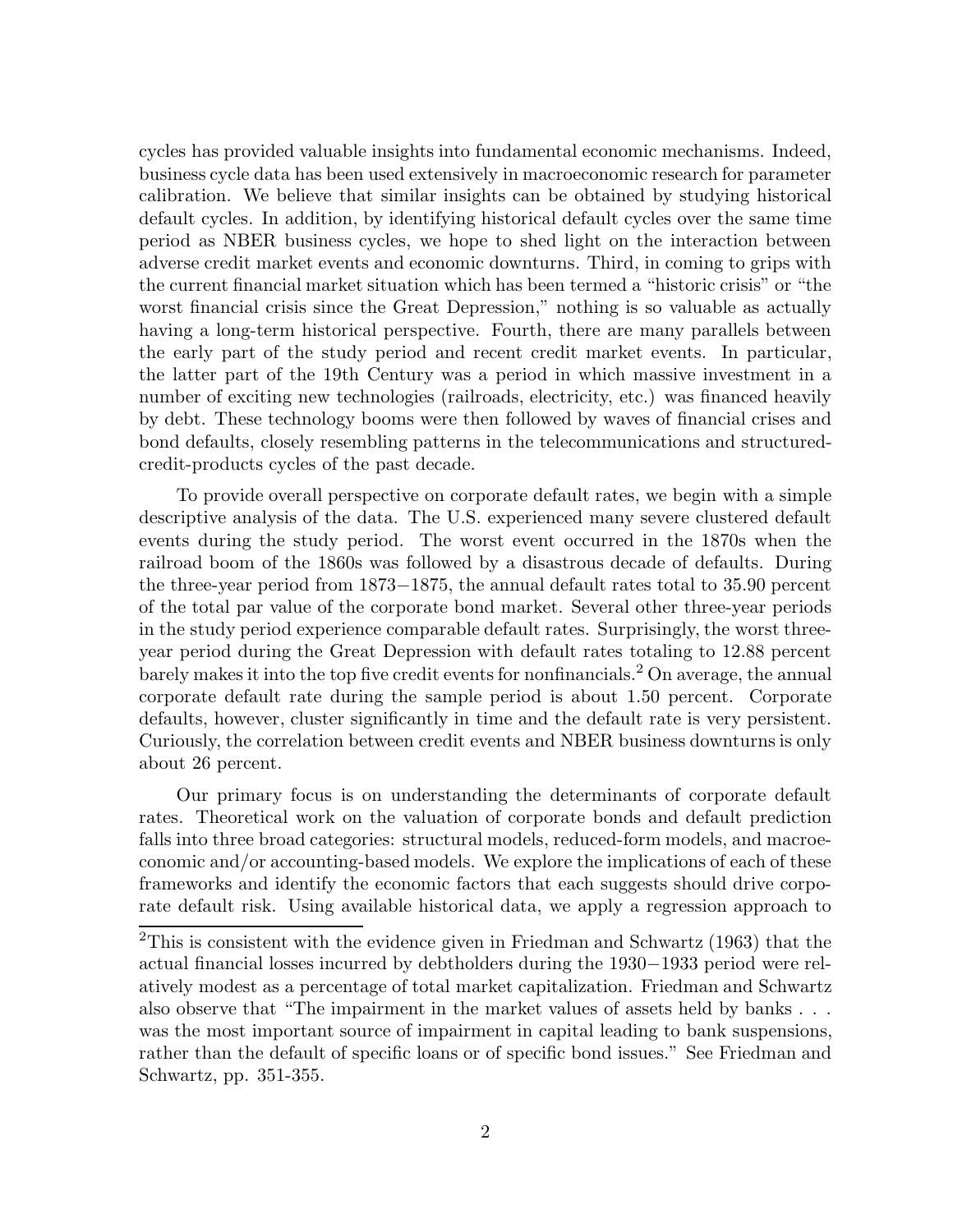examine which factors best forecast corporate default rates. We find that variables implied by the structural credit modeling framework have significant forecasting power for corporate default rates. In contrast, lagged corporate credit spreads have no predictive power for default rates. These results complement and extend Collin-Dufresne, Goldstein, and Martin (2001), Elton, Gruber, Agrawal, and Mann (2001), Schaefer and Strebulaev (2008), and others who also find that credit spreads are significantly influenced by factors that are difficult to link to credit fundamentals. Finally, we find that the state of the economy as measured by a recession indicator variable has little incremental predictive ability for corporate default rates.

Motivated by these results, we then explore the issue of how the market prices default risk. Applying a 50-percent loss rate to the average default rate of about 1.50 percent gives a back-of-the-envelope estimate of average annual credit losses of roughly 75 basis points. Using the available data, however, we find that credit spreads average about 153 basis points during the sample period. Thus, credit spreads have been approximately twice as large as expected default losses on average, implying an average premium of about 80 basis points for bearing default risk during the study period. We again use a regression approach to examine whether increases in default rates map into higher credit spreads. We find little or no evidence that credit spreads respond to current or lagged default rates. Taken together, these counterintuitive results support the view that corporate credit spreads are driven largely by factors such as illiquidity, consistent with Collin-Dufresne, Goldstein, and Martin (2001), Elton, Gruber, Agrawal, and Mann (2001), Longstaff, Mithal, and Neis (2005), and others.

In summary, this study provides four important results. First, we show that the historical default experience in the United States includes periods much worse that those during the Great Depression. Second, the historical correlation of default cycles and economic downturns is surprisingly weak. Third, we find that variables suggested by structural models of credit risk have significant forecasting power for corporate defaults, while credit spreads and business cycle indicators do not. Fourth, we show that over the long-run, credit spreads appear to provide investors with a modest premium for bearing credit risk, but do not adjust to current or lagged realized default rates. These results have many important implications for credit markets.

This paper contributes to the extensive literature on corporate credit risk and bond valuation. Key theoretical work in this area includes Black and Scholes (1973), Merton (1973, 1974), Black and Cox (1976), Leland (1994), Longstaff and Schwartz (1995), Jarrow and Turnbull (1995), Jarrow, Lando, and Turnbull (1997), Duffie and Singleton (1997, 1999), Collin-Dufresne and Goldstein (2001), Goldstein, Ju, and Leland (2001), Duffie and Lando (2001), and others. Important studies focusing on default risk in corporate bonds include Altman (1968, 1989), Shumway (2001), Chava, and Jarrow (2004), Duffie, Saita, and Wang (2007), Almeida and Philippon (2007), and Campbell, Hilscher, and Szilagyi (2008). Research addressing the default premium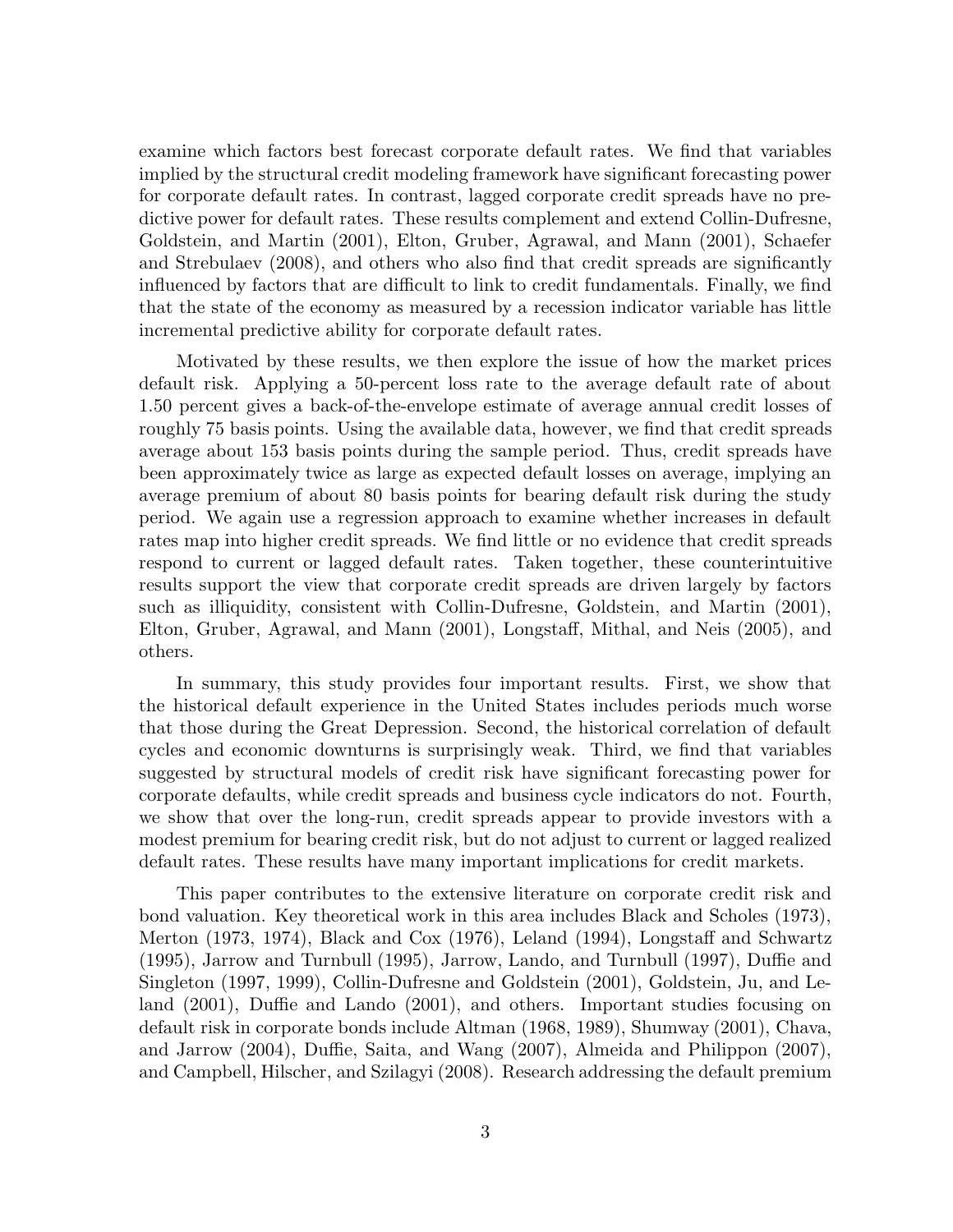and the properties of corporate credit spreads includes Fons (1987), Sarig and Warga (1989), Kim, Ramaswamy, and Sundaresan (1993), Pedrosa and Roll (1998), Duffee (1999), Collin-Dufresne, Goldstein, and Martin (2001), Elton, Gruber, Agrawal, and Mann (2001), Huang and Huang (2003), Eom, Helwege, and Huang (2004), Longstaff, Mithal, and Neis (2005), Driessen (2005), Berndt, Douglas, Duffie, Ferguson, and Schranz (2005), Jarrow, Lando, and Yu (2005), Davydenko and Strebulaev (2007), Schaefer and Strebulaev (2008), Bharath and Shumway (2008), and many others. This paper contributes to the literature by examining default risk and its relation to credit spreads over a time period significantly longer than in any previous study.

The remainder of this paper is organized as follows. Section 2 describes the data set used in the paper and explains how it is constructed. Section 3 describes some of the historical background for the study period. Section 4 explores the properties of the historical corporate default rates. Section 5 studies the determinants of corporate default risk. Section 6 examines how the market prices corporate bond default risk. Section 7 makes concluding remarks. The Appendix provides a detailed description of the data collection process.

# **2. THE DATA**

Our objective in this paper is to study the default rates that investors in the U.S. corporate bond markets have experienced historically. Specifically, our focus is on the bonds issued by U.S. firms in the nonfinancial sector. We limit our attention to U.S. corporate bonds since this allows us to study the relation between default rates and a number of key financial and macroeconomic variables that are only available for the U.S. markets. As discussed above, we focus on the nonfinancial sector since it has received much less attention in the literature than the financial sector. Furthermore, the nonfinancial sector has historically represented a much larger fraction of the market for long-term corporate debt than the financial sector. For example, financial issuers represented zero percent of all corporate bond issuers listed in the *Commercial and Financial Chronicle* in 1870, 1.2 percent of all issuers listed in 1900, 6.9 percent of all issuers listed in 1930, and 1.8 percent of all issuers listed in 1969. Thus, the tendency of financial firms to raise capital through the bond markets is a relatively recent one from a historical perspective.<sup>3</sup>

In measuring default rates, we focus on the fraction of the total par value of the corporate bond market (the default rate) that enters into financial distress during each year in the sample period. Thus, our approach differs somewhat from that of

<sup>3</sup>Financial firms, of course, raise capital from other sources such as deposits, commercial paper, or the money markets. For a description of growth in the financial sector, see Philippon (2008) and Gandhi and Lustig (2009).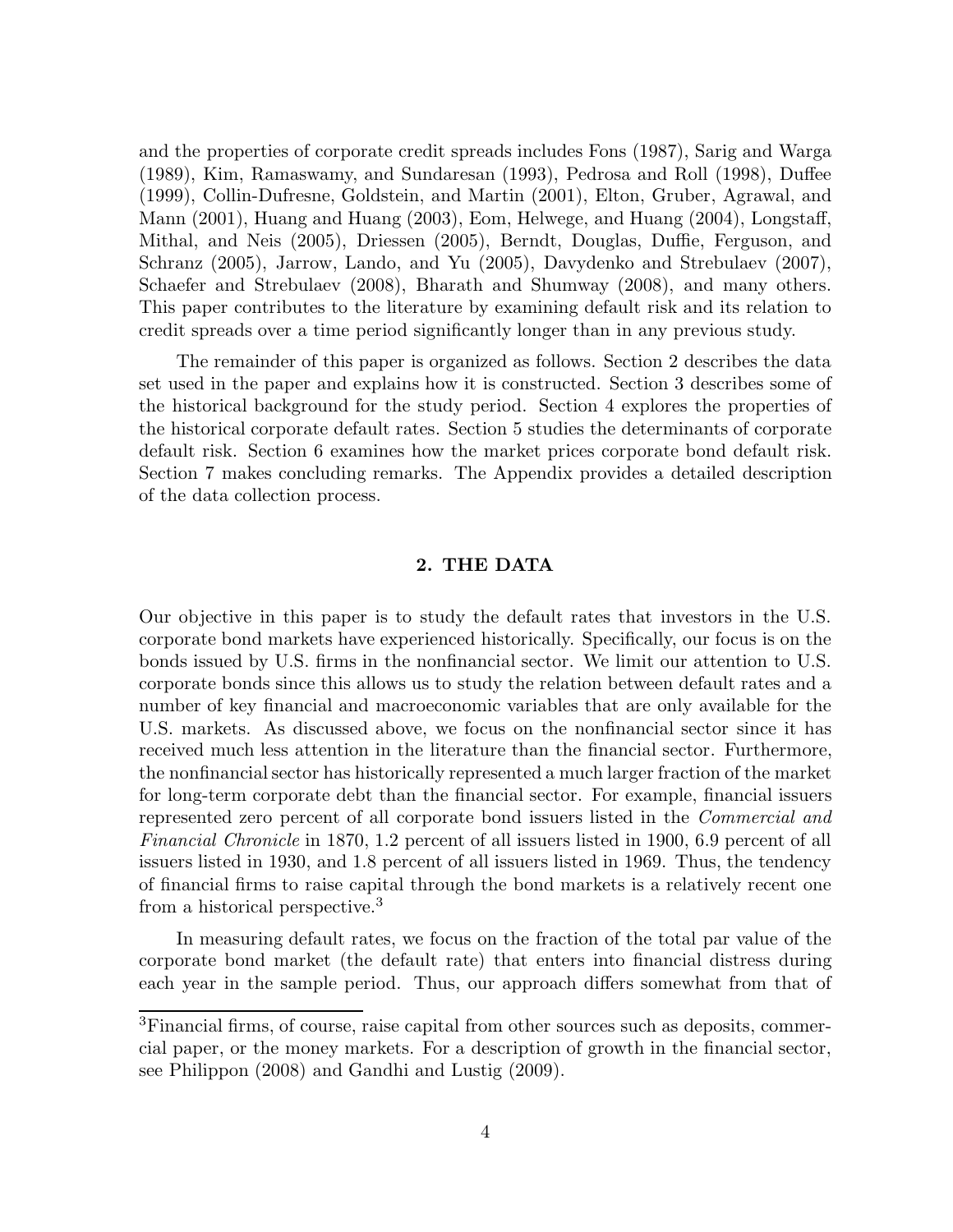other surveys such as Moody's *Corporate Defaults and Recovery Rates, 1920−2008* publication that are based on the fraction of issuers that enter into financial distress each year.<sup>4</sup> By studying the proportion of the total par value of bonds entering into financial distress, our results more closely reflect default rates from the perspective of a representative investor holding the value-weighted portfolio of all corporate bonds. For brevity, we will refer to the domestic nonfinancial value-weighted default rate simply as the default rate throughout the remainder of this paper.<sup>5</sup>

The collection of data for the study represented an extensive multi-year undertaking involving thousands of hours of research assistance. For example, obtaining corporate bond market data for the 19th Century required obtaining original copies of the *Commercial and Financial Chronicle*, tabulating the number of corporate issuers and the number and par value of all corporate issues, and then painstakingly reading though the pages of this source to identify news items providing information about issuers entering (or exiting) financial distress. The *Commercial and Financial Chronicle* was founded in 1865 and was the first national business newspaper in the United States. The *Commercial and Financial Chronicle* published extensive lists of the corporate bonds that were available in the financial markets, including bonds traded on the NYSE, the NYSE Curb Exchange, the AMEX, all of the regional exchanges, as well as leading unlisted and inactive bonds.<sup>6</sup>

Our sample period begins with 1866 since this is the first full year that the *Commercial and Financial Chronicle* was published. The year 1866, however, is a logical starting point for a number of other reasons as well. First, 1866 is the first full year following the conclusion of the Civil War, thereby representing something of a regime shift in U.S. history. Second, the 1866*−*2008 sample period closely parallels the 1857*−*2008 period covered by the NBER business-cycle-dating committee. Third, by beginning with 1866, we are essentially matching the starting date of the classic study of monetary history in the United States by Friedman and Schwartz (1963) which begins with 1867 (but also provides some discussion of events in earlier periods).

We also collected data from an extensive list of tabulated sources including the three volumes of the Hickman (1953, 1958, 1960) NBER study of corporate bond markets. This study was sponsored by the Works Project Administration and the Federal Deposit Insurance Corporation during the 1940s and 1950s and involved at least several dozen researchers over a number of years. We also obtained data from the NBER-sponsored study by Atkinson (1967) essentially extending the scope of

<sup>4</sup>Moody's publishes some limited data on value-weighted default rates beginning with 1994. See Table 45 in Moody's *Corporate Default and Recovery Rates, 1920−2008*.

<sup>&</sup>lt;sup>5</sup>When the data allow, we also calculate equally-weighted issue and issuer default rates and use these for a number of robustness checks.

<sup>6</sup>For a description of the history of the *Commercial and Financial Chronicle* and its founder, see Steeples (2002).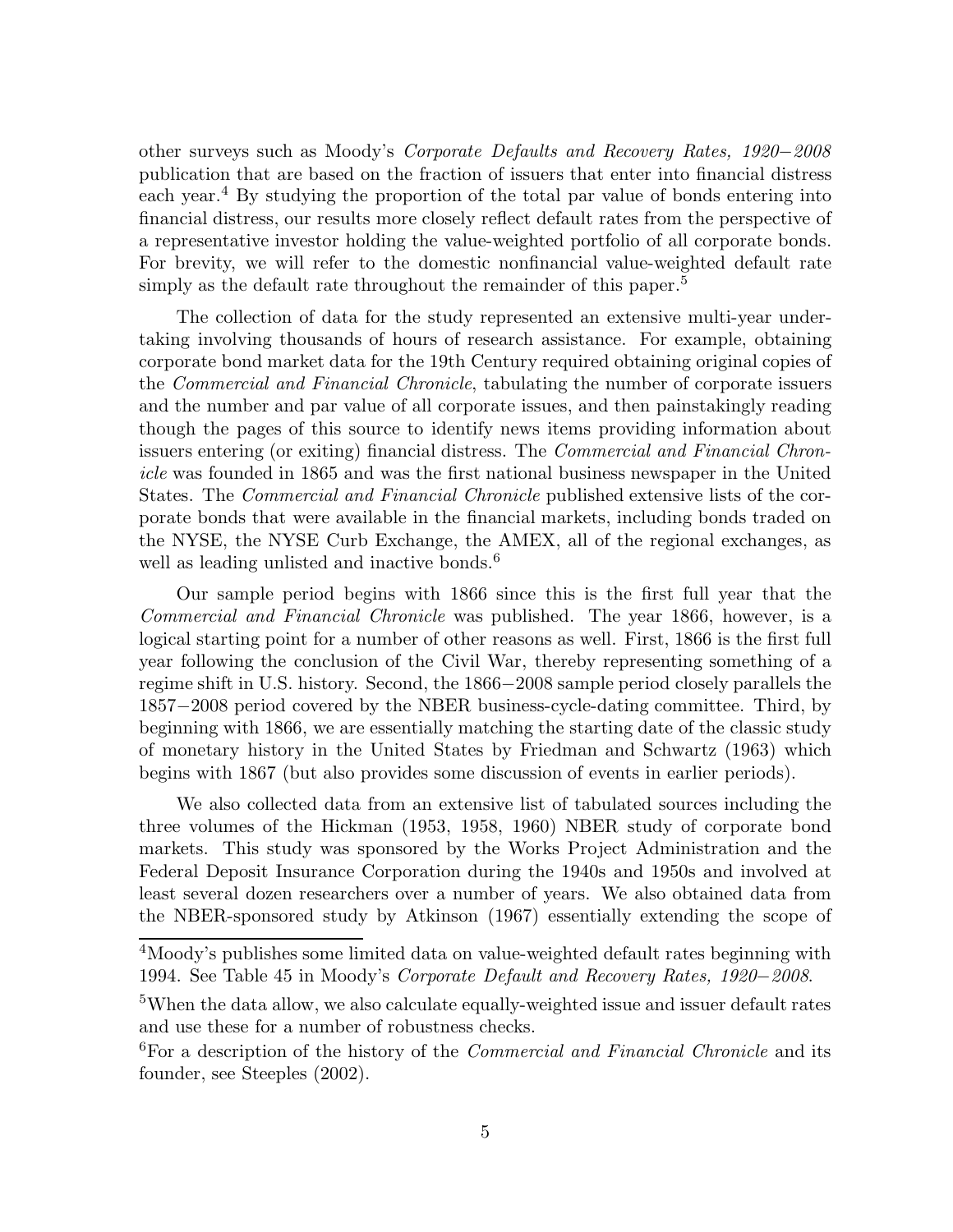the Hickman project by several decades. These studies were based on original data obtained from industry sources but were cross checked with data from sources such as the Securities and Exchange Commission, the Interstate Commerce Commission, and the National Industrial Conference Board.<sup>7</sup> For the latter part of the study period (1970-2008), we also used data provided to us by courtesy of Moody's Default Risk Services and extracted from their extensive data set of corporate market issuers.

In addition to these sources, we also use data provided by the Federal Reserve Board Flow of Funds Accounts of the United States, Standard and Poor's Corporation, the Securities Industry and Financial Markets Association (SIFMA, formerly the Bond Market Association), Macaulay (1938), Homer and Sylla (1991), Carty (1997, 2000), and others.

It is important to emphasize that both the focus of our study and the nature of the data set used differ significantly from those in the well-known surveys of historical corporate default experience published by industry sources such as Moody's Investor Services Inc. and Standard and Poor's Corporation. In particular, we focus on value-weighted default rates. In contrast, Moody's *Corporate Default and Recovery Rates, 1920−2008* publication focuses on the percentage of issuers that default. This distinction is an important one, however, since smaller firms tend to default more frequently. Thus, issuer-weighted default rates can be numerically large while not economically large during some periods (including some years during the 1930s). Furthermore, the default rates in this Moody's publication include defaults by global issuers. In particular, as described by Carty and Lieberman (1997), Moody's default rates were elevated by global events such as the German Transfer Moratorium in 1933 in which 62 German firms were restricted from making foreign debt payments by the newly installed Nazi government. These firms represent a large fraction of the total number of defaulting firms during 1933 in the Moody's sample. Carty and Lieberman also report that similar defaults occurred through payment moratoriums in Austria, Czechoslovakia, Rhodesia, Chile, and Uruguay. In addition, default rates published by industry sources are typically based on rated bonds. In contrast, our default statistics for the 1866*−*1969 period are based on the broader universe of all reported bonds (rated or unrated). Also, some of the earlier years in the Moody's sample may have less comprehensive coverage, perhaps because relatively few bond issues were rated. For example, Moody's *Corporate Default and Recovery Rates, 1920−2008* publication implies that there were about 1240 issuers in their sample in 1939.<sup>8</sup> In contrast, there were 2486 bond issuers listed in the *Commercial and Financial Chronicle* at the beginning of 1939. Finally, the earliest data on default rates available from Moody's begins with 1920. Thus, our data set extends 54 years further into the past, covering

<sup>7</sup>Sadly, the original data collected by Hickman and Atkinson seems to have been lost.

<sup>&</sup>lt;sup>8</sup>This follows from the number of defaults reported in Table 15 and the default percentage reported in Table 36 of the Moody's publication.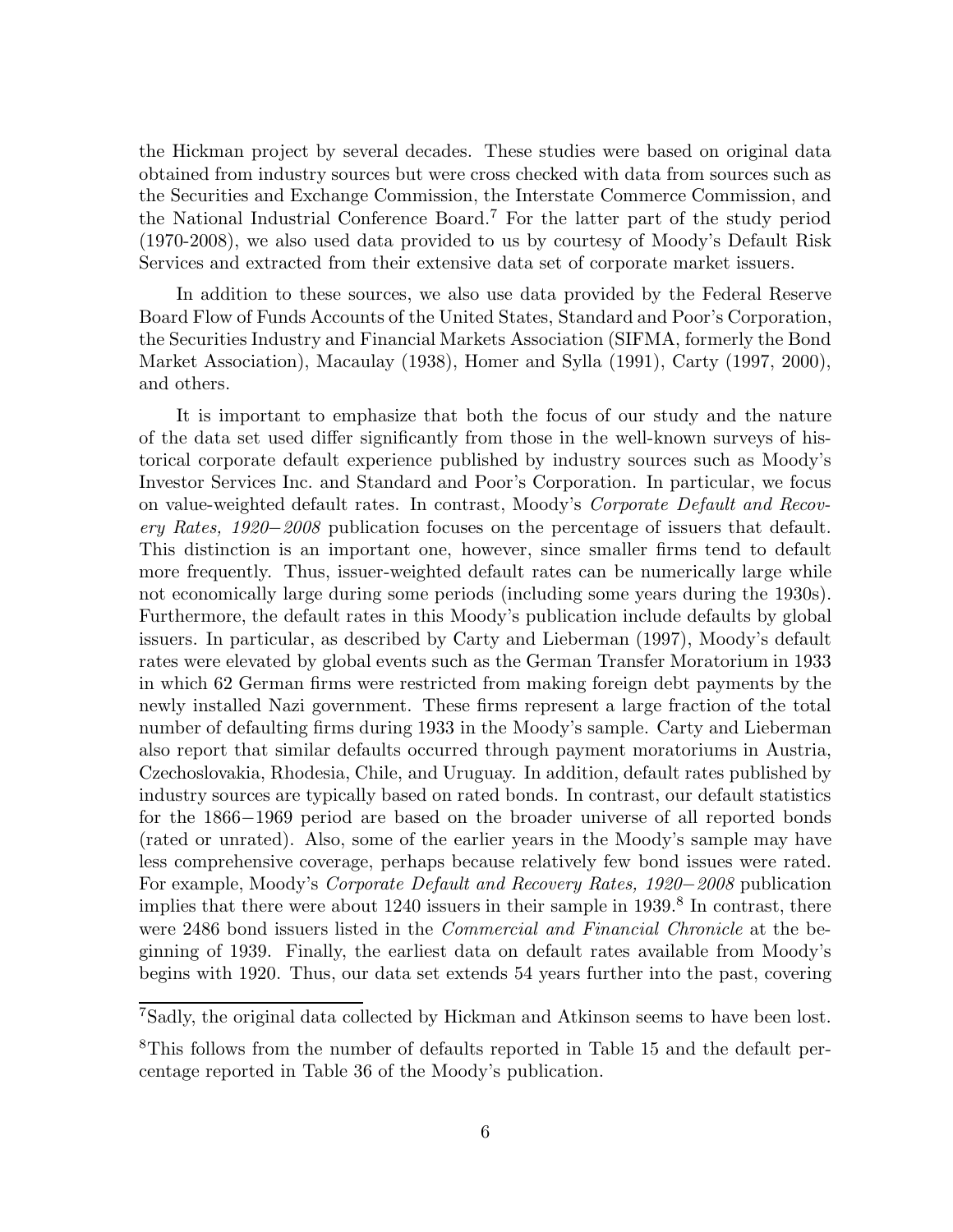an additional 14 business cycles.

The specific data used in calculating the default rate consists of two time series. The first is the total par value of a snapshot of all nonfinancial corporate bonds included in the historical source at the beginning of each year. The second is the total par amount of the subset of bonds in the annual snapshot entering into financial distress each year. The default rate is simply the ratio of the latter to the former. Note that for a default to be included in the numerator of this ratio, the bond needs to also be included in the denominator. This ensures that the estimated default rate is economically meaningful and bounded between zero and one.

Although we use a variety of data sources, the basic definition of financial distress remains fairly uniform throughout the study. In particular, financial distress includes events such as a firm defaulting on a coupon or principal payment, an initial account of a bondholder committee meeting, entering into receivership, bankruptcy, reorganization, etc. The Appendix provides details about the data sources, data collection protocols, and definitions of financial distress used in constructing these time series.

# **3. HISTORICAL BACKGROUND**

In this section, we provide some selected background about the major historical trends, events, and legal environment influencing the corporate bond markets during the sample period. In doing this, we focus primarily on the earlier part of our sample period since this is likely to be less familiar to the reader.<sup>9</sup>

#### **3.1 The Railroad Boom and Crashes of the 19th Century**

U.S. industrialization in the 19th Century was driven in large part by the transportation revolution. In 1860, the American railroad network consisted of 30,000 miles of track in operation. By 1910, the U.S. had 351,767 miles of track, of which 266,000 miles were main track (Hughes and Cain (2007)). As Hughes and Cain argue in their economic history,

> *"Constructing America's railroads was such a giant effort that the story of it has become simply overpowering in its influence upon American history. . . . There had never before been anything like it." (p. 287).*

<sup>&</sup>lt;sup>9</sup>There are many excellent financial and economic histories of the United States for the period covered by this study. Examples include Macaulay (1938), Friedman and Schwartz (1963), Snowden (1990), Homer and Sylla (1991), Markham (2001, 2002), and Hughes and Cain (2007).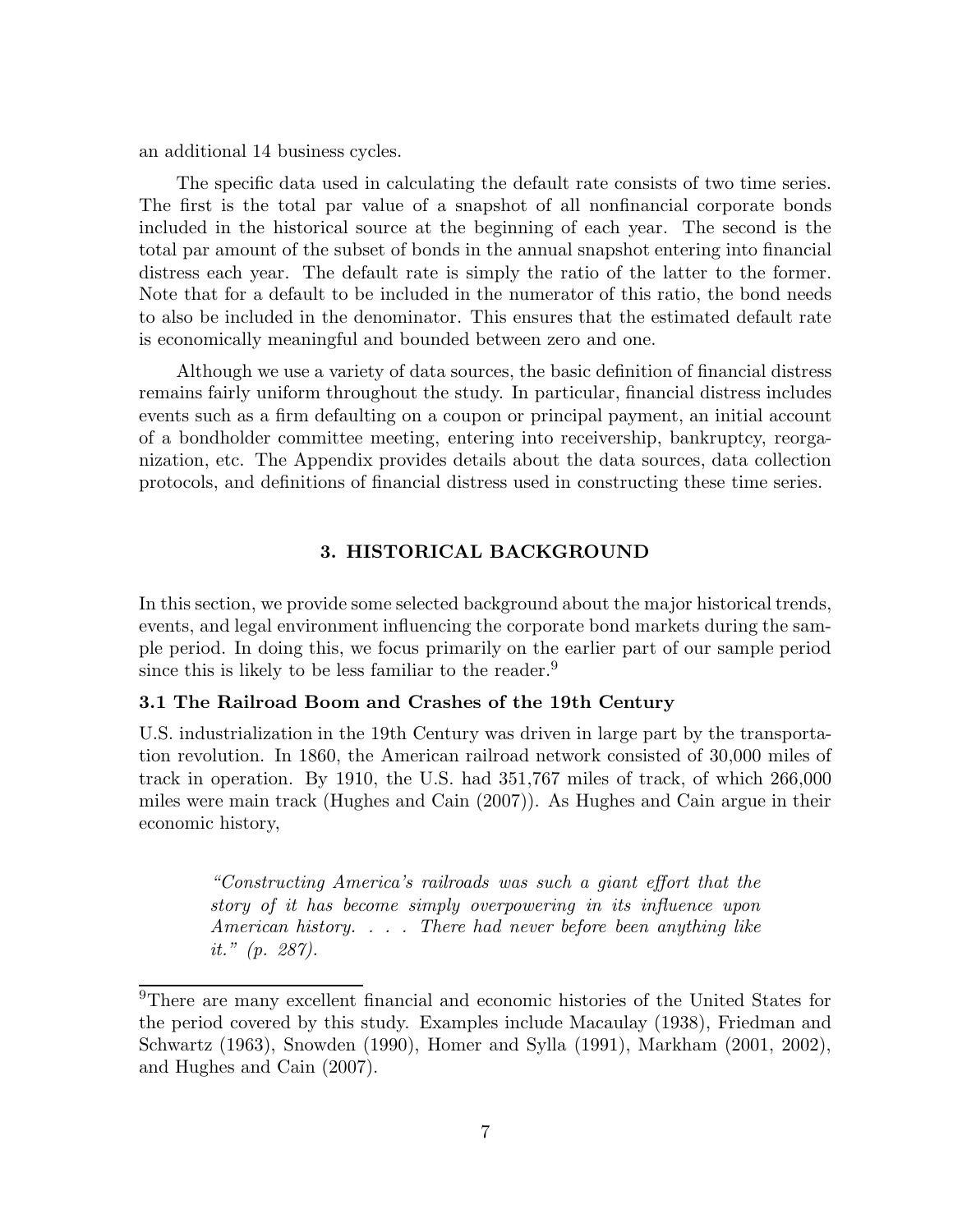There were three major waves of railroad construction in the late 19th Century: 1868– 1873, 1879–1883, and 1886–1892 (Fishlow (1965)). Railroads were built mainly with borrowed money and it should not come as a surprise perhaps that each of these booms correspond to subsequent major crises and high default rates.

As discussed by Friedman and Schwartz (1963), and Homer and Sylla (1991), the late 19th Century was also characterized by an enormous expansion in the size of U.S. debt markets, economic activity and productivity, the national banking system, as well as the transportation system. Quoting from Friedman and Schwartz,

> *"There are many other signs of rapid economic growth. This was a period of great railroad expansion dramatized by the linking of the coasts by rail in 1869. The number of miles of track operated more than doubled from 1867 to 1879, a rate of expansion not matched subsequently. . . . The political developments combined with the great cheapening in transportation to produce a rapid extension of the area under cultivation. The number of farms rose by over 50 percent from 1870 to 1880 for the U.S. as whole. The average value per acre apparently increased despite the sharp decline in the price of farm products—clear evidence of a rise in economic productivity."* (Chapter 2, pg. 35).

The growth in economic activity was accompanied by a rapid expansion in the corporate bond market. For example, the number of bond issuers listed in the *Commercial and Financial Chronicle* was 158 in 1866, but quickly reached 421 by 1872. The *Commercial and Financial Chronicle* from this period is often filled with enthusiastic accounts about the promise of new technology,

> *" . . . every well-built railroad if suitably located becomes a productive machine which adds to the wealth of the whole country . . . Our new railroads increase the value of farms and open new markets for their products. They lessen the time and cost of travel. They give a value to commodities otherwise almost worthless. They concentrate population, stimulate production and raise wages by making labor more efficient. Our existing railroads are computed to create more wealth every year than is absorbed for the construction of new railroads."* (January 11, 1873).

The parallels between this period and the recent internet and dot-com era of the late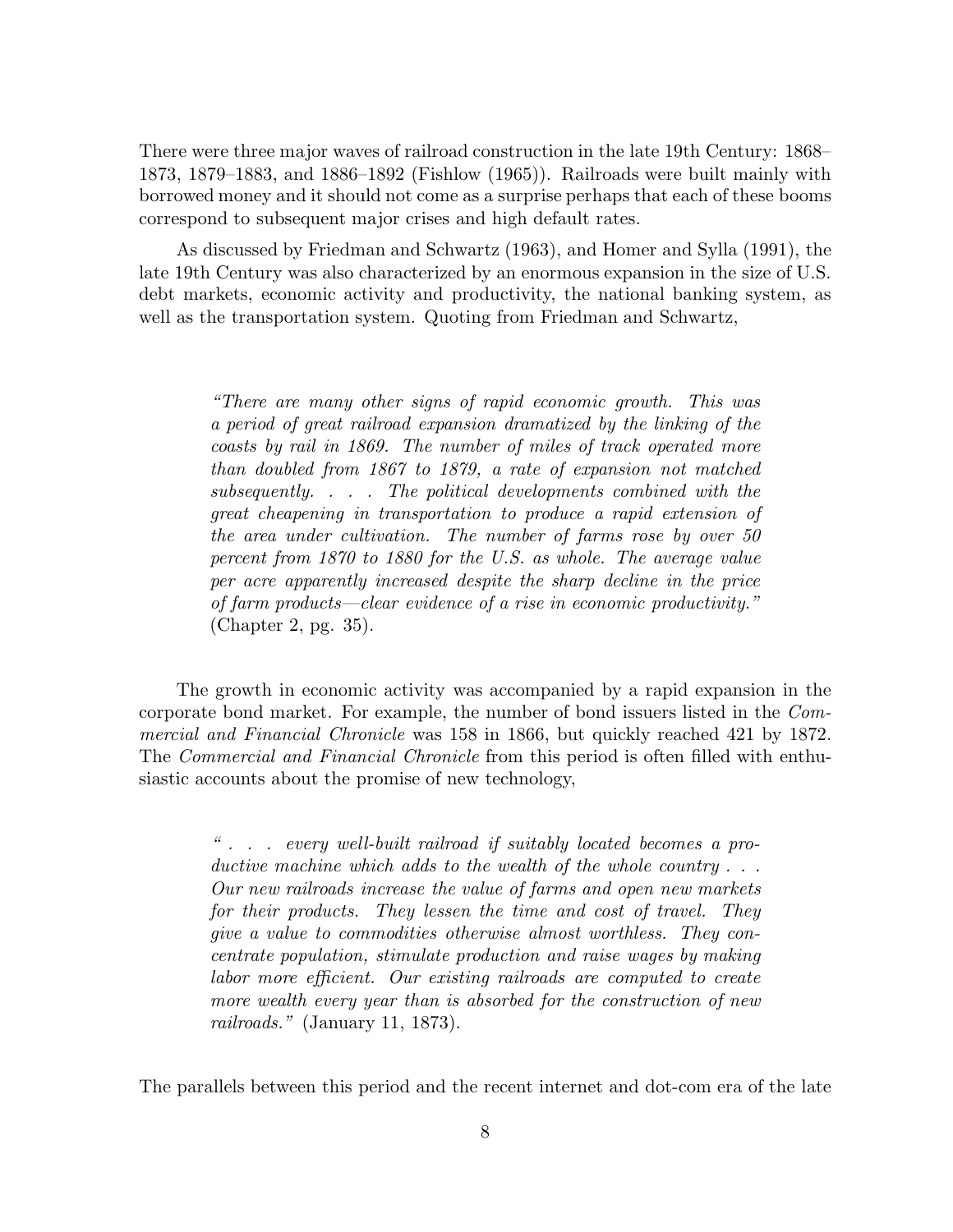1990s and early 2000s are indeed striking.

However, later in the same year there was a major panic which led to a default rate of 14.3 percent in 1873. Contrast the buoyant spirit reflected in the previous quote with that evidenced by the following quote from the *Commercial and Financial Chronicle* exactly one year later.

> *"After such a panic as has, the past year, swept over the country, it becomes a kind of melancholy pleasure to look over the field and find that there are not quite so many dead and wounded lying about as was anticipated. It was a fearful storm while it lasted, and although every one of course can say now that he knew it was coming, yet the real truth is, its breaking was terribly sudden and unexpected. . . . There are few people who allow themselves to remember long the lessons experience would teach them. If this were not so, there would be many less failures in the world. . . . Almost all felt they were carrying too much debt; they would henceforth be out of it. There are now, however, very evident signs that these resolutions have been mostly forgotten. Overtrading, as it is called, is an evil that has ever existed, and pretty much the same epitaph can be written above each business prostration—here lies the result of an attempt to do too much with too little capital. Must history necessarily repeat itself?"* (January 10, 1874).

Once again, the parallels between the leverage-related financial crisis of the 1870s and the recent subprime-mortgage securitized-credit crisis are clear. Unfortunately, the storm was far from over and history immediately repeated itself. Consider the following quote from a demoralized editorial in the *Commercial and Financial Chronicle* less than three years after the previous quote and following default rates of 16.3 percent in 1874, 5.3 percent in 1875, and 5.9 percent in 1876,

> *"This marks the depth of the present disease. It has not been simply the falling out of reckless traders—not the end of an ordinarily wild speculation in which the failure is usually the result of individual indiscretion and rashness; but it is more a result of a wrong financial system. We have been trading on a fictitious basis. The truth that it was not real, suddenly is forced upon every man. The houses, the stocks of goods, the factories we had produced and built and held at high values, we see could now be duplicated at about two-thirds or one-half their cost."* (July 15, 1876).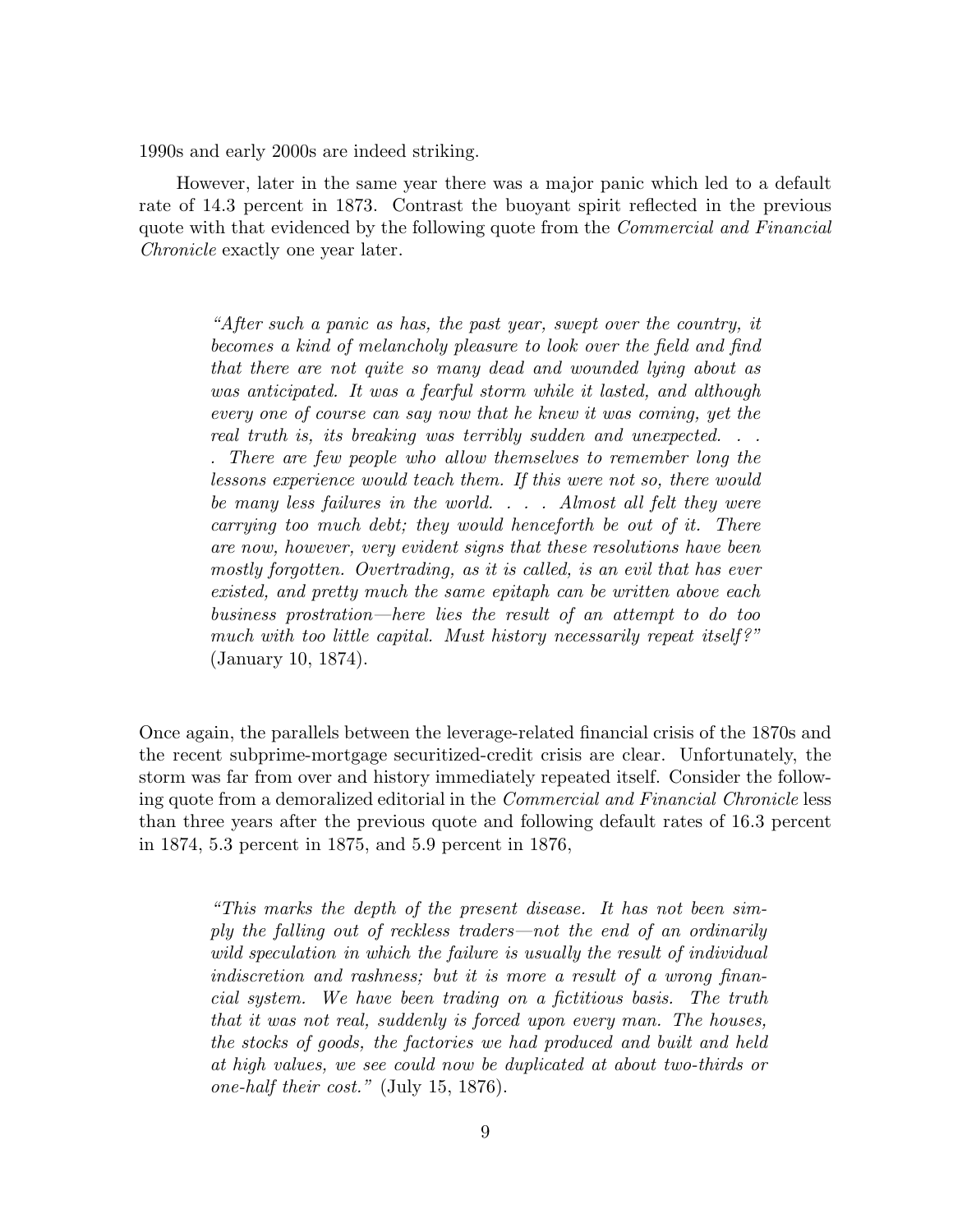Although written more than 130 years ago, both the qualitative and quantitative sentiments expressed in this quote are mirrored eerily in discussions and debates about the current global financial crisis.

Financial history repeated itself several more times during the latter part of the 19th Century. The number of issuers listed in the *Commercial and Financial Chronicle* continued to increase steadily throughout this period, reflecting a large demand for debt capital by the railroads and a growing need by the emerging utility and industrial sectors (particularly the promising new technology of electricity).<sup>10</sup> For example, in 1880, the bonds listed in the *Commercial and Financial Chronicle* represented 339 railroads, 12 canals, and 12 miscellaneous issuers. By 1899, the *Commercial and Financial Chronicle* listed not only bonds for 404 railroads, 196 street railroads, 55 gas and electric utilities, but also 200 miscellaneous issuers (primarily industrial firms and other types of utilities). Despite the growth in the corporate bond market (or perhaps because of it), there were several other major default events during the 1880s and 1890s, although these were not as severe as those experienced during the decade of the 1870s.

# **3.2 Bankruptcy and Receivership**

In this subsection we review the main historical developments concerning legal issues of corporate reorganizations. The main point that emerges from this discussion is that for most of the earlier period of our study, equity receivership rather than bankruptcy was the mechanism under which the consequences of default on corporate bonds were played out.

# **3.2.1 Bankruptcy Law**

There are many in-depth reviews of the history of bankruptcy law in the United States including Warren (1935), Tabb (1995), Skeel (2001), and Franks and Sussman (2003). In this section, we summarize some of the key events described in these sources which are relevant for our study.

Tabb (1995) explains that U.S. bankruptcy law dates back to the Constitutional Convention of 1787 which empowered Congress to "pass uniform laws on the subject of bankruptcy." Quoting from Tabb,

> *"For over a century after the Constitution, however, the Bankruptcy Clause remained largely unexercised by Congress. During those periods, many states stepped into the void and passed their own bankruptcy legislation. A Federal bankruptcy law was in existence only from 1800 to 1803, from 1841 to 1843, and from 1867 to 1878. Permanent*

<sup>10</sup>See Benmelech (2009) for an in-depth analysis of the debt maturity of railroads and the marketability of railroad assets during this period.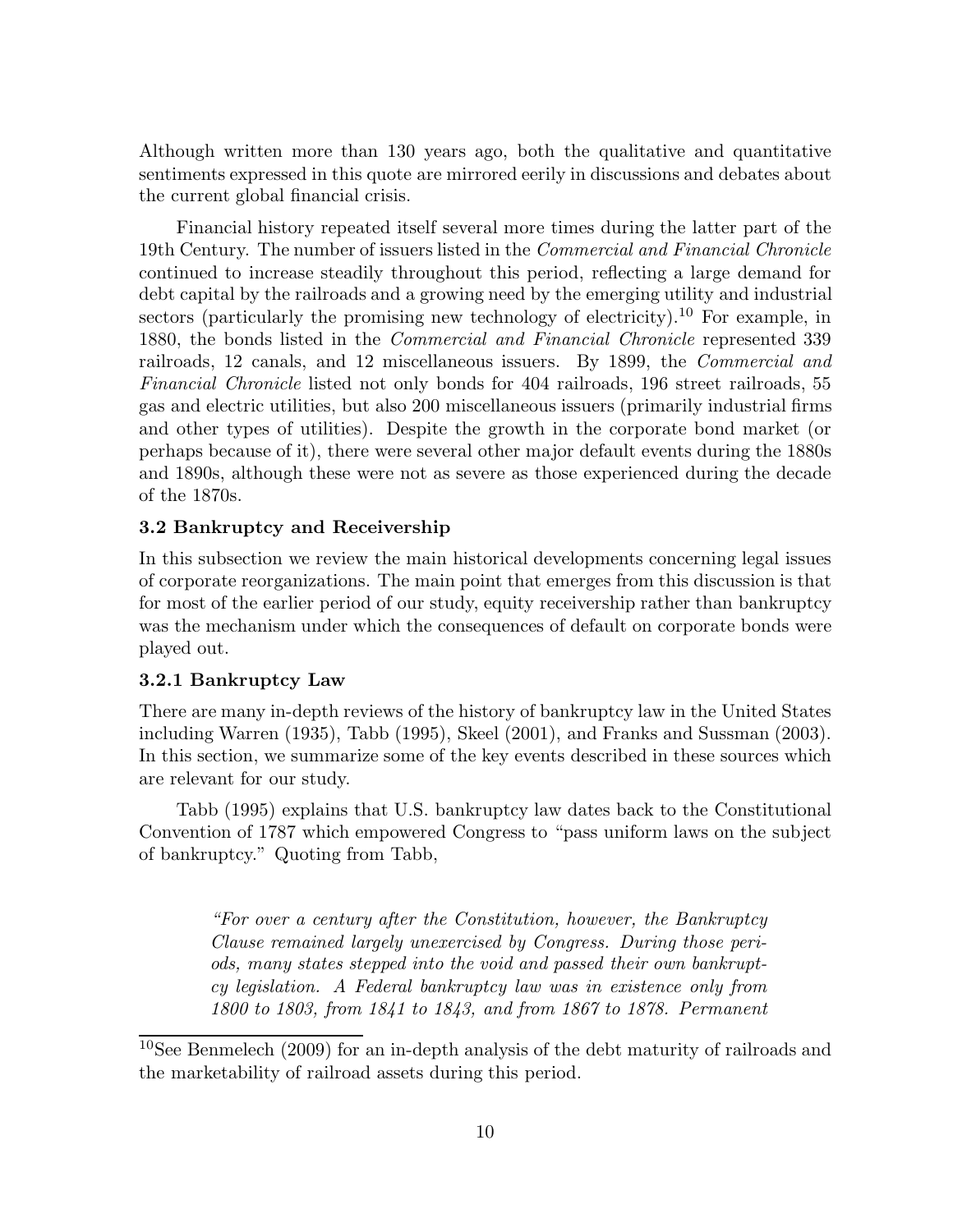*Federal bankruptcy legislation did not go into effect until 1898. Thus, states were free to act in bankruptcy matters for all but 16 of the first 109 years after the Constitution was ratified. In each instance of Federal action, the Federal legislation followed a major financial disaster: the Act of 1800 followed the Panic of 1797, the Act of 1841 came after the Panic of 1837; the 1867 Act followed the Panic of 1857 and the Civil War; and finally the 1898 Act was passed in the wake of the Panic of 1893."*

The passage of the Act of 1898 (the Nelson Act) represented the beginning of permanent Federal bankruptcy law. The Act was viewed as ushering in a regime characterized by liberal debtor treatment, although there were many restrictions placed on the ability of corporations to enter voluntary bankruptcy. From 1898 to the passage of the Act of 1938 (the Chandler Act), there were many amendments made to the 1898 Act, typically in an effort to mitigate its extreme pro-debtor nature. It is important to observe, however, that the early part of the 1930s saw the passage of a number of pro-debtor amendments and laws by Congress that favored rehabilitation rather the liquidation of defaulting firms. A number of these amendments were struck down by the Supreme Court, but then reworked and reenacted by Congress in a way that survived judicial review. The Chandler Act represented a major overhaul of the 1898 Act and formalized many of the corporate reorganization mechanisms that had been passed by Congress during the earlier part of the 1930s (such as the railroad reorganization laws of 1933 and 1935).

The Chandler Act effectively transferred power in bankruptcy away from managers and towards independent trustees. As a result, as Skeel (2001) suggests, the 1938 Act discouraged managers of large firms from filing for bankruptcy (under Chapter 10 designed originally for large corporations) if there was any way to avoid it. In later decades, managers used all manner of tricks to file under Chapter 11 (designed originally for small businesses) which left the management intact.

Bankruptcy law in its current form was ushered in through the Bankruptcy Reform Act of 1978. This Act introduced many major changes to the bankruptcy process, combined several of the earlier types of reorganization into a Chapter 11 process, and re-introduced debtor-in-possession procedures and trustees, etc. The most recent major revision to bankruptcy law was the Bankruptcy Abuse Prevention and Consumer Protection Act of 2005 which made sweeping changes to the ability of consumers and business to file for voluntary bankruptcy.

#### **3.2.2 Equity Receivership**

The lack of a Federal bankruptcy law during most of the latter part of the 19th Century proved to be a challenge for corporate bondholders since most of the defaults during this period were for railroads, almost all of which (especially the large ones)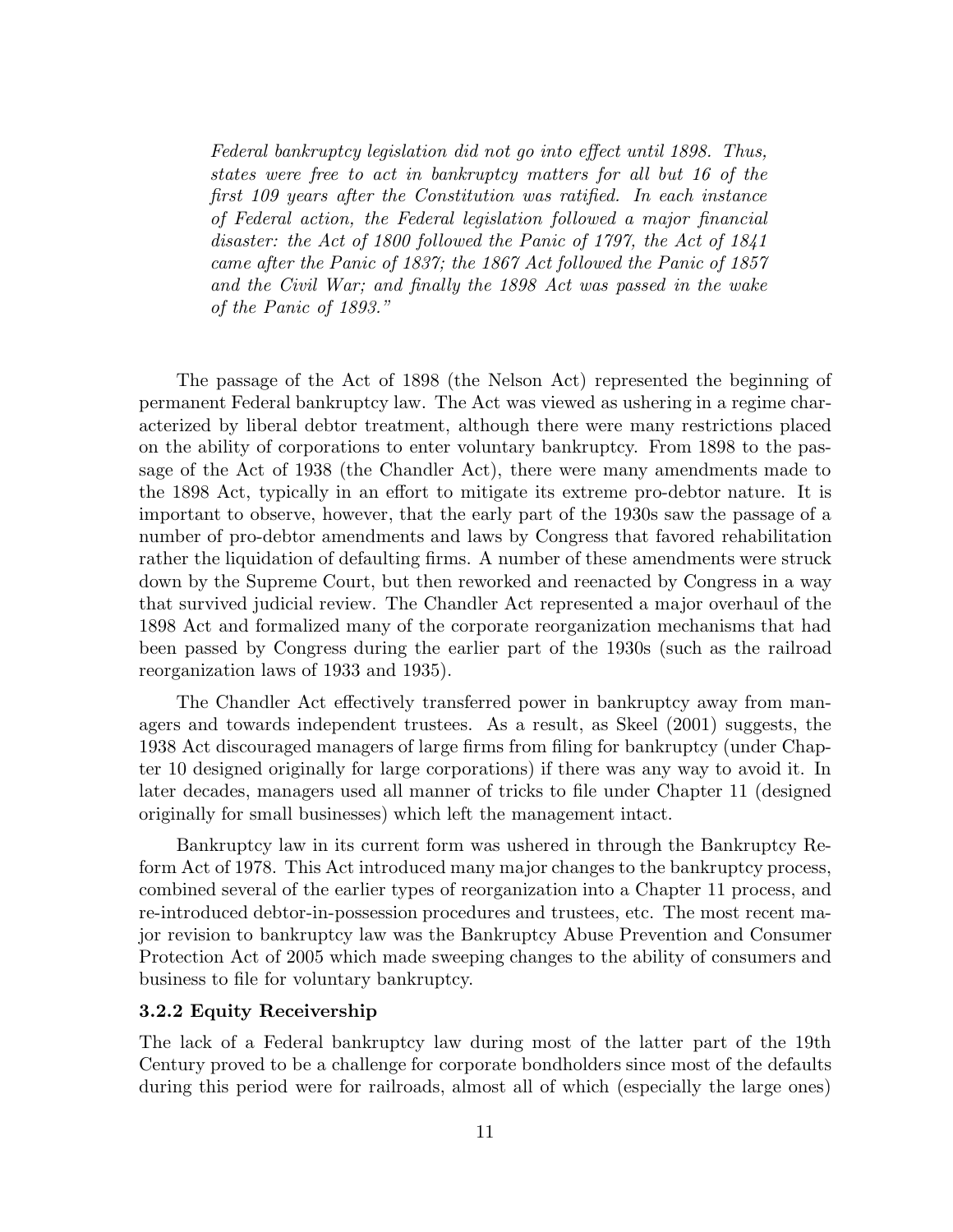were interstate. As Tabb (1995) says,

*"Given the interstate nature of virtually all of the railroads, state remedies were entirely inadequate. The creative solution achieved was to invoke the power of the Federal courts to supervise the restructuring of the railroad. Court-supervised receiverships remained the predominant means of corporate reorganization for about a half century, until Federal reorganization laws were enacted during the Depression."*

*"A receivership was commenced when a creditor petitioned the Federal court to exercise its equity jurisdiction to appoint a receiver to take control of the corporate debtor's assets. The receiver then would be able to continue to run the railroad, while looking for a buyer for the assets. Eventually the assets would be sold in a foreclosure sale, and the creditors would be paid out of the proceeds of the sale. Since the business could be sold as a going concern, a higher price could be realized."*

It is important to stress that various bankruptcy acts sporadically introduced in the 19th Century (including the more permanent 1898 Act) were meant mainly for small businesses rather than large corporations. For example, the 1867 Bankruptcy Act assumed that bankrupt corporations would simply be shut down and their assets liquidated. Such an approach did not make sense for railroads, since everyone agreed that it was important to keep the railroads running. By the final decades of the 19th Century the courts had developed a judicial reorganization technique known as equity receivership, which became the basis for modern corporate reorganization. As explained in detail in Skeel (2001), equity receivership was effectively cobbled together by various claimholders and courts from two powers that did have an established common-law pedigree: courts' equitable authority to appoint receivers and the right of a mortgage holder to foreclose on a mortgaged property if the debtor defaults. The oldest case, the Munroe Railroad and Banking Company, dates from 1848. The court suggested that it made more sense to preserve the troubled railroad than to dismember it. Quoting from Skeel (2001),

> *"What disastrous consequences would have resulted," the court exclaimed, "if each judgement creditor had been allowed to seize and sell separate portions of the road, at different sales in the six different Counties through which it passed and to different purchasers? Would not this valuable property have been utterly sacrificed?" (p. 57).*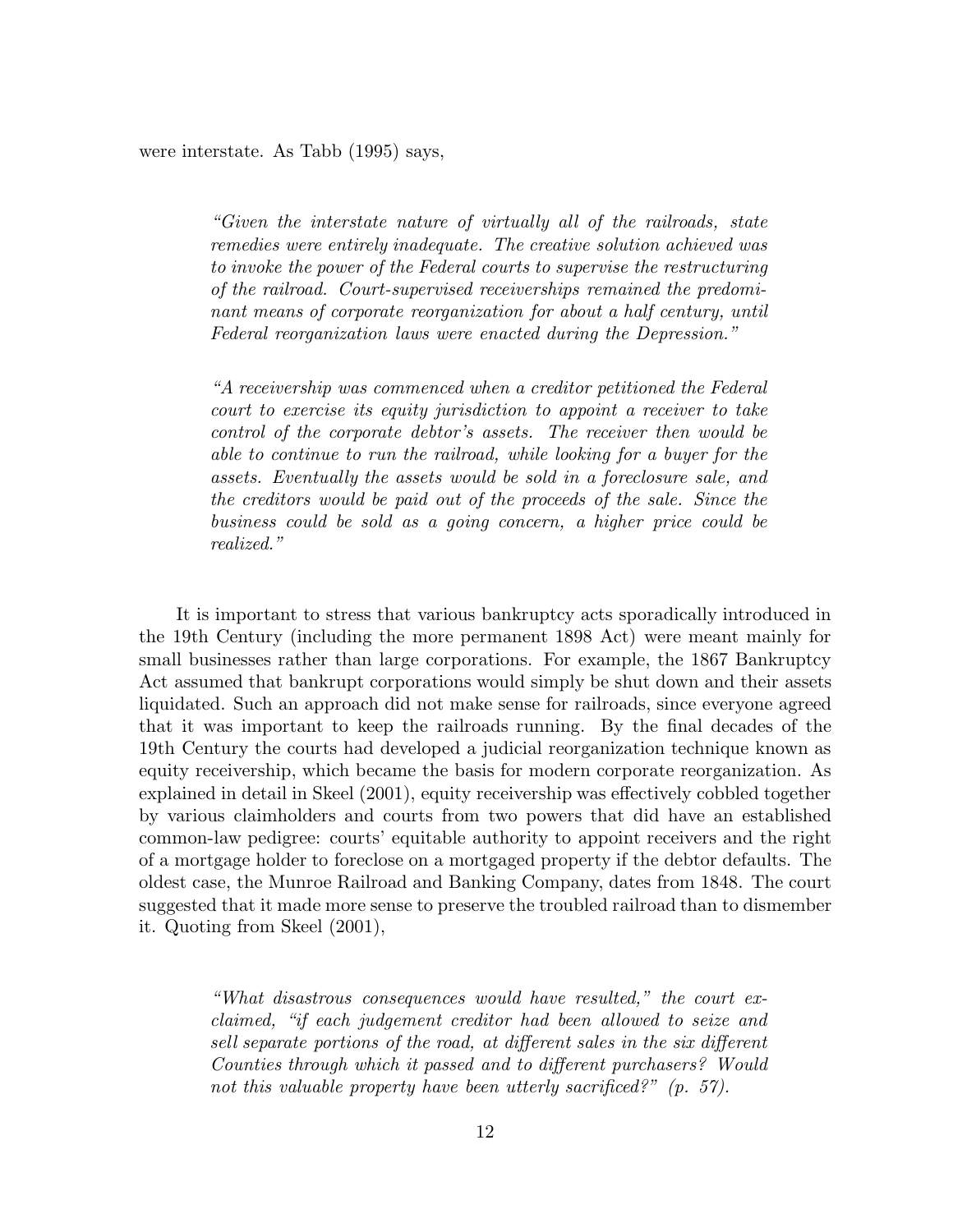In another watershed case, the 1884 Wabash railroad reorganization, the presiding judge concluded that

*"An expenditure [must] be made for the benefit of all parties in interest . . . in order that [the railroad] shall be made a going concern. Otherwise, in the expressive language of a distinguished friend, you have nothing else but a streak of iron-rust on the prairie."* (Skeel  $(2001)$ , pp. 62–63).

As Skeel further explains, by analogy to current bankruptcy law, appointing a receiver served the same purpose as the automatic stay does now. Several important cases further modified the equity receivership procedure. In one such case, the court approved a "receiver's certificate" by allowing priority to be given to investors who contributed new funds (because railroads needed financing to cover operating costs). This is similar to the current practice of debtor-in-possession financing in Chapter 11. In the 1884 Wabash receivership equityholders (lead by Jay Gould, a robber baron) filed for receivership themselves before defaulting and were appointed the receivers. Indeed, in a study of 150 receiverships between 1870 and 1898, Henry Swain (1898) found that insiders were appointed as receivers in 138 of the cases. To give yet another example, in the 1913 case of Northern Pacific v. Boyd the Supreme Court announced the "fixed principle" that outlined the rights of unsecured creditors and eventually would become bankruptcy's absolute priority rule.

Importantly, certain industries (such as railroads) were treated differently under the 1938 Chandler Act. In particular, the Act had new railroad provisions (Section 77), which provided for a binding two-thirds vote by classes of creditors and for nationwide jurisdiction but still left the reorganization process itself entirely to the parties themselves.

#### **3.3 Development of Financial Markets**

The massive capital investments in steam and street railroads, canals, and later utilities in the 19th Century were financed mainly by private means. Existing evidence suggests that capital was raised using securities with features that are very similar to modern financial instruments: common and preferred equity, and secured (and later unsecured) coupon-bearing debt.<sup>11</sup> This gave rise to a liquid and active secondary market for railroad and other securities, with corporate bonds actively traded on NYSE and

<sup>&</sup>lt;sup>11</sup>It is unclear at present how the cross-section of corporate leverage ratios looked in the 19th Century. Some very preliminary evidence we collected for one year (1889), suggests that book leverage ratios were higher than observed today (on the order of 40-50 percent) and that there is a substantial cross-sectional variation with some firms having only common equity and many others exhibiting very high leverage ratios. A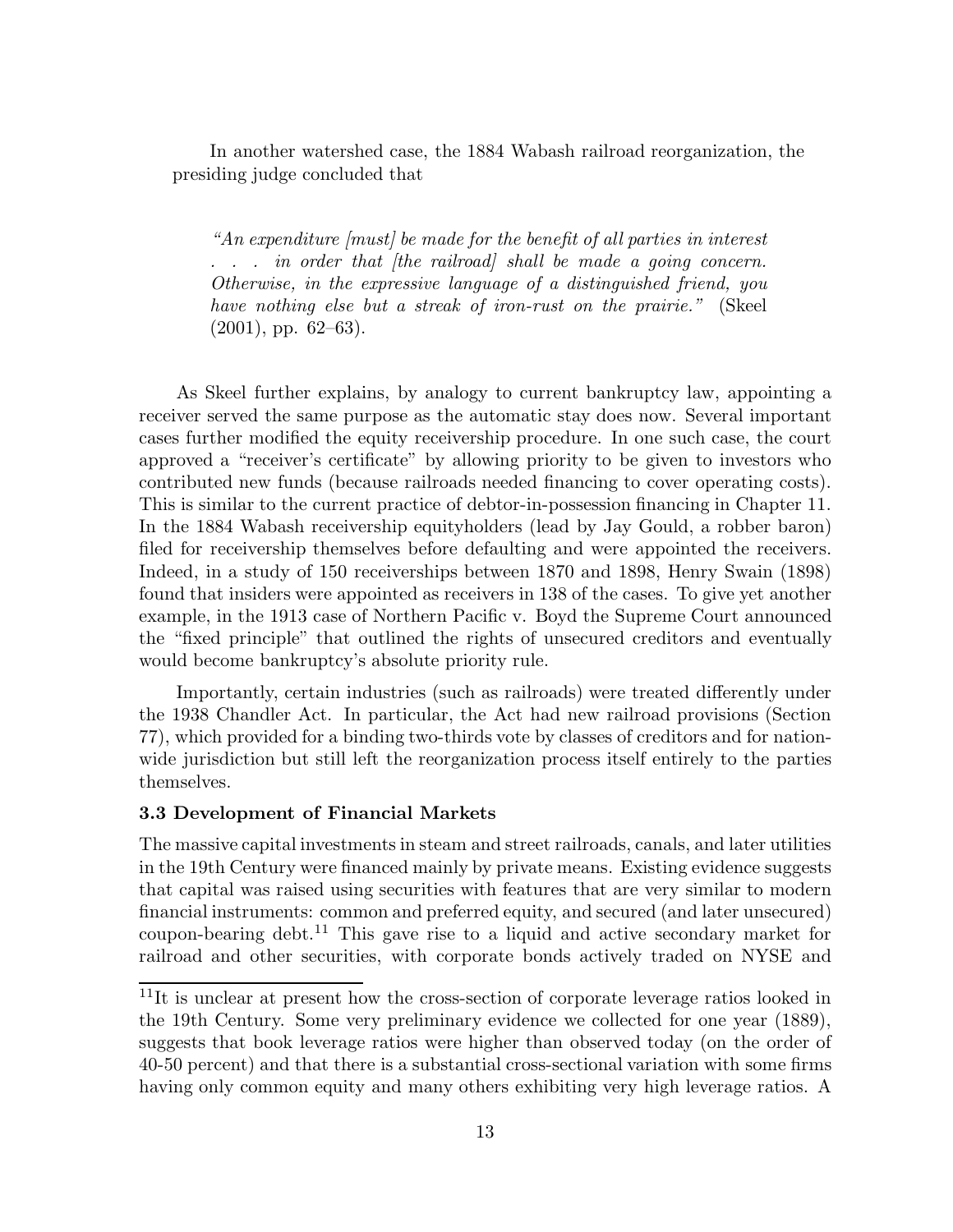other exchanges.

The NYSE by the 1860s already resembled its 20th Century counterpart in many important respects and was also quick to implement technological novelties. For example, as early as September 1882 the NYSE introduced stock tickers (electric tickers based on Edison's invention). The telephone was installed in 1879 and the electric annunciator board in 1881. These innovations led to a substantial increase in trading volume and liquidity.

Investors, and particularly bond investors, had access to a wide range of reputable sources of information. The *Commercial and Financial Chronicle* has already been mentioned. In addition to a weekly newspaper, subscribers received a monthly bulletin of all the recorded prices on major exchanges and quarterly or semi-annual supplements which listed all the major companies and gave detailed information on securities issued by them. Henry Poor's annual railroad manuals (which included industrial firms as well) contained detailed information about all large companies, including balance sheets, income statements, details on collateral for most bond issues as well as carefully drawn railroad maps.

A sizable industry of financial analysts providing second-hand assessment of the development of financial markets and investment advice developed quickly and was not dissimilar to what we observe today. To give one example, in his memoirs William McAdoo, President Wilson's Secretary of the Treasury during the First World War, recalled the early days of his career when he started selling investment securities in New York in 1892 (McAdoo (1931)):

> *"I became a walking encyclopedia of railroad statistics . . . I could give the capitalization, earnings, and general characteristics of every well known railroad in the United States. . . . The drawers of my desk were crammed full of railroad maps. I studied them day and night. After a while I had a mental picture of every important railroad system; I could take a map of the United States and mark with a pencil the main line and principal branches of any railroad one might name." (pp. 56-57).*

McAdoo's picturesque memoirs stand out, but from what we can judge, his experience was a typical one. In a nutshell, all the evidence suggests that by the second half of the 19th Century, the U.S. financial markets were already highly developed.

more detailed study of leverage is beyond this paper.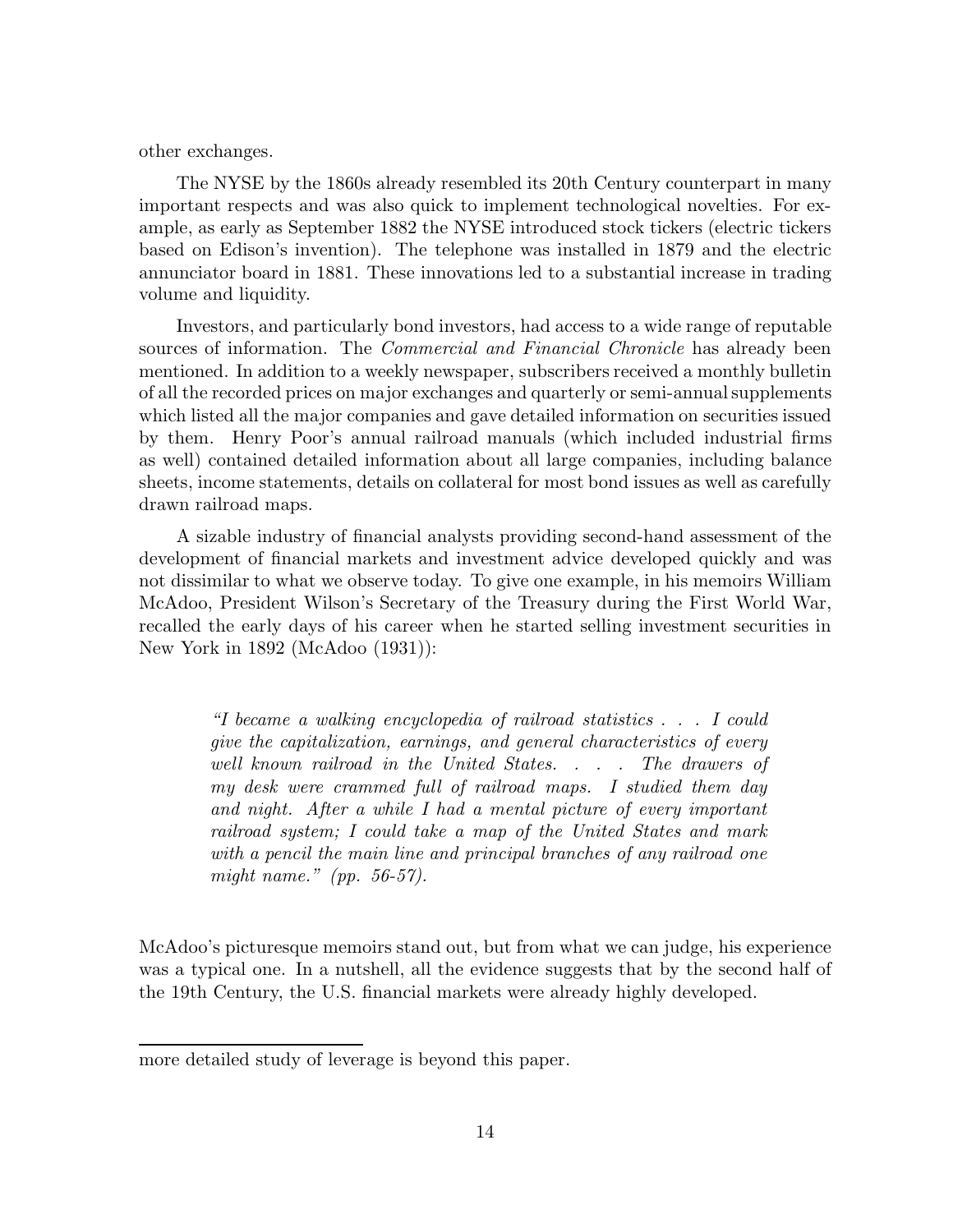## **4. CORPORATE DEFAULT RATES**

As a first step in the analysis, we begin by providing a long-term historical perspective on corporate default experience in the United States. Table 1 reports summary statistics for the annual default rates for the 1866*−*2008 period. Figure 1 plots the time series of these annual default rates.



**Figure 1. Historical Default Rates.** This graph plots the annual valueweighted percentage default rates for bonds issued by domestic nonfinancial firms for the 1866*−*2008 period.

As shown, the U.S. has experienced many severe default events during the study period. The most dramatic of these was clearly the catastrophic railroad crisis of the 1870s that followed the enormous boom in railroad construction of the 1860s. This railroad crisis lasted an entire decade, and two years during this period had default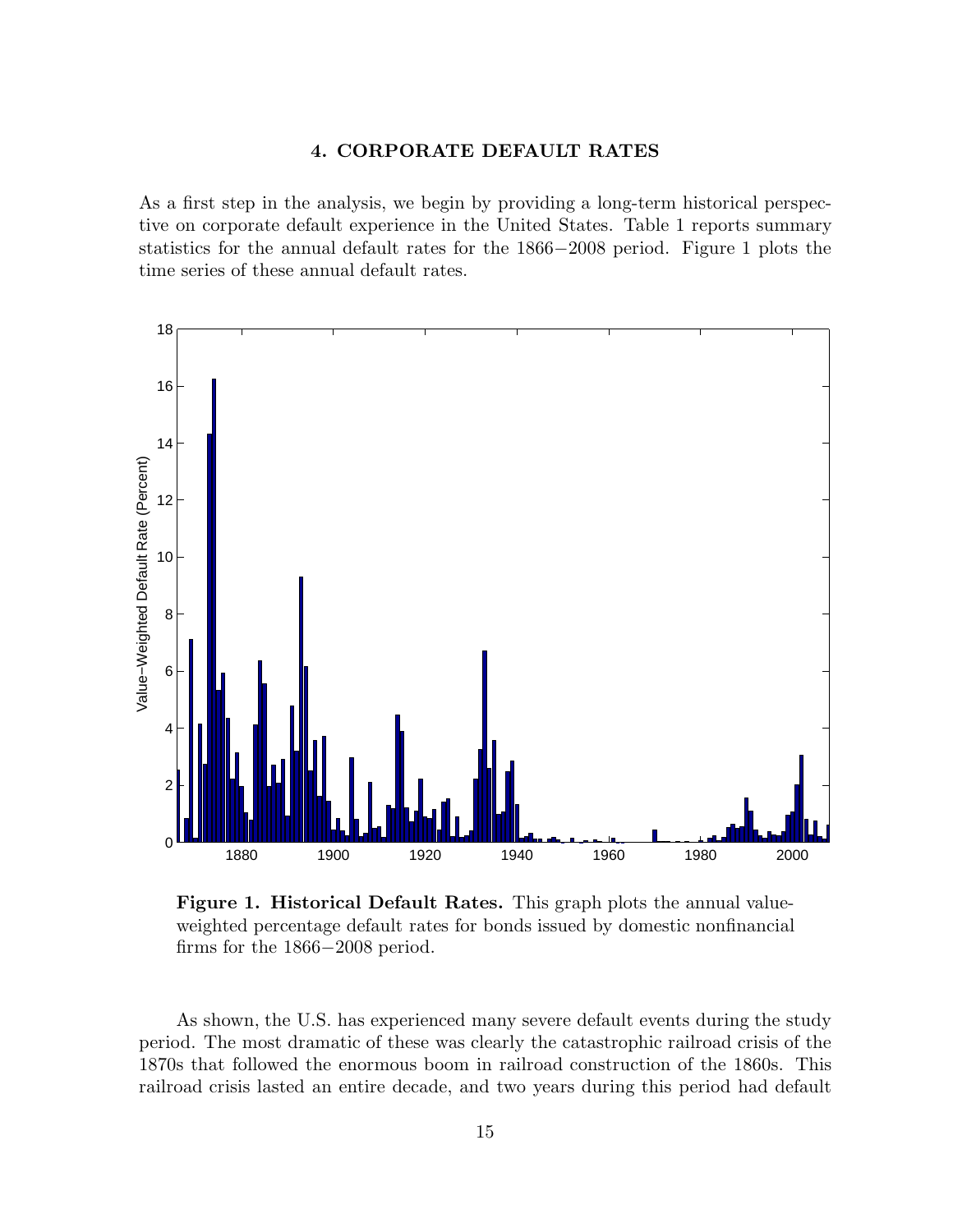rates on the order of 15 percent. In fact, default rates during the three-year 1873*−*1875 period totaled 35.90 percent. In contrast, default rates for the worst three-year period during the Great Depression only totaled 12.88 percent, and this three-year period only ranks in fourth place among the worst three-year default periods during the study period.

From Table 1, the long-run average default rate is 1.517 percent. Figure 1, however, shows that the distribution of defaults is far from uniform. Rather, the historical experience is characterized by long periods with relatively few defaults following by episodes of significant clustering of defaults. This is also evident from the variation in summary statistics across the three subperiods, 1866*−*1899, 1900*−*1945, and 1946*−*2008. The result is a distribution of default rates that is highly skewed towards large values. As a result, the median default rate of 0.545 percent is significantly less than the mean default rate of 1.517 percent. The standard deviation of default rates is 2.414 percent. Figure 2 plots the histogram of annual default rates.

The time series of default rates shows that there is wide variation in the historical experience. The first half of the study period is characterized by a series of severe and prolonged credit episodes. In contrast, the second half of the study period experienced far fewer major credit events. This pattern parallels the well-known evidence that, from 1857 (when the NBER data begins) to today, business cycles have generally become more infrequent and less severe.

These similarities between default events and business cycles motivate examining and contrasting their properties in more depth. Table 2 reports summary statistics for the major default cycles during the study period, where a default cycle is defined as a single year or a contiguous period of more than one year during which the default rate each year exceeds the mean rate of 1.517 percent. Table 2 shows that there were 13 of these default cycles during the study period. In contrast, the NBER identifies 31 distinct recessions during the same period.<sup>12</sup> Thus, while there are only about 40 percent as many default cycles as recessions, the fact that the economy spends about the same amount of time in both states illustrates the more persistent nature of default cycles. The NBER data imply that the average duration of a recession during the sample period is about 1.5 years. In comparison, the default cycles identified in Table 2 have an average duration of about 3.2 years, which is more than double that for the NBER recessions.

To explore this latter point further, we define an annual dummy variable that takes a value of one if any part of the year includes a recession, and zero otherwise.

<sup>&</sup>lt;sup>12</sup>While the definition of a default cycle is somewhat arbitrary, it has the consequence that the total number of years identified as belonging to a default cycle (42) is almost precisely equal to the number of recession years (42.4) identified by the NBER during the same period. For a more formal treatment of default cycles, see Giesecke, Longstaff, Schaefer, and Strebulaev (2010).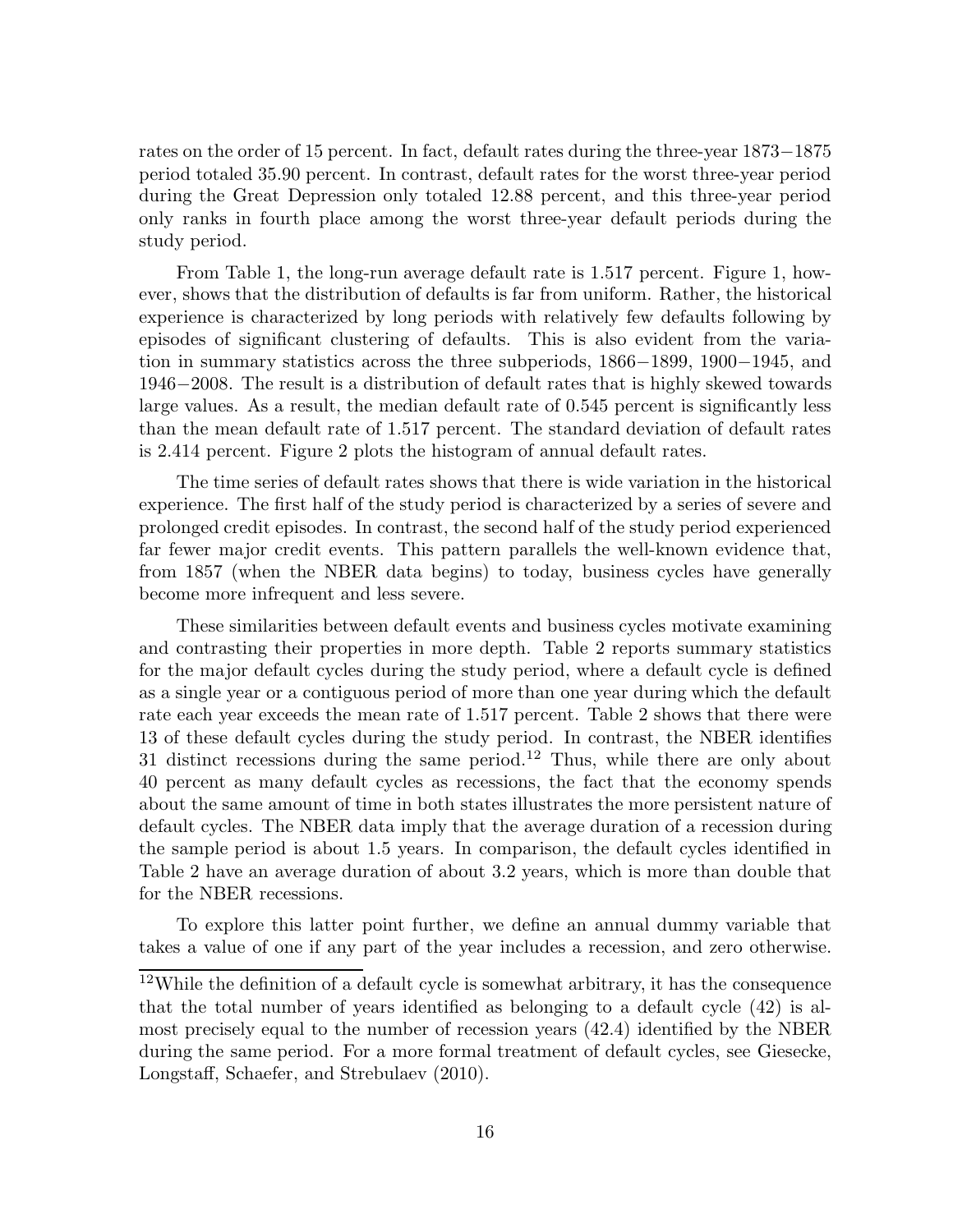

**Figure 2. Histogram of Historical Default Rates.** This figure shows the histogram of annual value-weighted percentage default rates for bonds issued by domestic nonfinancial firms for the 1866*−*2008 period.

Similarly, we define an annual dummy variable that takes a value of one if the year is included in a default cycle as identified in Table 2, and zero otherwise. The first order serial correlations for these two time series are 0.267 and 0.574, respectively. Thus, while default cycles are less common that business cycle downturns, they tend to be significantly more persistent. For a detailed analysis of the relation between default cycle and business cycles using this data set, see Giesecke, Longstaff, Schaefer, and Strebulaev (2010).

As an alternative way of looking at major default events, we tabulate total credit losses over all three-year periods throughout the sample period. Table 3 provides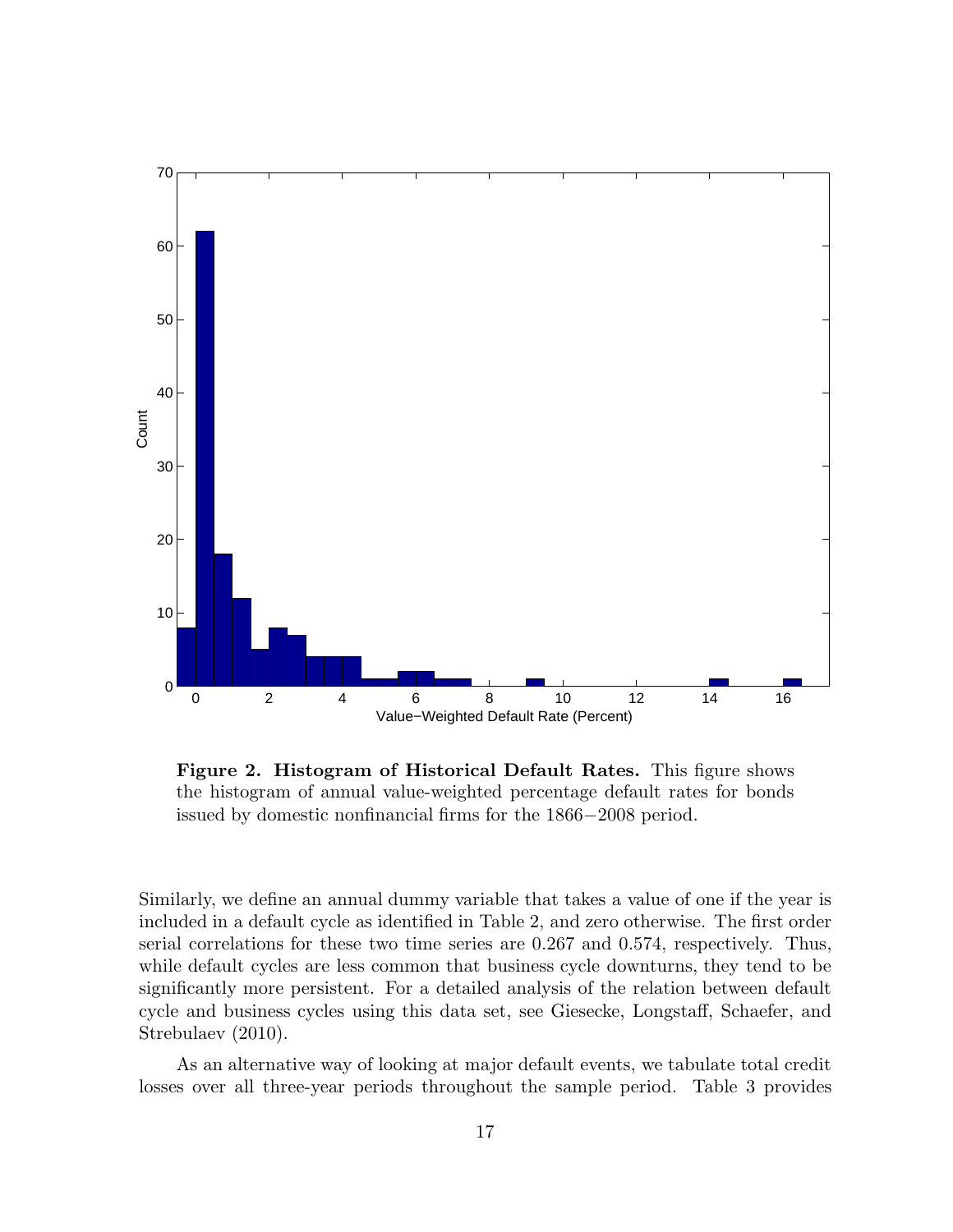summary statistics for the most significant three-year non-overlapping default events ranked by their severity.<sup>13</sup> As described above, the worst three-year period is the 1873*−*75 period in which the default rates total to 35.90 percent. The 1892*−*1894 and 1883*−*1885 periods resulted in total default rates of 18.69 and 16.06 percent, respectively. The 1933*−*1935 period during the Great Depression ranks a distant fourth with a total default rate of 12.88 percent. Thus, while the Great Depression may have been the worst economic period during the sample period, it is actually very far from being the worst credit event experienced in the corporate bond market. The fifth and sixth worst three-year periods have total default rates that are very similar to that of the 1933*−*1935 period. Observe that the 2000*−*2002 period is the *only* post-World-War-II period in the top twelve three-year periods listed in Table 3. We note that the year-to-date corporate nonfinancial default rate for 2009 as of the end of September is 2.46 percent (per Moody's). Thus, however large the current financial crisis may appear, the 2009 default rate is unlikely to affect any of the rankings of the three-year period shown in Table 3.

Table 3 also reports the average stock market return for each of these threeyear periods. The annual stock market return time series is given by combining the monthly data for 1802*−*1929 provided by Schwert (1990) with CRSP value-weighted data for the subsequent period (data provided by Ken French). Of the 12 periods, 8 have average stock market returns that are below the overall average of 10.33 percent. The average return over the 12 periods is 8.66 percent. Given the volatility of stock returns, however, we cannot reject the hypothesis that the average return for the 12 periods is not significantly less than the overall average of 10.33 percent.

Table 3 also reports the average fraction for each three-year period that the economy is in a downturn based on its NBER business cycle identification. As shown, the average fractions range from 0.08 to 1.00. Averaging over all 12 periods, the overall average is 0.43. This is slightly higher than the unconditional average over the entire sample period of 0.32. These results hint at the evidence documented in Giesecke, Longstaff, Schaefer, and Strebulaev (2010) that business cycles and credit cycles are only moderately correlated. For example, the simple correlation between the annual dummy variables for business cycles and default cycles described above is only 0.263. We will return to this issue in the next section as we study the historical determinants of default risk in the corporate bond market.

# **5. THE DETERMINANTS OF DEFAULT RISK**

In this section, we use variables suggested by a number of theoretical credit models

<sup>&</sup>lt;sup>13</sup>The sum over three years can include a few issuers that default more than once. These issuers, however, represent a very small fraction of the total.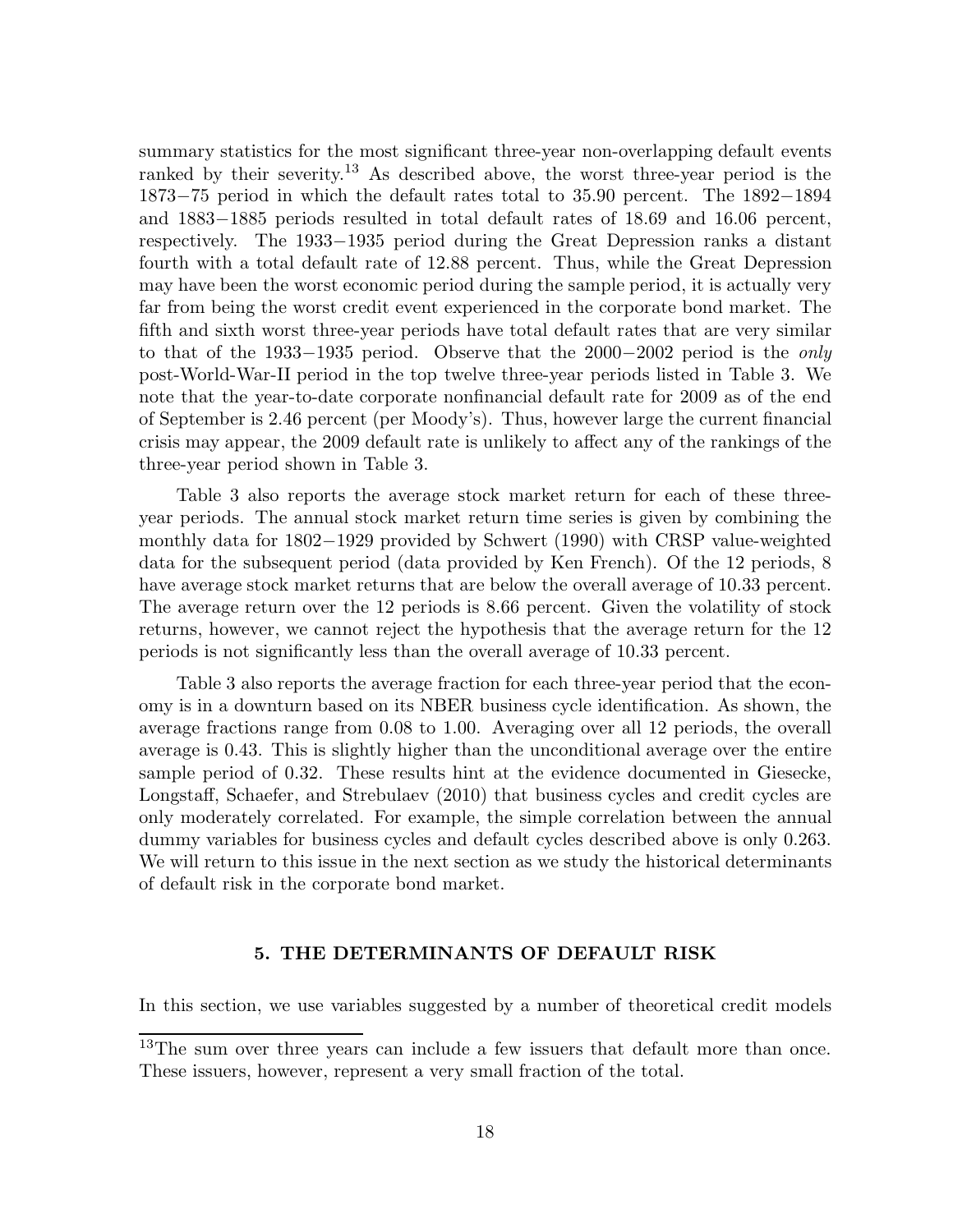to study the determinants of corporate default rates. In doing this, we first review these models and consider their empirical implications for realized default rates. We then describe the variables we use in the empirical analysis. Finally, we report the regression results and discuss their implications.

## **5.1 Modeling Corporate Default Risk**

There is a large theoretical literature on modeling corporate default risk, the valuation of corporate bonds, and default prediction that is far too extensive for us to review fully here. In general, however, this literature can be divided into three broad categories: structural models, reduced-form models, and macroeconomic/accounting-based models. We consider each of these three frameworks in turn below. It is important to acknowledge, however, that these three frameworks are not necessarily mutually exclusive and that specific variables may be implied by more than one framework. For example, many of the variables suggested by the structural framework can easily be incorporated into a reduced-form framework as well (for example, see Chava and Jarrow (2004), Duffie, Saita, and Wang (2007)). Thus, our analysis should be viewed as an exploratory investigation into the determinants of default risk, and not as a test of any specific credit model.

#### **5.1.1 Structural credit models**

This class of models was introduced by the important early series of papers on option pricing theory and its applications including Black and Scholes (1973) and Merton (1973, 1974). Significant extensions of the basic structural credit framework include Black and Cox (1976), Geske (1977), Leland (1994, 2004), Longstaff and Schwartz (1995), Goldstein, Ju, and Leland (2001), Collin-Dufresne and Goldstein (2001), and many others.

In this class of models, corporate bonds represent contingent claims on the underlying assets of a firm. By modeling the asset-value dynamics and the events triggering default, contingent claims valuation technology can be applied to the debt claims of a firm. An important dimension of this credit framework is that it identifies key factors that may drive corporate bond values. For example, as discussed by Collin-Dufresne, Goldstein, and Martin (2001) who investigate the determinants of credit spread changes, the structural framework implies that corporate credit spreads should be driven by variables such as firm value, leverage, interest rates, the slope of the term structure, and volatility. Factors driving credit spreads should also be relevant for determining corporate default probabilities.

In light of this, our approach will be to examine whether realized corporate default rates can be forecast on the basis of ex ante variables suggested by structural models. Rather than doing this at the individual firm level (which would clearly not be feasible given the scope of the study), we adopt a macro perspective and study default rates at the aggregate level. Specifically, we use a regression approach to test whether marketwide "structural" variables have explanatory power for subsequent realized default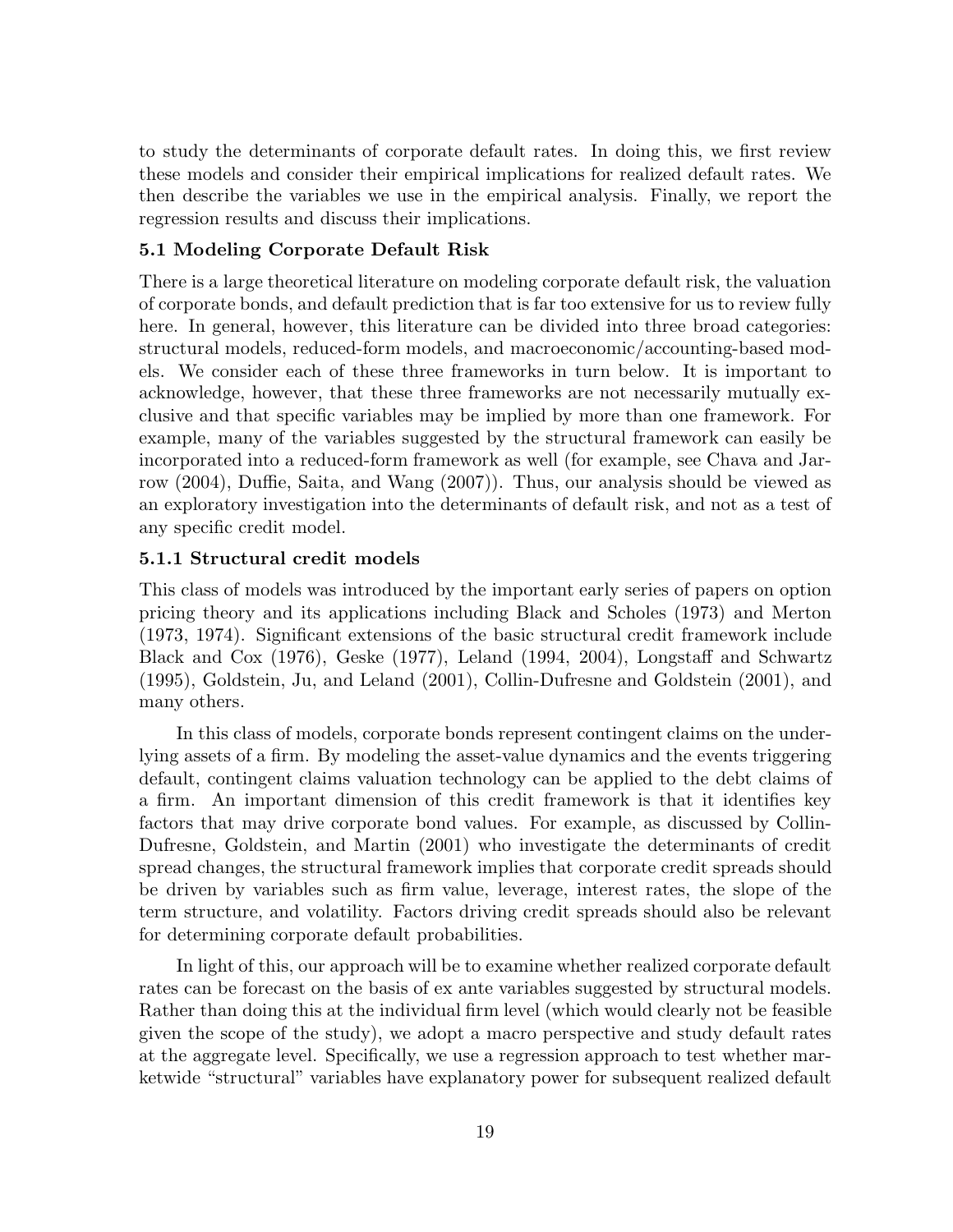rates.

Identifying structural variables that are available throughout the 1866*−*2008 study period is a very challenging task given the lack of data during the early years of the sample. Despite this, however, we were able to extract a number of time series from the historical record that parallel those used in Collin-Dufresne, Goldstein, and Martin (2001). Specifically, we include as explanatory variables in the regression the annual stock market return, the annual stock market return variance, the yield on riskless government bonds, and the slope of the yield curve. The annual stock returns are obtained from the sources described in Section 4. The annual stock return variance is estimated by simply computing the variance of the twelve monthly returns for each year.

The yields on government bonds are obtained from data provided by Homer and Sylla (1991) for 1866*−*1989, and from the Federal Reserve Board's Selected Interest Rates H.15 statistical release for the annual ten-year constant maturity Treasury rate for the 1990*−*2008 period. Homer and Sylla argue that because government bonds were distorted by gold premiums and liquidity issues, "market yields on governments must be disregarded altogether from 1863 until 1918 as a guide to American long-term interest rates." Accordingly, we use the yields on high-grade New England municipal bonds from 1866*−*1914, and the yield for the high-grade Bond Buyer municipal bond index from 1915*−*1918 as proxies for the riskless government yield during these periods.<sup>14</sup> For the 1919*−*1989 period, we use the average of long-term government bonds provided by Homer and Sylla (which is taken from the Federal Reserve, see the sources listed in Homer and Sylla, Table 50). The data are taken from Homer and Sylla Tables 42, 43, 45, 48, and 51.

To estimate the slope of the credit curve, we take the difference between the yield on high-quality long-term corporate bonds and a measure of the yield on short-term corporate commercial paper. The yields for commercial paper for the 1866*−*1989 period are taken from Homer and Sylla (1991) Tables 44, 49, and 53. The yields for commercial paper for the 1990*−*2008 period are taken from the Federal Reserve Board's Selected Interest Rates H.15 statistical release for the three-month maturity (nonfinancial). As a measure of the yield on high-quality corporate bonds for the 1866*−*1899 period, we use the annual yields on high-grade railroad bonds given in Tables 42 and 43 of Homer and Sylla. For the 1900*−*1989 period, we use the year-end yields for prime corporate bonds given in Tables 45, 47, and 50 of Homer and Sylla. For the 1990*−*2008 period, we use the annual Moody's Aaa index as reported by the Federal Reserve Board's Selected Interest Rates H.15 statistical release. An important advantage of using the high-grade railroad and prime corporate bond indexes reported by Homer and Sylla is that they allow us to measure corporate yields annually over more than a century while holding the definition of the index composition relatively

<sup>&</sup>lt;sup>14</sup>Shiller (1989) adopts the same approach in identifying historical interest rates.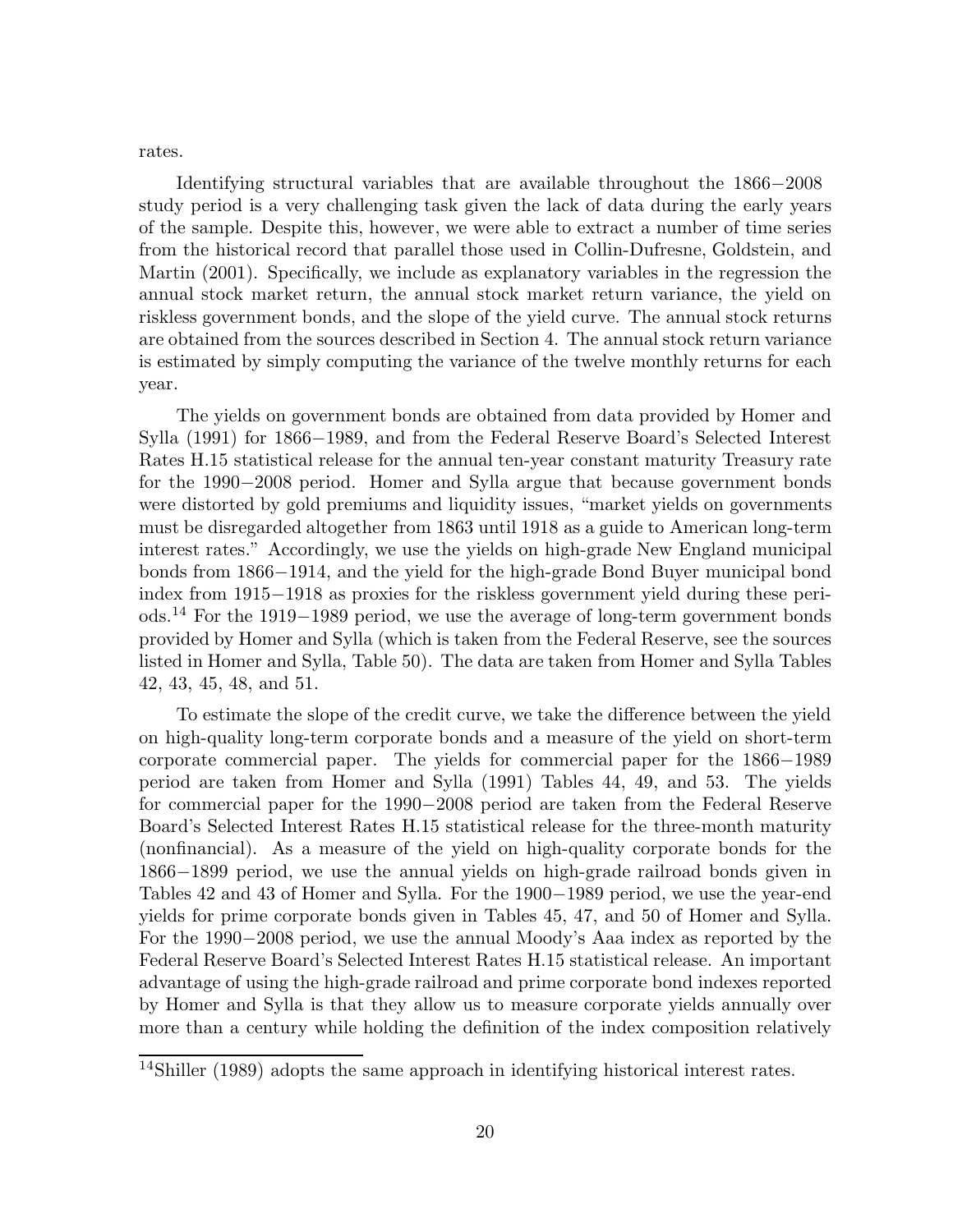fixed over time.

#### **5.1.2 Reduced-form credit models**

Another important class of credit models approaches the valuation of corporate bonds from the perspective of financial distress being triggered by the realization of a jump or Poisson process. In this framework, the intensity of the Poisson process plays a central role and is directly linked to the credit spread of a corporate bond. Important papers in this area include Jarrow and Turnbull (1995), Duffie and Singleton (1997, 1999), and many others.

Because of the link between credit spreads and the intensity of the underlying process triggering default, corporate credit spreads contain information about the probability of default. Specifically, credit spreads can be expressed in terms of the actual probabilities of default (under the objective or *P*-measure) plus a component representing a risk premium compensating investors for bearing credit risk.<sup>15</sup> A direct implication of the reduced-form modeling framework is that corporate credit spreads may contain information useful in forecasting future realized default rates.

To examine this implication, we will include the spread between the yield on the high-quality corporate bonds and the yield on riskless government bonds with similar maturities. This data is described in the previous subsection.

### **5.1.3 Macroeconomic and Accounting-Based models**

These studies focus primarily on the relation between business cycles and the financial health of bond issuers. For example, Fama and French (1993), Dichev (1998), Chava and Jarrow (2004), Vassalou and Xing (2004), Campbell, Hilscher, and Szilagyi (2008), and others consider the extent to which credit risk represents a systematic risk in the macroeconomic environment that is priced in financial markets (see, for example, Bhamra, Kuhn, and Strebulaev (2010a, 2010b)). Accounting-based examples include Beaver (1966), Altman (1968), Ohlson (1980), Beaver, McNichols, and Rhie (2005), and others that focus on earnings and accounting ratios (which reflect the sales, expenses, growth, liquidity, etc. of the firm, which in turn derive from the economic and business environment the firm faces) and their ability to forecast defaults for individual firms. The common theme throughout this literature is that corporate defaults are directly related to the broader macroeconomic environment. Specifically, the current state of the economy should impact the likelihood that a firm will enter into financial distress in the near future.

To examine the link between economic downturns and subsequent corporate default rates, we construct an annual indicator variable representing the percentage of

 $15$ In general, the risk premium component in a credit spread will be an increasing but nonlinear function of the objective default probability, and so the overall relation between credit spreads and default probabilities would also be nonlinear.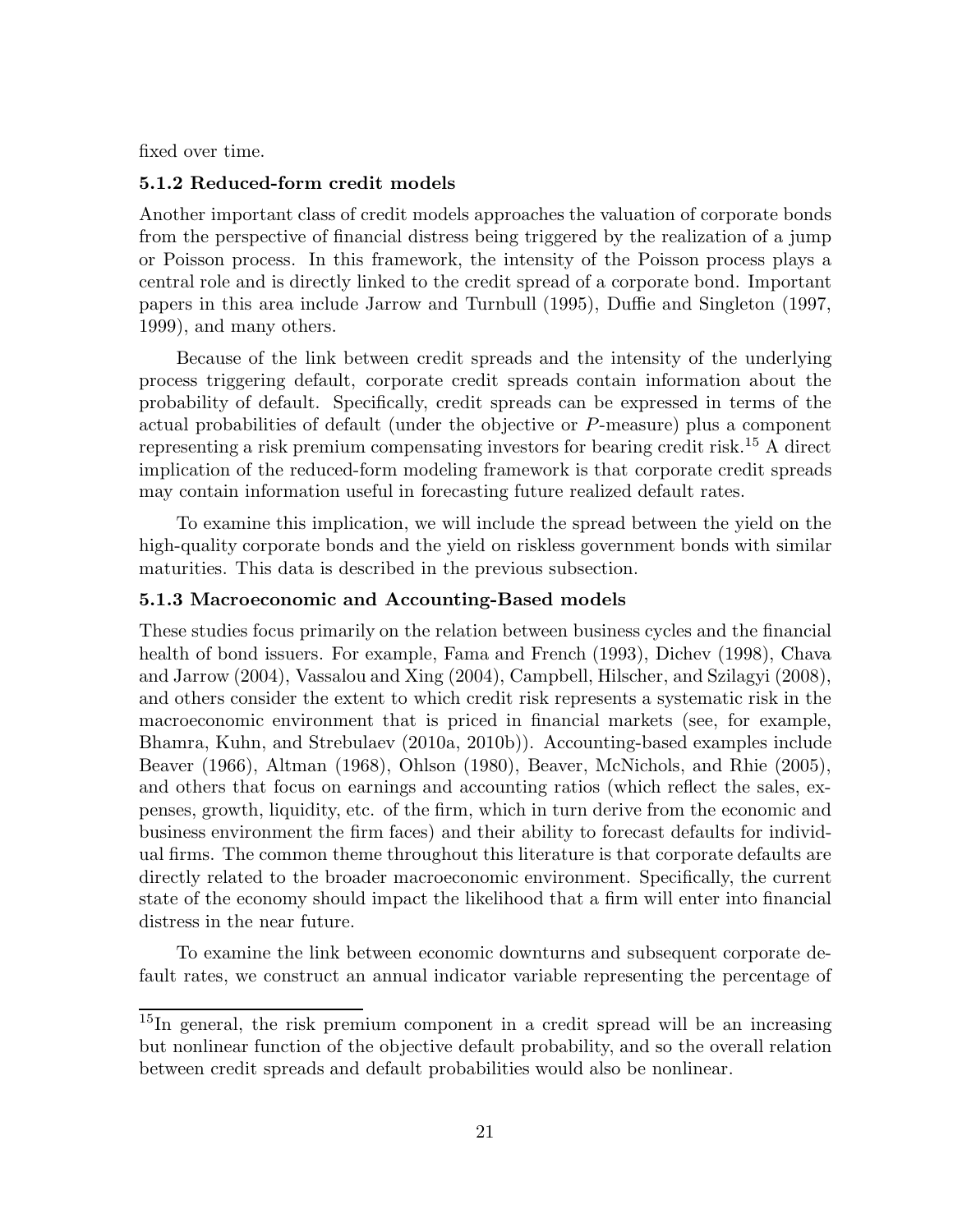the year that the U.S. economy is in recession as determined by the NBER (data provided on the NBER website). For example, the NBER recession beginning in January 1980 and ending in June 1980 would result in the indicator taking a value of 0.50 for 1980.

### **5.2 The Results for Default Rates**

Table 4 provides summary statistics for all of the variables described above. In particular, we report summary statistics for the entire 1866*−*2008 period as well as for the three subperiods 1866*−*1899, 1900*−*1945, and 1946*−*2008.

In examining the empirical implications of these credit-modeling frameworks, our approach will be to estimate a simple regression specification with three lagged values of the variables. In doing this, it is helpful to first apply a log transform to the default rate. The reason for this is simply that default rates are bounded between zero and one, inclusive. This increases the likelihood that without the log transformation, the regression residuals will not satisfy the usual normality assumption. Thus, to improve the regression specification, we use the natural logarithm of the default rate (plus one basis point since some values of the default rate are zero) as the measure of realized default rates.<sup>16</sup>

In estimating the regressions, we use four different specifications. In the first, we use only the structural variables. In the second, we use only the credit spread. In the third, we use only the NBER recession indicator. In the fourth, we use all of the variables. Table 5 reports the results from estimating these specifications. The first set of four columns in Table 5 reports the coefficient estimates; the second set of four columns reports the Newey-West *t*-statistics for the coefficients.

Focusing first on the structural specification, Table 5 shows that the first and third lagged default rate variables are highly significant in all four specifications. This is consistent with earlier results showing that default rates display significant persistence. The first lagged value of the stock return is negative and highly significant. This negative sign is consistent with the implications of the structural framework in which an increase in the value of the underlying assets leads to an increase in the value of equity and a decrease in the probability of default. Similarly, the variance of stock returns is positive and significant. Again, this is consistent with the structural framework which implies that as volatility increases, the risk of a default increases.<sup>17</sup> The other structural variables are not significant in this specification.

<sup>16</sup>We reestimate the regressions using the untransformed default rate instead and obtain results very similar to those reported.

<sup>&</sup>lt;sup>17</sup>Indeed, it is the total volatility of the firm, which consists of both systematic and idiosyncratic components, that matters for default rate prediction. Therefore, it is likely that our measure of volatility which proxies for systematic stock volatility underestimates the total volatility effect.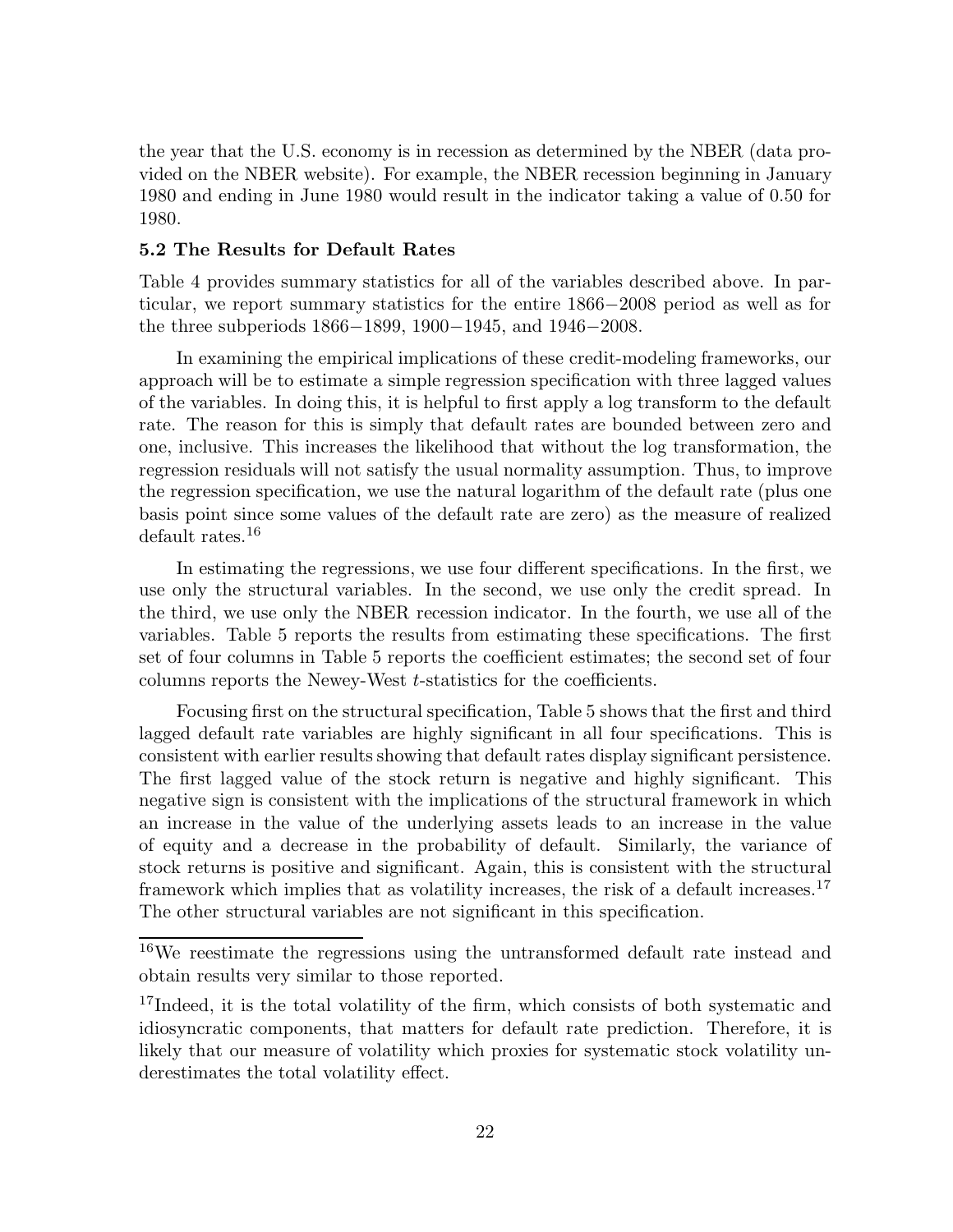The results for the reduced-form specification again demonstrate that the first and third lagged default rate variables are highly significant. In contrast, the lagged corporate credit spreads have no incremental forecasting power for default rates and are not significant. This result parallels and complements the findings in Collin-Dufresne, Goldstein, and Martin (2001) who show that a considerable part of the time variation in credit spreads does not appear to be closely related to economic fundamentals driving default risk. Our findings suggest that the converse proposition holds: that credit spreads have little explanatory power for default risk. One possible interpretation of these results is that time variation in credit spreads is driven primarily by changes in credit and liquidity risk premia, and only marginally by changes in the actual probability of default.

The results for the macroeconomic specification are slightly stronger than for the reduced-form specification. In particular, the same lagged default rate variables are again significant. The first lagged value of the NBER recession indicator variable is positive and significant at the ten-percent level, suggesting that experiencing a recession during the current year weakly increases the default rate for the subsequent year.

Finally, by combining all of the variables into a single specification, we can directly compare their incremental forecasting power for default rates. As shown, three of the four structural variables are significant in this combined specification. In particular, the stock return is again negative in sign, consistent with the implications of the structural framework. The variance of the stock return again has a positive and significant effect on the default rate. In contrast, neither the lagged corporate credit spreads nor the NBER recession indicators are significant in the combined specification. Taken together, these results imply that the structural variables best describe the long-run behavior of default rates in the United States.

## **6. HOW DOES THE MARKET VALUE DEFAULT RISK?**

Given this evidence about the determinants of corporate default risk, a logical next step is to examine whether corporate bonds are priced in a way that is consistent with the properties of realized default rates. In this section, we again use a regression framework to test whether recent default experience in the market maps into higher default spreads in the future.

## **6.1 Default Losses and Credit Spreads**

As a preliminary to the analysis, it is interesting to first contrast long-run corporate default experience with historical corporate spreads. Recall that over the entire sample period, the average default rate is about 1.50 percent. Making the broad-brush assumption that corporate defaults only result in a 50 percent loss on average, a sim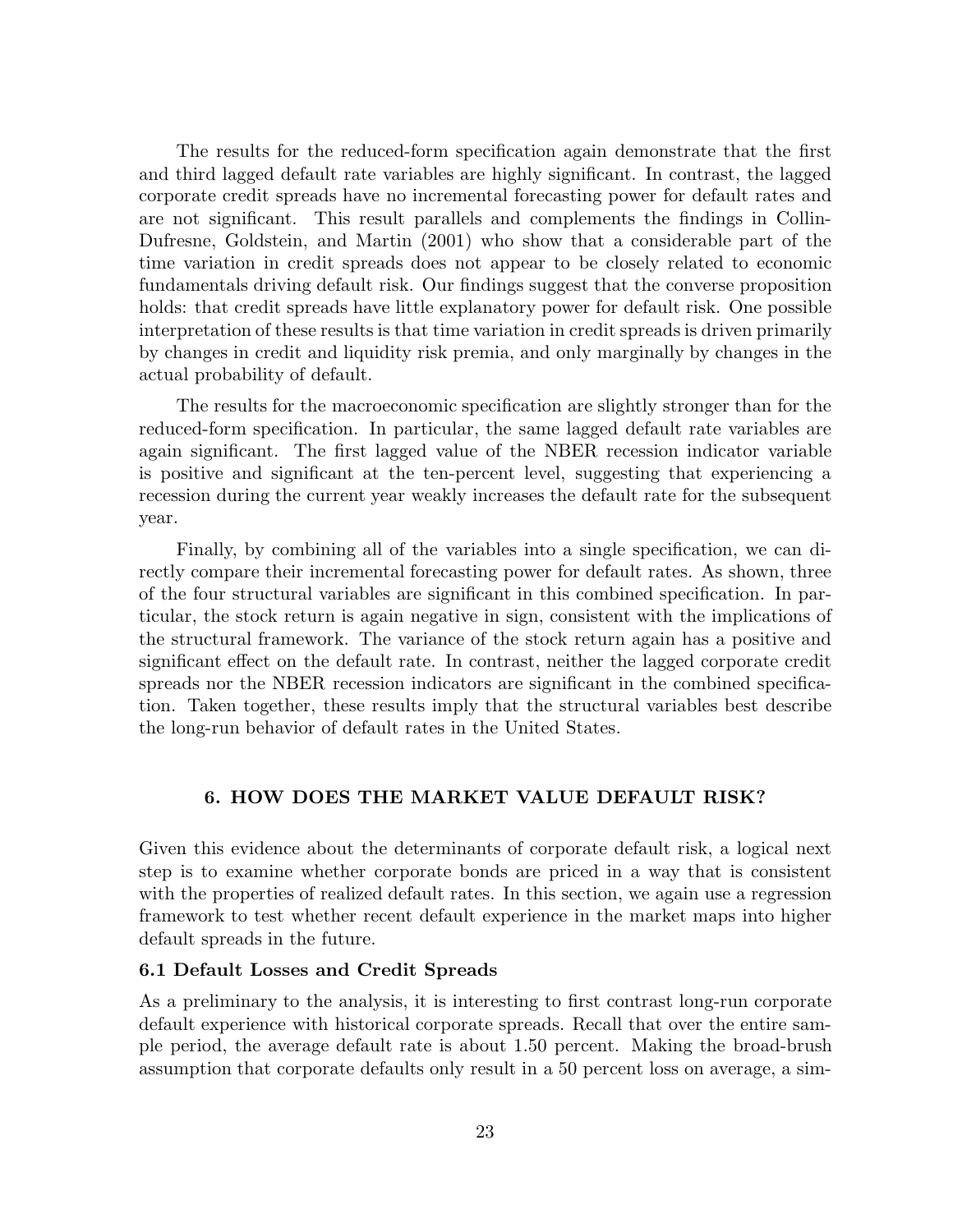ple back-of-the-envelope computation suggests that average historical default losses during the study period are on the order of  $75$  basis points per year.<sup>18</sup> This estimate is surprisingly similar to the average default rate of 91.3 basis points for the 1982*−*2008 period reported in Table 29 of Moody's *Corporate Default and Recovery Rates, 1920−2008*. 19

Ideally, we would like to compare the average default loss with the average yield spreads for the bonds in the sample. Note that the credit spread for high-quality bonds used in the regressions in the previous section, although providing a consistent measure of the historical variation in credit spreads, may understate the average spread for all bonds in the annual snapshot (since not all bonds are high-quality). Although we do not have yield data for the individual bonds in the annual snapshot, we approximate the average yield in the following way. For the 1866*−*1899 period, Macaulay (1938) reports yield data for a sample of long-term high-quality railroad bonds. Since his sample is tilted towards bonds with lower yields (although there is considerable variation in the yields reported), we use the maximum yield for the set of bonds included in his sample each year as the proxy for the value-weighted average yield for all bonds. For the 1900*−*1918 period, we use the quadrennial information in Table 49 of Hickman (1960) to calculate the weighted-average yield for all the bonds in market.<sup>20</sup> For the 1919*−*2008 period, we use the simple average of Moody's Aaa and Baa bond indexes (implicitly assuming that the average bond has a spread midway

<sup>19</sup>It is important to acknowledge that assuming a constant loss rate of 50 percent may not fully capture the economics of credit losses. One reason for this is that loss rates may vary over time as bankruptcy laws change, as the industry composition of the cross-section of issuers evolves, and as the degree of collateralization associated with bond issues varies. In addition, Altman, Brady, Resti, and Sironi (2005) have suggested that default rates are negatively correlated with recovery rates and, therefore, calculating expected loss from the mean values of these two variables could lead to an underestimation. Nevertheless, this assumption should provide a reasonable first approximation.

<sup>20</sup>Because of the quadrennial nature of the data, we cannot use it for purposes of estimating the regressions as in the previous section; the high-quality corporate bond index used in the previous section is much more appropriate for estimating the regressions because of its consistent composition over time. For the purposes of estimating the average value-weighted yield in the market, however, the Hickman data should be more representative of the market.

<sup>&</sup>lt;sup>18</sup>Hickman (1960) Table 152 implies that the average recovery rate of defaulted issues during the 1900*−*1944 period is about 62.5 percent of par value. Table 26 of Moody's *Corporate Default and Recovery Rates, 1920−2008* implies an average recovery rate of 41.4 percent for the 1982-2008 period. Thus, an assumed 50 percent recovery rate is broadly consistent with the historical experience.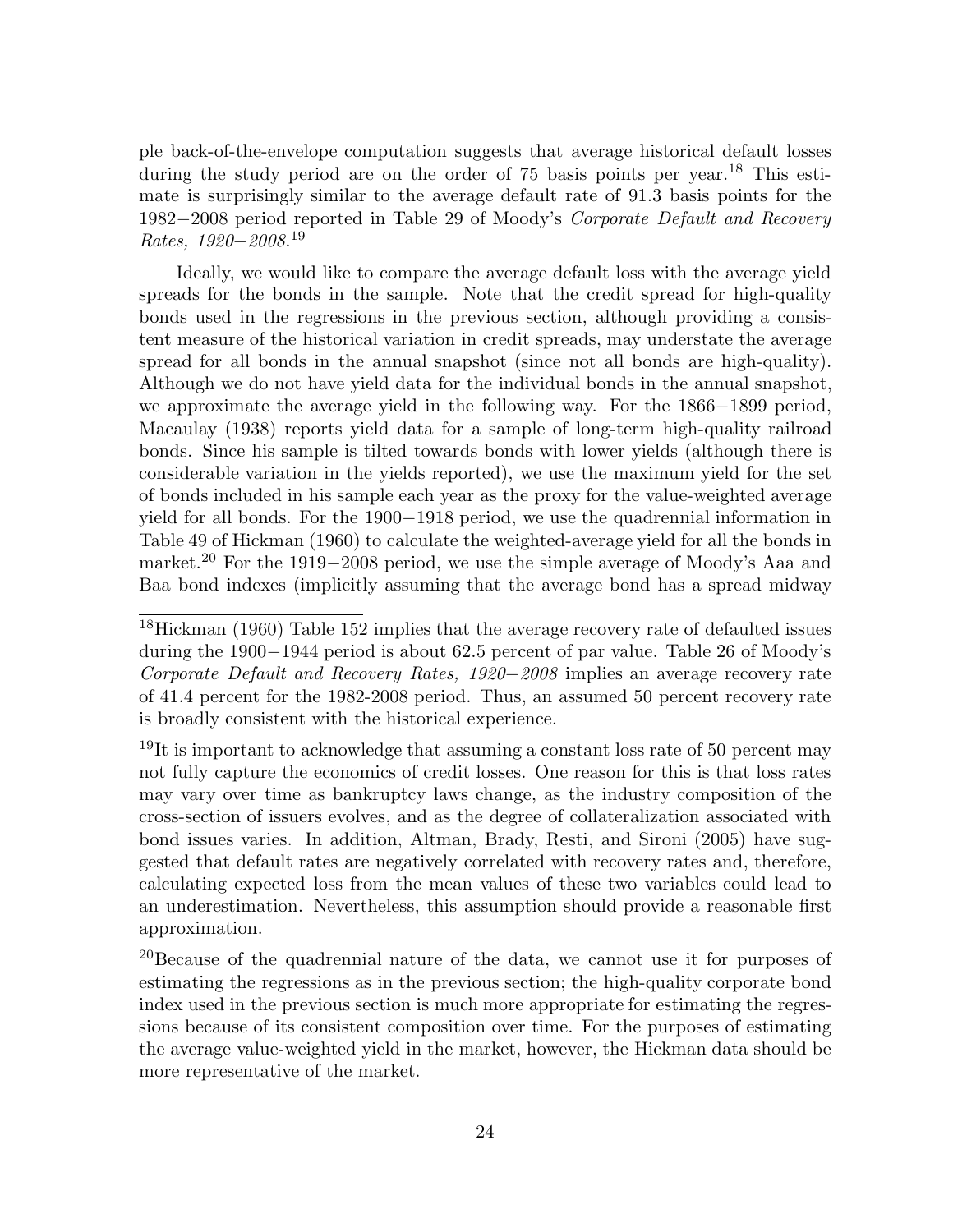between these two indexes). As a robustness check for methodology used in obtaining the 1866*−*1899 estimates, we apply the methodology to Macaulay's data for 1900 and contrast it with that given by using the Hickman data. The resulting estimates for 1900 are very similar, giving average yields of 4.19 and 4.28 percent, respectively. Similarly, as a robustness check for the use of the average of the Moody's indexes, we contrast this average with the average yield implied by the Hickman data for 1920, 1924, and 1928. The average values of the yields given by the two methodologies over this period are nearly identical. We define the yield spread as the difference between our measure of corporate yields and the risk-free rate proxy described in Section 5.1.1.

This time series results in an average corporate yield spread over the 1866*−*2008 period of 153.3 basis points. Thus, the average yield spread is about 78 basis points higher than our back-of-the-envelope estimate of the historical default losses. This implies that the market appears to incorporate a risk premium of roughly 80 basis points into corporate bond prices. The standard deviation of the mean yield spread is 4.18 basis points. Thus, the difference between the mean yield spread of 153.3 and an expected loss rate of 75 basis points is highly statistically significant.

Alternatively, we can estimate the ratio of the expected risk-neutral credit losses to actual credit losses (the ratio of *Q*- and *P*-measure expected losses) by dividing the average yield spread of 153.3 basis points by the estimated average credit loss of 75 basis points, giving a value of 2.04. This ratio is often used in the empirical credit literature as a measure of the size of the credit premium (including both the premium for the event of default or jump risk and the premium for changes in the probability that default occurs). For example, Driessen (2005) estimates the ratio of the risk-neutral and actual intensities for a sample of 104 U.S. firms for the 1991*−*2000 period. He finds that the ratio for AA-rated, A-rated, and BBB-rated firms are 1.83, 2.61, and 2.37, respectively. Similarly, Berndt, Douglas, Duffie, Ferguson, and Schranz (2005) estimate the ratio for a sample of 94 U.S. firms using CDS spreads and KMV expected default frequencies for the 2000*−*2004 period. The mean of their estimated ratios is 2.8; the median of their estimated ratios is 2.0. Thus, our estimated ratio of 2.04 for the 1866*−*2008 period closely parallels the results in the literature based on much shorter time periods.<sup>21</sup>

It is important to provide a number of caveats in interpreting these results. First, we cannot assert that the corporate credit spreads implied by the data described above match precisely the credit spreads for the specific snapshot of bonds on which our estimates of defaults are based. Second, as discussed previously, the historical government bond yield data in Homer and Sylla (1991) does include data for State rather than Federal bond issues for some periods during the late 19th and early 20th Centuries. To the extent that these State issues carry more credit risk than Federal

<sup>21</sup>These results are also consistent with those implied by Almeida and Philippon (2007).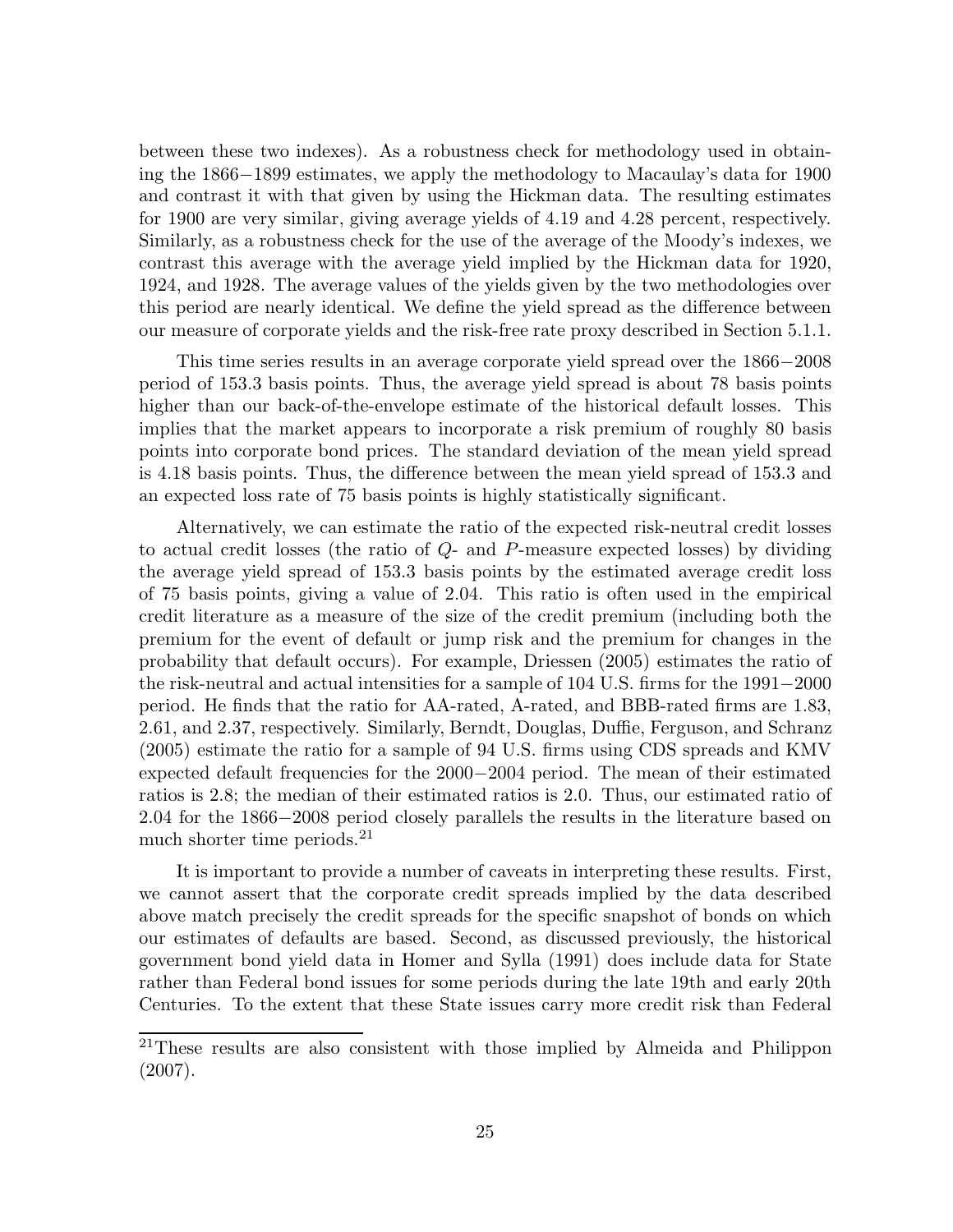issues, then the estimated credit spreads could slightly underestimate the actual credit spread. Despite these caveats, however, these results provide intriguing evidence that the pricing of credit risk by financial markets is remarkably consistent over time. To investigate these results further, there is an urgent need for reliable long-run data on corporate credit pricing.

## **6.2 The Results for Credit Spreads**

Motivated by the results above, we again use a regression framework to examine the extent to which corporate credit spreads respond to realized default rates and other market and macroeconomic variables. Specifically, we test whether credit spreads can be forecast on the basis of previous default rates, stock market returns, and NBER recession indicators. In theory, credit spreads should reflect changes in expected default rates over time, plus whatever risk/liquidity premia the market demands on corporate bonds. Given the strong persistence in default rates as they cluster over time, we would anticipate that the realized default rate for the current year would be informative about expected future default rates and, therefore, reflected in current and future credit spreads. In this analysis, we use the same variable definitions and data sources as described in Section 5.

Table 6 reports the results from four different specifications. The first includes only current and lagged default rate variables. The second includes only current and lagged stock market returns. The third includes only current and lagged NBER recession indicators. The fourth includes all of these variables. As before, the first set of four columns in Table 6 reports the coefficient estimates; the second set of four columns reports the Newey-West *t*-statistics for the coefficients.

The first lagged value of the credit spread is highly significant in each of the four specifications in Table 6. This is consistent with the highly persistent nature of credit spreads; the first order serial correlation coefficient for the credit spread during the sample period is 0.883.

Table 6 shows, however, that the current and lagged values of the default rate variables are not significant in either the separate or combined specifications. Thus, there is no evidence that credit spreads respond to the information in realized default rates (to the extent that such information is not already impounded into lagged spreads).

In contrast, Table 6 shows that there is a significant contemporaneous relation between credit spreads and the stock market return. The negative sign implies that spreads tighten as the stock market increases in value. This is again broadly consistent with the implications of the structural credit modeling framework. Finally, although several of the lagged NBER recession indicators are significant in the recession specification, none of these lagged values are significant in the combined specification.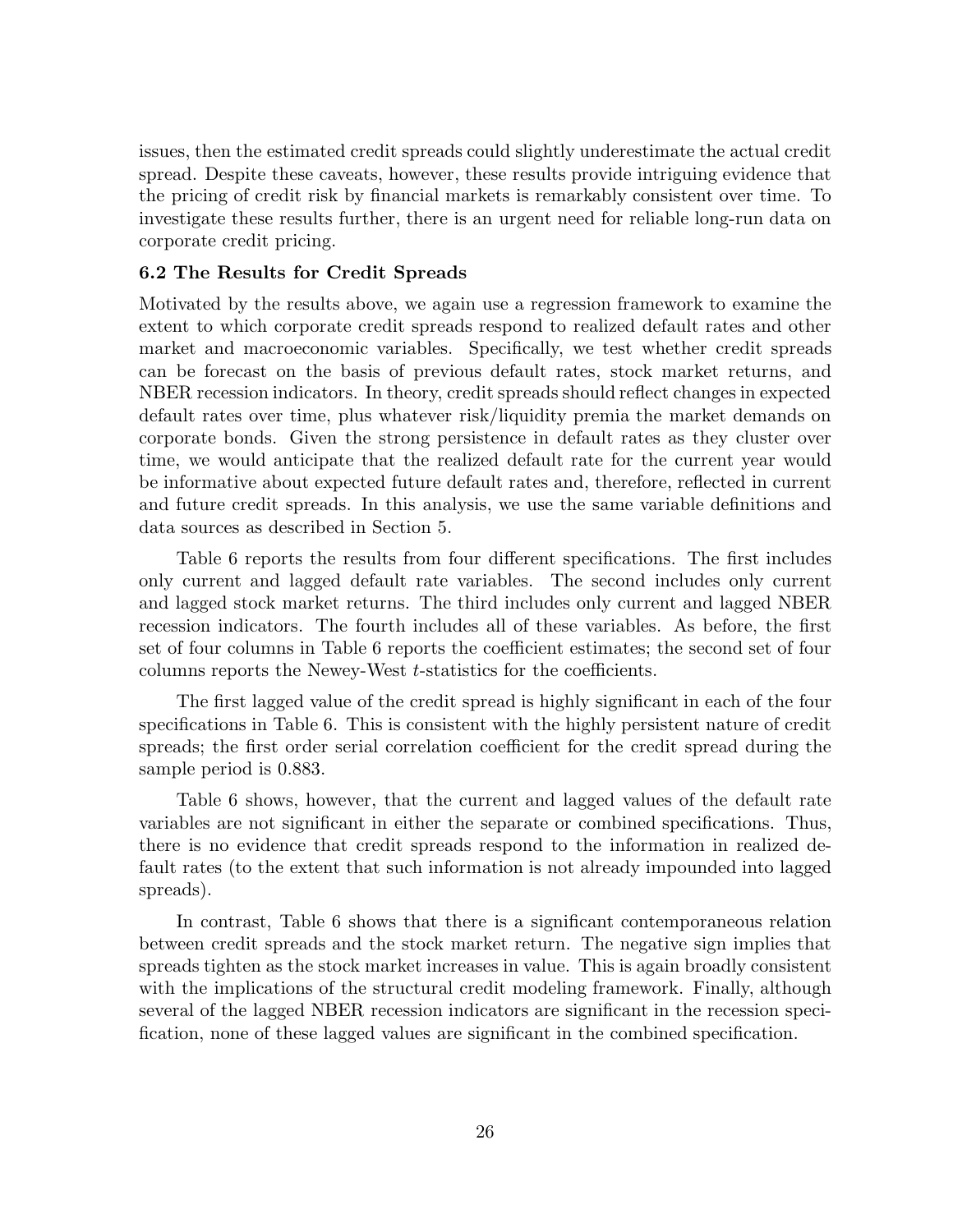## **7. CONCLUSION**

We study the nature of corporate bond default risk using an extensive new data set covering the 1866*−*2008 period. This data set extends by nearly a century the horizon over which corporate bond default risk can be studied (relative to previous academic research in the literature).

A number of important findings emerge from this analysis. We find that the corporate bond markets have suffered many clustered default cycles, and that some of these have been much more severe than those experienced during the Great Depression. Default cycles tend to be less frequent but more persistent that NBER economic downturns. This is perhaps one reason why the correlation between the two types of cycles appears relatively weak.

Second, we study the determinants of corporate default risk using a number of variables suggested by theoretical models of credit risk. The results indicate that the variables suggested by structural models have significant forecasting power for corporate default rates. In particular, stock market returns and stock market return volatility have significant predictive ability. Surprisingly, credit spreads and the state of the economy as measured by an NBER-recession indicator do not have incremental forecasting power.

Finally, we consider how the market values credit risk over the long-term. We find that average credit spreads are roughly twice the estimated average default losses on corporate bonds. Thus, the ratio of risk-neutral to actual default losses is roughly two, consistent with a number of recent studies based on shorter sample periods. Furthermore, we find that credit spreads tend to be largely unaffected by recent default experience in the corporate bond market. This evidence is consistent with recent work by Collin-Dufresne, Goldstein, and Martin (2001) showing that credit spreads are driven by factors difficult to explain by standard credit models.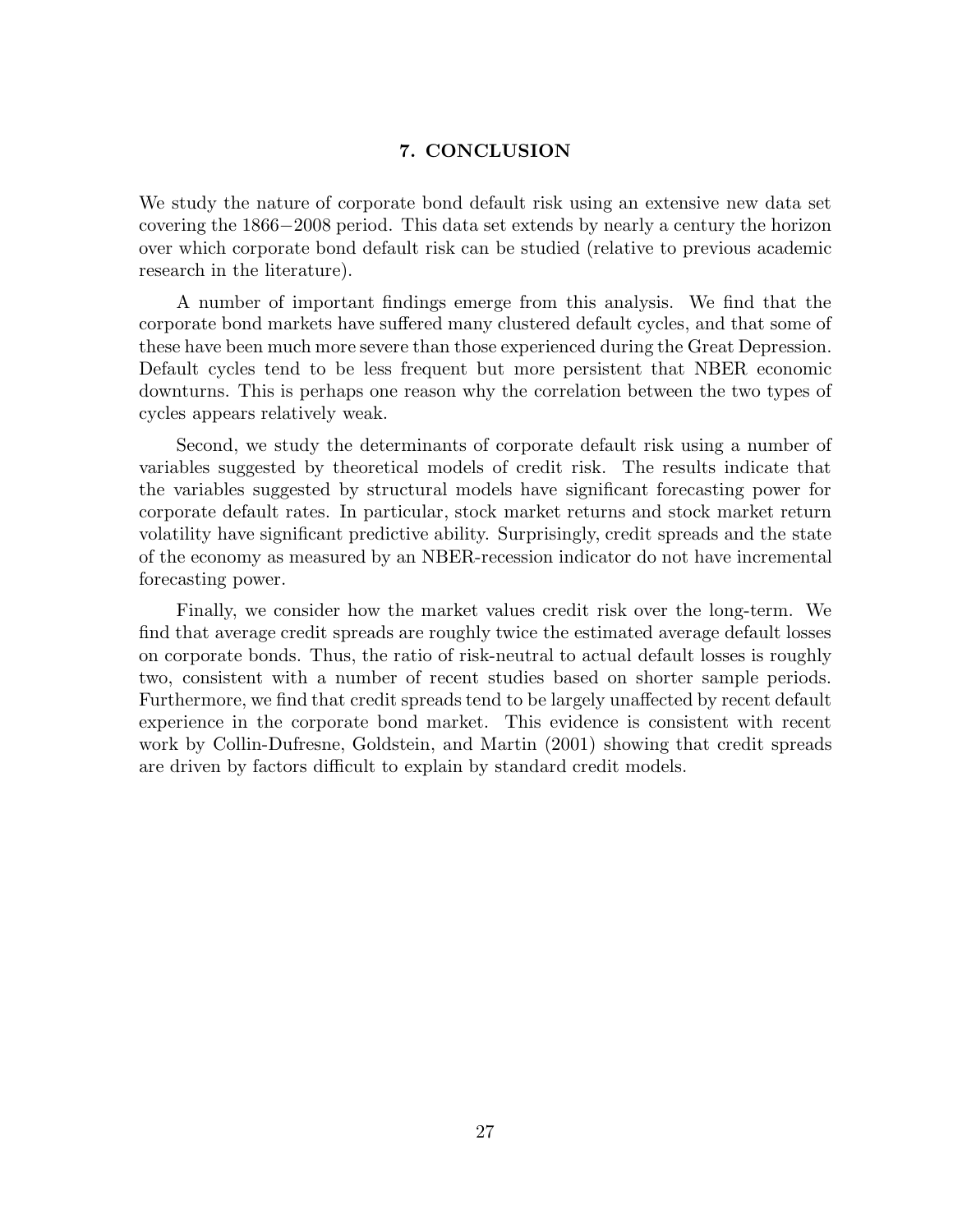### **APPENDIX**

In measuring the default rate, we focus on the set of corporate bonds that satisfy the following criteria. First, we include only bonds issued by U.S. corporations in the sample. This criterion excludes bonds issued by firms domiciled in other countries. Second, we include only bonds of nonfinancial corporations in the sample. Specifically, bonds for corporations in the banking, securities, real estate, insurance, mortgage, etc. industries are not included in the sample. This criterion also excludes the mortgage bonds that were widely used during the first part of the 20th Century to finance major hotels, office buildings, etc. Third, we include only bonds issued by private for-profit corporations; bonds issued by eleemosynary entities such as religious organizations and universities are excluded as are bonds issued by public sector entities such as sovereigns, states, and municipalities. Note, however, that bonds issued by utilities and street railroads are included since these issuers are in the private sector. As described below, a few additional criteria are imposed on the set of corporate bonds included in the sample during several of the subperiods. In each of these cases, however, the same criteria are applied to both the numerator and denominator of the default rate calculation. Thus, these additional restrictions likely have little effect on the estimated default rates.

## **A. Primary Data Sources**

The data for the 1866*−*1899 period are extracted from the *Commercial and Financial Chronicle*. This weekly newspaper was founded in 1865 and was the first national business newspaper in the United States. During the 1866*−*1899 period, the *Commercial and Financial Chronicle* published extensive lists of the corporate bonds that were available in the financial markets, including bonds traded on the NYSE, all of the regional exchanges, as well as leading unlisted and inactive bonds. Thus, the listing of bonds in the *Commercial and Financial Chronicle* is far more extensive than simply the bonds actively traded at the major exchanges. In addition to providing listings of issuers and their bonds, the *Commercial and Financial Chronicle* also reported on key news items relating to these issuers and bonds such as missed coupons, defaults, bondholder committees, receiverships, reorganizations, bankruptcies, etc. As far as we can determine, the coverage of these news items appears to have been relatively comprehensive. In particular, the *Commercial and Financial Chronicle* reported news about financial distress not only for the issuers included in the annual snapshot, but also for many much smaller firms as well. Poor's manuals were used to cross-check some of the data obtained from the *Commercial and Financial Chronicle*.

The data for the 1900*−*1965 period are taken directly from two NBER sources. The first is a three-volume report on an extensive NBER research project during the 1940s and 1950s sponsored by the Works Project Administration and the Federal Deposit Insurance Corporation. This massive project was headed by W. Braddock Hickman and involved the efforts of more than two dozen researchers and research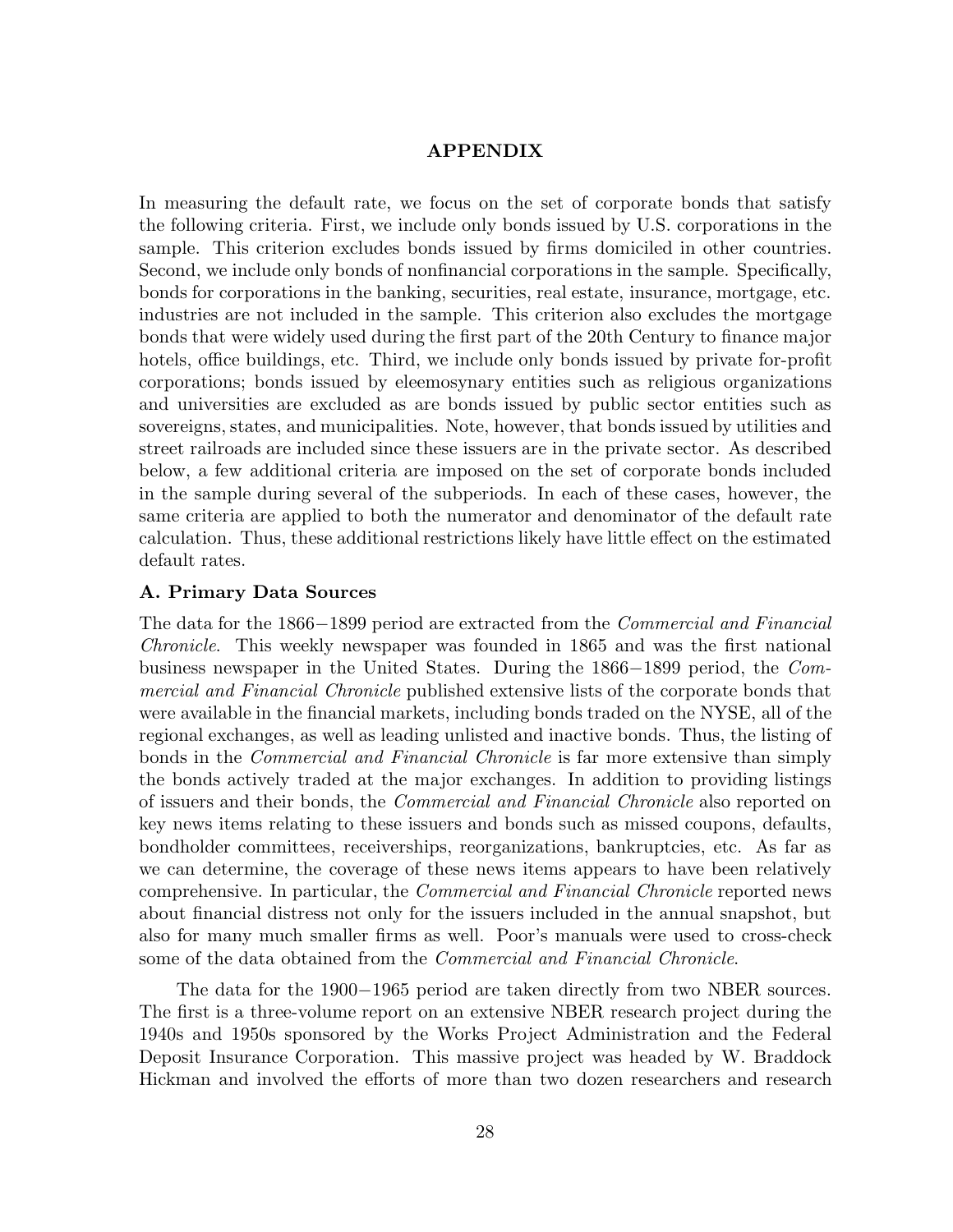assistants. The stated objectives of the project were, first, to provide basic statistical time series data on corporate bond financing that might be useful to researchers and, second, to analyze and interpret the data. As part of this research, extensive data were collected on both the par amounts of outstanding bonds and bonds entering into default each year. The scope, methodology, and results of this research project are thoroughly documented in Hickman (1953, 1958, 1960). The second source is based on a subsequent NBER project in which Hickman's study was extended to cover the 1944*−*1965 period using essentially the same methodology. This research project is extensively documented in Atkinson (1967). The *Commercial and Financial Chronicle* was used to cross-check data for some years in this subperiod.

The data for the 1966*−*2008 period comes from three different sources. The first is data on the par amount of all domestic nonfinancial bonds and is tabulated by the Federal Reserve. This data is based on industry sources and is computed by tabulating the total amount of new corporate bond issuance and extinguishments each year. The second source for this period is again the *Commercial and Financial Chronicle* which is used in identifying firms entering into default during the 1966*−*1969 period. The third source is a data set provided to us by Moody's covering the 1970*−*2008 period and is extracted from the data underlying Moody's *Corporate Default and Recovery Rates, 1920−2008* publication. Specifically, we extract default amounts for U.S. nonfinancial firms from the larger Moody's data set of bonds for all issuers (including global and financial issuers). The data and methodology used by Moody's in determining these numbers are also described in this publication.

#### **B. The Annual Time Series**

The annual default rate is computed as the ratio of the annual default amount to the par value of all bonds in the annual snapshot. Recall that the annual snapshot consists of all bonds listed in the historical data source at the beginning of the year. The annual default amount is the total par amount of the subset of bonds that are included in the annual snapshot and whose issuers enter into financial distress during the year.

For the 1866*−*1877 period, the annual snapshot consists of all bonds included in the first weekly Bond List published by the *Commercial and Financial Chronicle* each year. For several years, this source is missing. In these cases, we use the prior year's snapshot as that year's snapshot. The annual default amounts are obtained by totaling the par amounts of bonds for issuers entering financial distress, where these issuers are identified by reports provided in the *Commercial and Financial Chronicle.*

For the 1878*−*1899 period, a comprehensive listing of corporate bonds appears in the January supplement to the *Commercial and Financial Chronicle*. The listing of corporate issuers in this supplement is titled *General Quotations of Bonds and Stocks*. The *Commercial and Financial Chronicle* describes this listing as providing quotations for "all securities listed on any Stock Exchange in the United States, and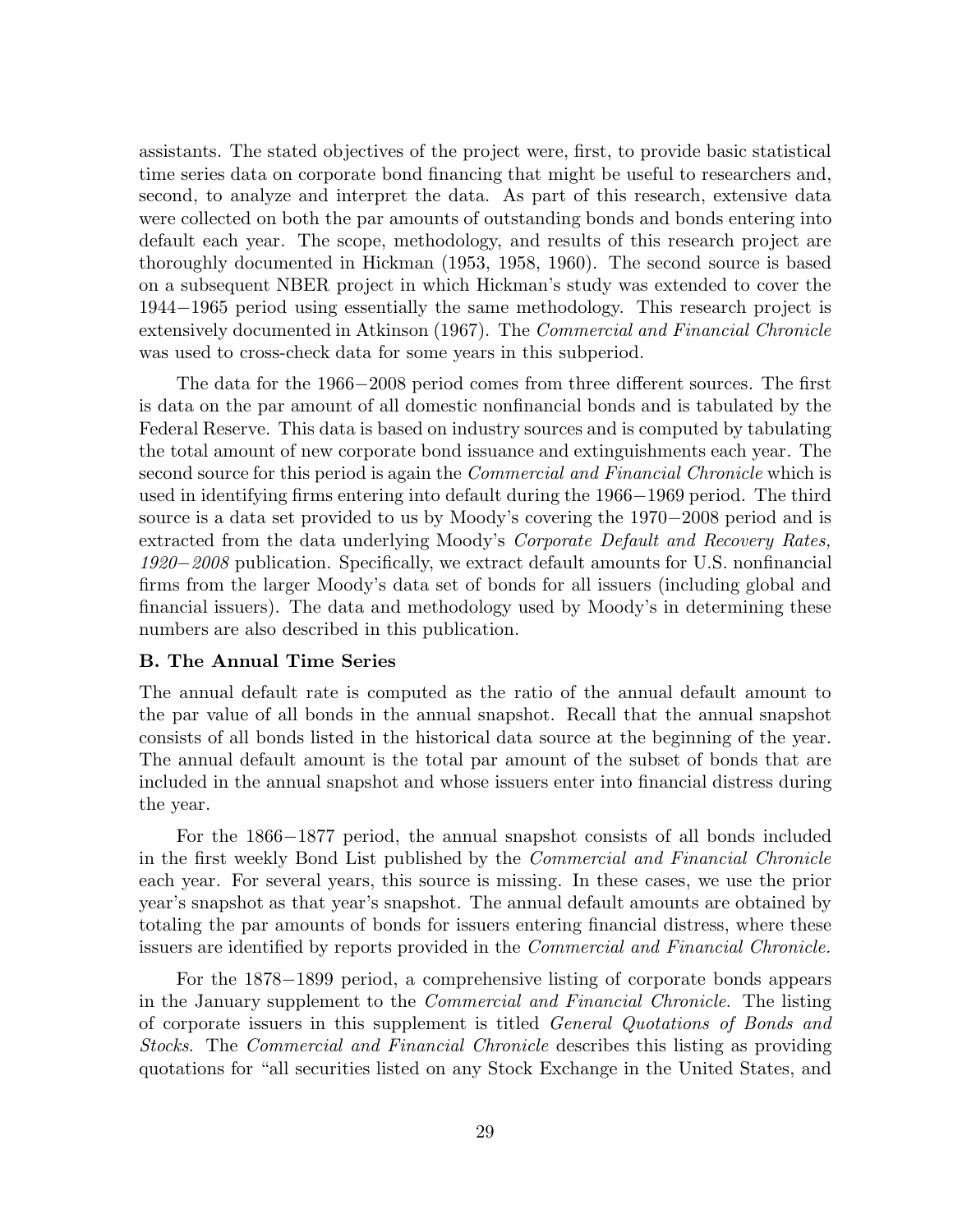for all leading unlisted and inactive securities for which we are able to obtain reliable prices." In general, the number of issuers in this listing is typically several times as large as the number of issuers with bonds that are actively traded on the NYSE.

Although comprehensive, this listing of bonds does not provide par amounts for the bonds for the 1878*−*1899 period. Thus, we use the following algorithm in estimating the default rates for this period. First, we count the number of bond issues listed in the supplement at the beginning of each year during this period. An analysis using data for 1876 indicates that there is a very high correlation between the par amount of debt of a corporate issuer and the number of bond issues for that issuer. This high correlation holds since the vast majority of bond issuers during this period are in the railroad industry. Second, for each year, we count the number of bonds included in that year's snapshot that enter into financial distress. To calculate the default rate for these years, we then divide the total number of defaulted bond issues by the total number of bond issues in the supplement. As a robustness check for this methodology, we apply it to several of the years during the 1866*−*1878 period. We find that this methodology results in estimates of the default rates for these years that are very close to those obtained based on par values.

For the 1900*−*1943 period, the total par amount of the bonds in the annual snapshot comes from the total par amounts for U.S. nonfinancial firms that appear in Table A-6 of Hickman (1953). As described in Hickman, the scope of his study does not include a 100-percent tabulation of all corporate bonds. Rather, Hickman tabulates par values for all bond issues with aggregate par amount of \$5 million or more (the large issues sample), and then tabulates additional par values for a tenpercent random sample of the remainder of bonds for which data are available. The par value of the bonds included in the large issues sample, however, represents the overwhelming majority of the estimated total par value of all corporate bonds. Thus, there is little loss of generality from limiting our attention to the large issues sample of bonds that is exhaustively tabulated by Hickman (as opposed to the small issues sample that is only statistically sampled). The total par value of bonds that default each year (and are included in the total value of all bonds at the beginning of the year) is given as the all industries total in the large issues section of Table 136 of Hickman (1960).

We observe that the Hickman study focuses on straight bonds (single-maturity obligations), and excludes several other categories of bonds such as equipment trust bonds, income bonds, convertible bonds, and serial bonds. As discussed by Hickman, however, these other categories of bonds represent only a small fraction of total par value of bonds in his sample. Since both the total par value of bonds in the snapshot and the par value of defaulted bonds are based on the same categories of bonds, there should be little impact on the estimated default rate as a result of Hickman's focus on straight bonds.

For the 1944 to 1965 period, the total par value of corporate bonds at the be-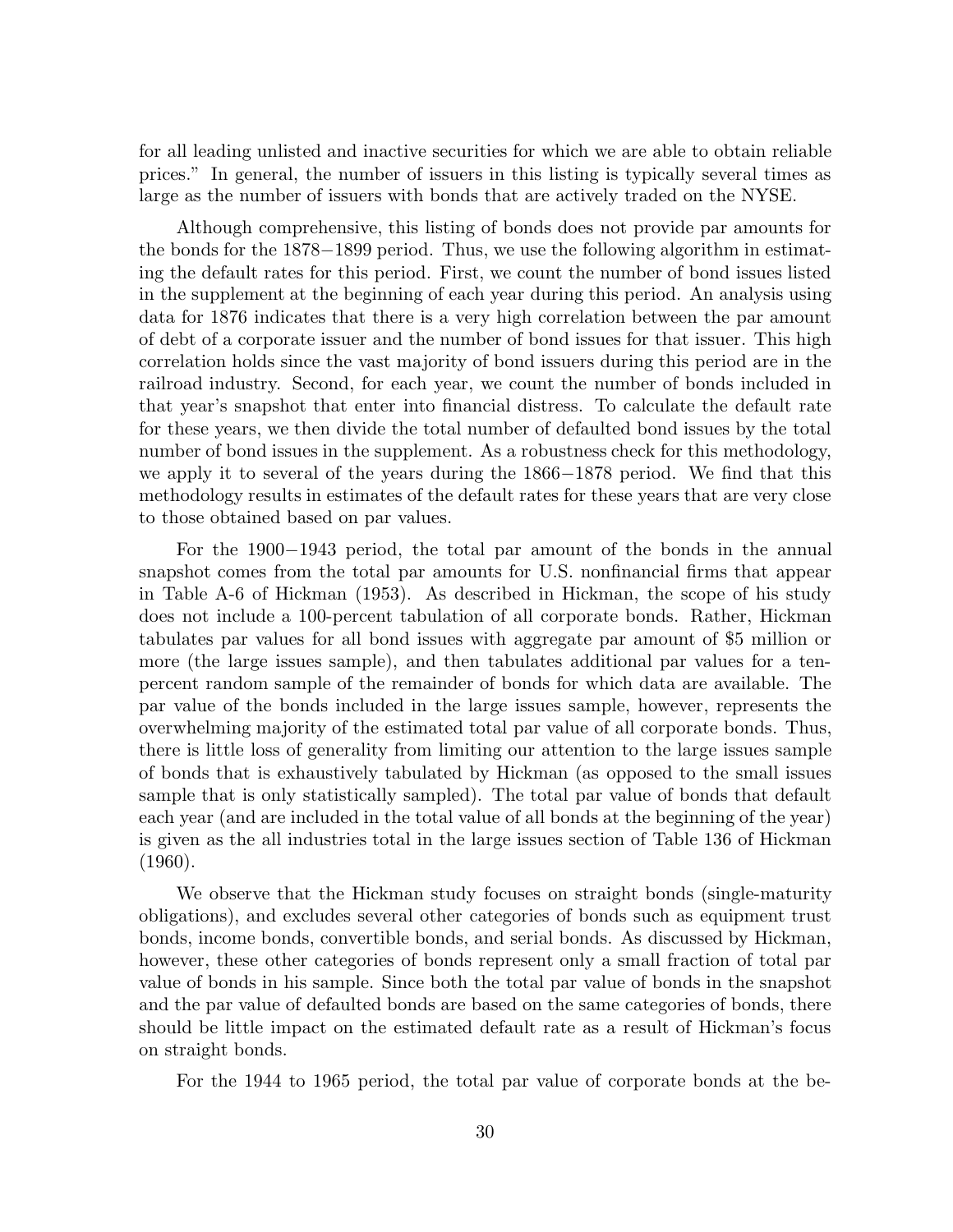ginning of each year and the total par value of corporate bonds defaulting during the year are provided in Table 21 of Atkinson (1967). As is described in Atkinson, his study closely follows the methodology used in Hickman (1953, 1958, 1960). The key difference between the two studies is that Atkinson broadens his focus to include most categories of corporate bonds (rather than just straight bonds).

As robustness checks for both the Hickman (1953, 1960) and Atkinson (1967) data, we tabulated the total number of bond issuers at the beginning of each year during this period as well as the number of bond issuers entering into financial distress each year using the *Commercial and Financial Chronicle* and a methodology similar to that described above for the 1866*−*1899 period. The default rates based on issuers were very similar to those obtained using the Hickman and Atkinson data. In addition, we compared the default rates implied by the Hickman and Atkinson data with those reported in the Moody's *Corporate Default and Recovery Rates, 1920−2008* publication. Even though the Moody's results include both foreign issuers and financial issuers, there was generally close agreement between their results and those implied by the Hickman and Atkinson data sets. See Carty and Lieberman (1997) for a discussion of how differences between Hickman's results and those of Moody's can be reconciled. Appendix C of Hickman (1953) also conducts an in-depth comparison of their data with a number of other contemporary sources including the *Commercial and Financial Chronicle*, the *Journal of Commerce*, and estimates provided by the Securities and Exchange Commission, the Interstate Commerce Commission, and the National Industrial Conference Board.

For the 1966*−*2008 period, the total par value of corporate bonds at the beginning of each year is given from line 7 of Table L.2 Credit Market Debt Owed by Nonfinancial Sectors of the Federal Reserve Board's Flow of Funds Accounts of the United States Z.1 statistical release (see historical statistical releases for earlier data) for the end of the preceeding year. As a robustness check, we compared the Federal Reserve data with that of Atkinson for the mid-1960s and found that the two estimates of the total par value of the corporate bonds were very similar. Furthermore, we compared the Federal Reserve estimates with those reported by the Securities Industry and Financial Markets Association (SIFMA) for the 1995*−*2008 period and found close agreement between the two sources.

In determining the total par value of defaulted bonds for the 1966*−*2008 period, we used two different sources. For the 1966*−*1969 period, we again examined the *Commercial and Financial Chronicle* for news reports about firms entering into financial distress. For the 1970*−*2008 period, we used the data set described above that was provided to us by Moody's and extracted the par amounts of defaulted bonds for domestic nonfinancial issuers.

During the middle to latter part of the 19th Century, the corporate bond market consisted primarily of railroad and canal bonds. During this period, however, there were also a number of industrial and financial bond issues in the market. For exam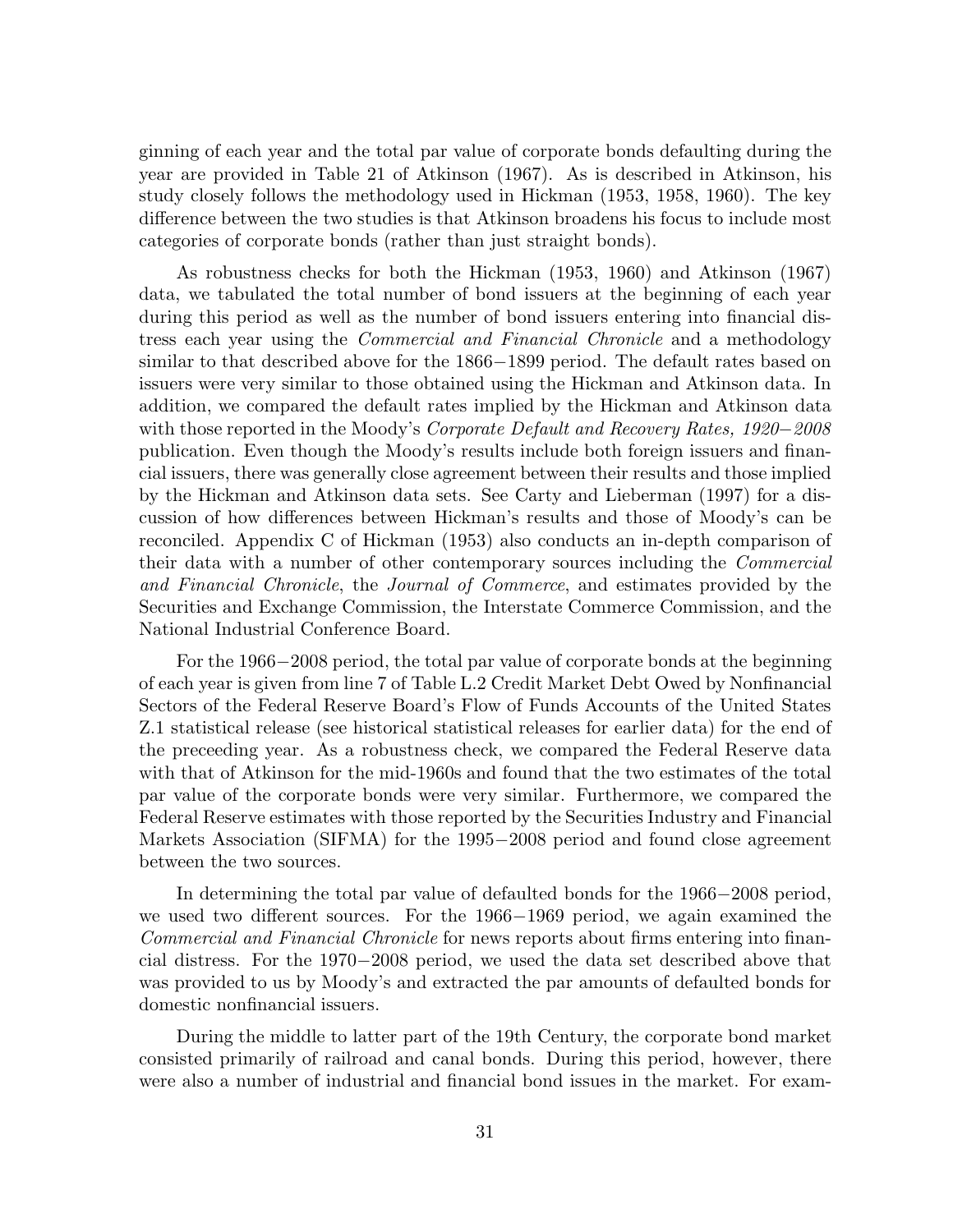ple, the 1866 *Commercial and Financial Chronicle* lists 138 railroad bond issuers, 14 canal bond issuers, and 6 industrial bond issuers. The set of industrial bond issuers includes Western Union, three coal and mining firms, and two bridges. Near the end of the 19th Century, the corporate bonds included in the sample consisted of railroad bonds, street railroad bonds, gas and other utility bonds, and numerous miscellaneous industrial bonds. After World War I, the corporate bonds were recategorized simply as railroad, utility, and industrial bonds. For detailed descriptions composition of the corporate bond market by industry, see Hickman (1953), Atkinson (1967), and Moody's classifications of corporate bonds

## **C. The Definition of Financial Distress**

To identify the bonds included in the snapshot that enter into financial distress each year, we use the following procedure. For each year from 1866 to 1899, we examined each weekly issue of the *Commercial and Financial Chronicle*. Whenever a news item is reported relating to the financial distress of an issuer, we check whether bonds of that issuer are included in the sample for that year. As is standard in the literature on estimating default rates, a parent firm is assumed to enter financial distress when any of its subsidiaries enter financial distress. Typical reports include such events as missed coupon payments, defaults, bondholder committee meetings, entering into receivership, bankruptcy, reorganization, etc. If the issuer is represented in the sample, then we determine whether the report represents the initial indication of financial distress for that issuer. For example, imagine that an issuer is first reported in 1873 as defaulting on a bond issue. Then subsequent reports of entering into receivership in 1874, of the scheduling of a bondholders committee meeting in 1875, and a bankruptcy or reorganization in 1876 would not be included as initial events of financial distress.

To provide a uniform standard for identifying initial events of financial distress for the 1866*−*1899 period, we use the following algorithm. If there have been no previous reports of financial distress for the issuer, then the report is viewed as an initial event. If more than five years have elapsed since a previous report for the issuer appeared, then the new report is identified as an initial event, unless the previous report clearly indicates that the firm has exiting financial distress (bankruptcy, reorganization, or reaching an accord with the bondholders). For each year, we total the par value of bonds (or the number of bond issues) of distinct issuers entering into financial distress based on this algorithm and use this number as the numerator in determining the percentage of defaults for that year. We follow the same procedure for the 1966*−*1969 period.

The definition of financial distress used by Hickman is described in Chapter 5 of Hickman (1953). Atkinson (1967) uses a similar definition of financial distress in his extension of Hickman's study. Moody's definition of financial distress is documented in the Appendix to Moody's *Corporate Default and Recovery Rates, 1920−2008* publication.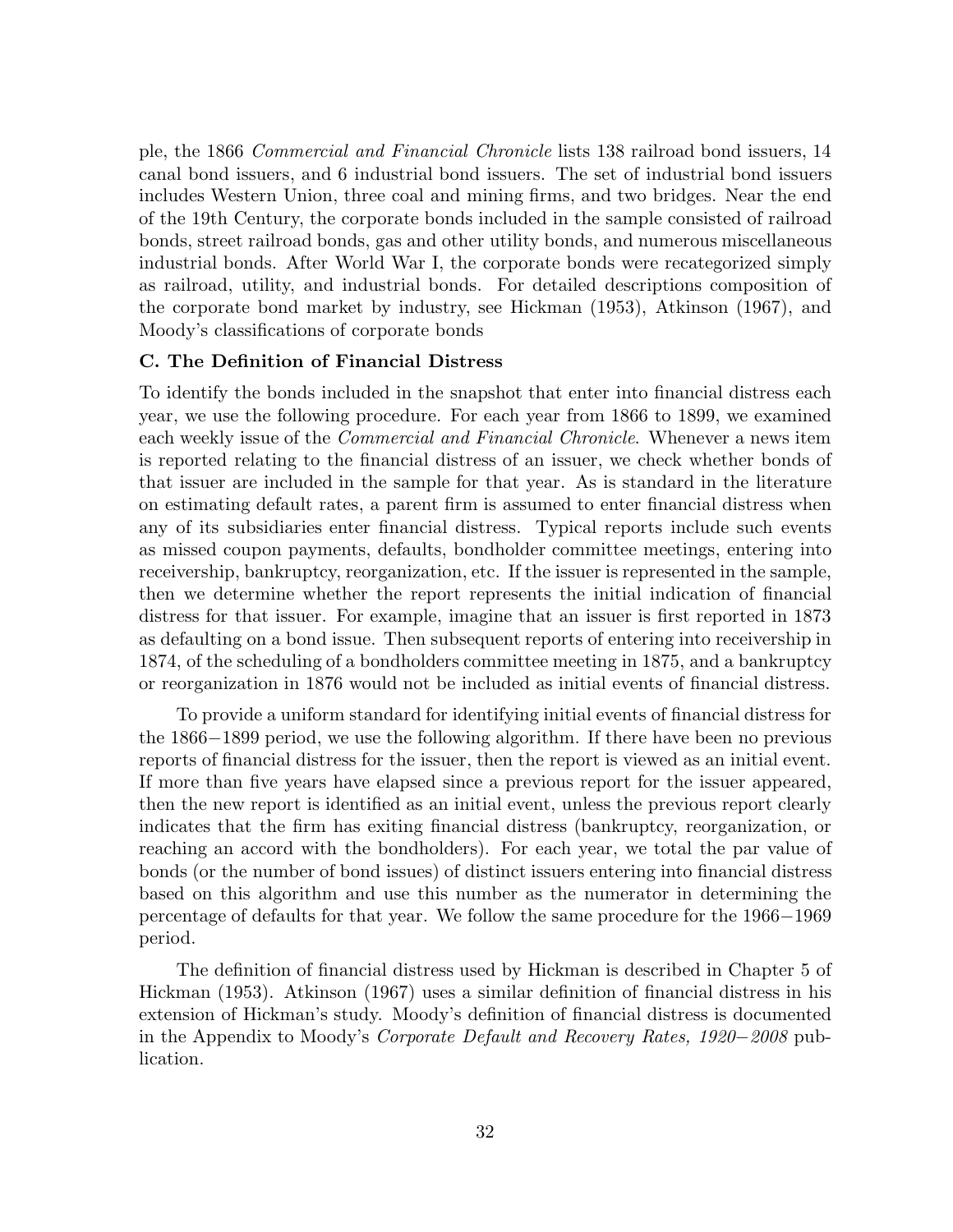#### **REFERENCES**

- Almeida, Hector, and Thomas Philippon, 2007, The Risk-Adjusted Cost of Financial Distress, *Journal of Finance* 62, 2557-2586.
- Altman, Edward I., 1968, Financial Ratios, Discriminant Analysis, and the Prediction of Corporate Bankruptcy, *Journal of Finance* 23, 589-609.
- Altman, Edward I., 1989, Measuring Corporate Bond Mortality and Performance, *Journal of Finance* 44, 909-922.
- Altman, Edward I., Brooks Brady, Andrea Resti, and Andrea Sironi, 2005, The Link Between Default and Recovery Rates: Theory, Empirical Evidence, and Implications, *Journal of Business* 78, 2203-2227.
- Atkinson, Thomas R., 1967, *Trends in Corporate Bond Quality*, National Bureau of Economic Research, Studies in Corporate Bond Financing, Columbia University Press, New York, NY.
- Beaver, William H., 1966, Financial Ratios as Predictors of Failure, *Journal of Accounting Research* 4, 71-111.
- Beaver, William H., Maureen F. McNichols, and Jung-Wu Rhie, 2005, Have Financial Statements Become Less Informative? Evidence from the Ability of Financial Ratios to Predict Bankruptcy, *Review of Accounting Studies* 10, 93-122.
- Benmelech, Efraim, 2009, Asset Salability and Debt Maturity: Evidence from Nineteenth-Century American Railroads, *Review of Financial Studies* 22, 1545-1584.
- Berndt, Antje, Rohan Douglas, Darrell Duffie, Mark Ferguson, and David Schranz, 2005, Measuring Default Risk Premia from Default Swap Rates and EDFs, Working paper, Stanford University.
- Bhamra, Hajoat S., Lars-Alexander Kuhn, and Ilya A. Strebulaev, 2010a, The Aggregate Dynamics of Capital Structure and Macroeconomic Risk, *Review of Financial Studies*, forthcoming.
- Bhamra, Hajoat S., Lars-Alexander Kuhn, and Ilya A. Strebulaev, 2010b, The Levered Equity Risk Premium and Credit Spreads: A Unified Framework, *Review of Financial Studies*, forthcoming.
- Bharath, Sreedhar, and Tyler Shumway, 2008, Forecasting Default with the Merton Distance to Default Model, *Review of Financial Studies* 20, 1339-1369.
- Black, Fischer, and John C. Cox, 1976, Valuing Corporate Securities: Some Effects of Bond Indenture Provisions, *The Journal of Finance* 31, 351-367.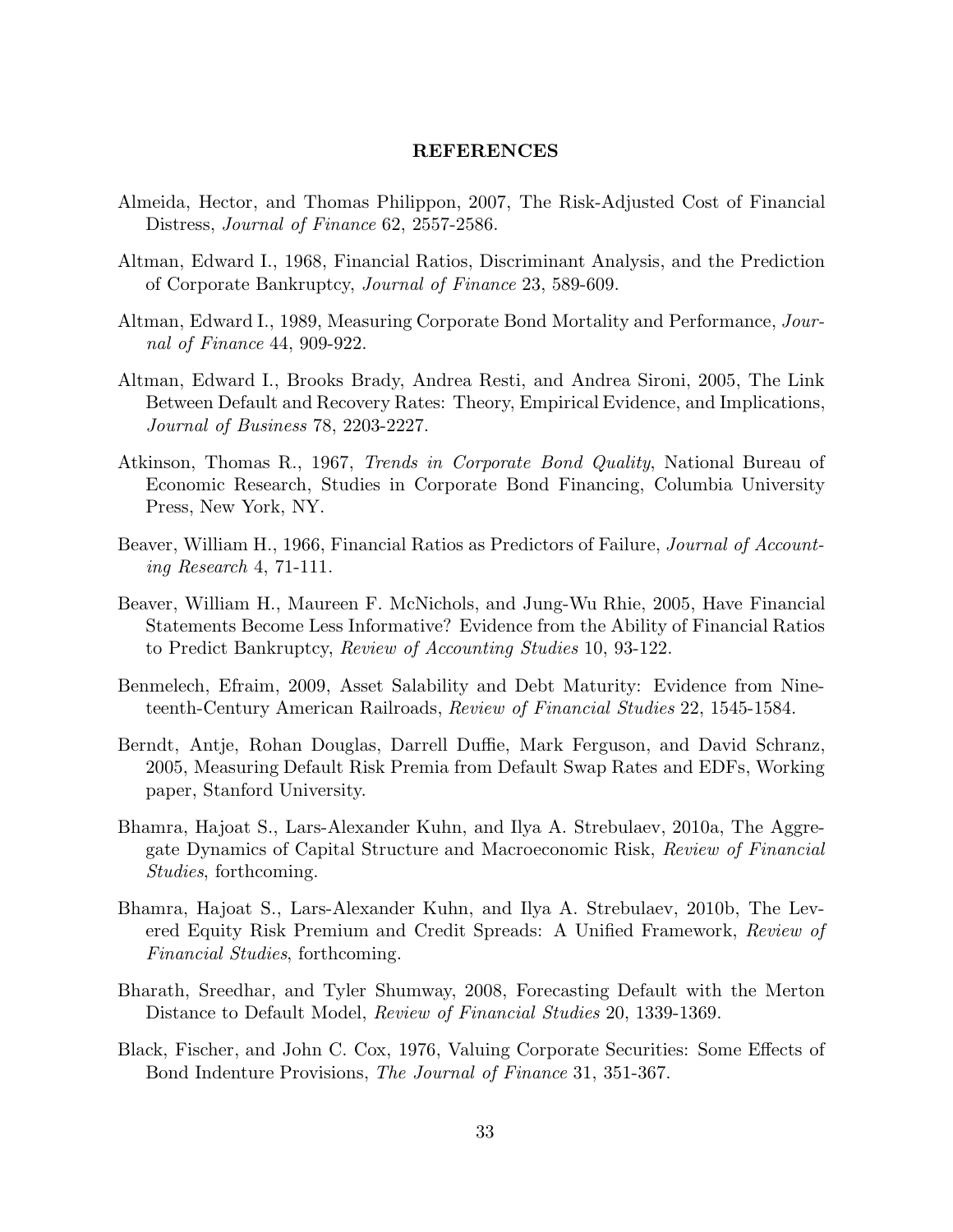- Black, Fischer, and Myron Scholes, 1973, The Pricing of Options and Corporate Liabilities, *The Journal of Political Economy* 81, 637-654.
- Bernanke, Ben S., 1981, Bankruptcy, Liquidity, and Recession, *American Economic Review Proceedings* 71, 155-159.
- Bernanke, Ben S., 1983, Nonmonetary Effects of the Financial Crisis in the Propagation of the Great Depression, *American Economic Review* 73, 257-275.
- Campbell, John, Jens Hilscher, and Jan Szilagyi, 2008, In Search of Distress Risk, *Journal of Finance* 63, 2899-2939.
- Carty, Lea V., 1997, Three Essays on Capital Market Imperfections, Ph.D. dissertation, Columbia University.
- Carty, Lea V., 2000, Corporate Credit-Risk Dynamics, *Financial Analysts Journal* July/August, 67-81.
- Carty, Lea V., and Dana Lieberman, 1997, Corporate Bond Defaults and Default Rates, 1938-1996, *Moody's Special Comment*, January.
- Chava, Sudheer, and Robert Jarrow, 2004, Bankruptcy Prediction With Industry Effects, *Review of Finance* 8, 537-569.
- Collin-Dufresne, Pierre, and Robert S. Goldstein, 2001, Do Credit Spreads Reflect Stationary Leverage Ratios? *The Journal of Finance* 56, 1929-1957.
- Collin-Dufresne, Pierre, Robert S. Goldstein, and J. Spencer Martin, 2001, The Determinants of Credit Spread Changes, *Journal of Finance* 56, 2177-2208.
- Davydenko, Sergei, and Ilya A. Strebulaev, 2007, Strategic Actions and Credit Spreads: An Empirical Investigation, *Journal of Finance* 62, 2633-2671.
- Dichev, Ilia, 1998, Is the Risk of Bankruptcy a Systematic Risk?, *Journal of Finance* 53, 1141-1148.
- Driessen, Joost, 2005, Is Default Event Risk Priced in Corporate Bonds? *Review of Financial Studies* 18, 165-195.
- Duffee, Gregory, 1999, Estimating the Price of Default Risk, *Review of Financial Studies* 12, 197-226.
- Duffie, Darrell, and David Lando, 2001, Term Structures of Credit Spread With Incomplete Accounting Information, *Econometrica* 69, 633-664.
- Duffie, Darrell, Leandro Saita, and Ke Wang, 2007, Multi-period Corporate Default Prediction with Stochastic Covariates, *Journal of Financial Economics* 83, 635-665.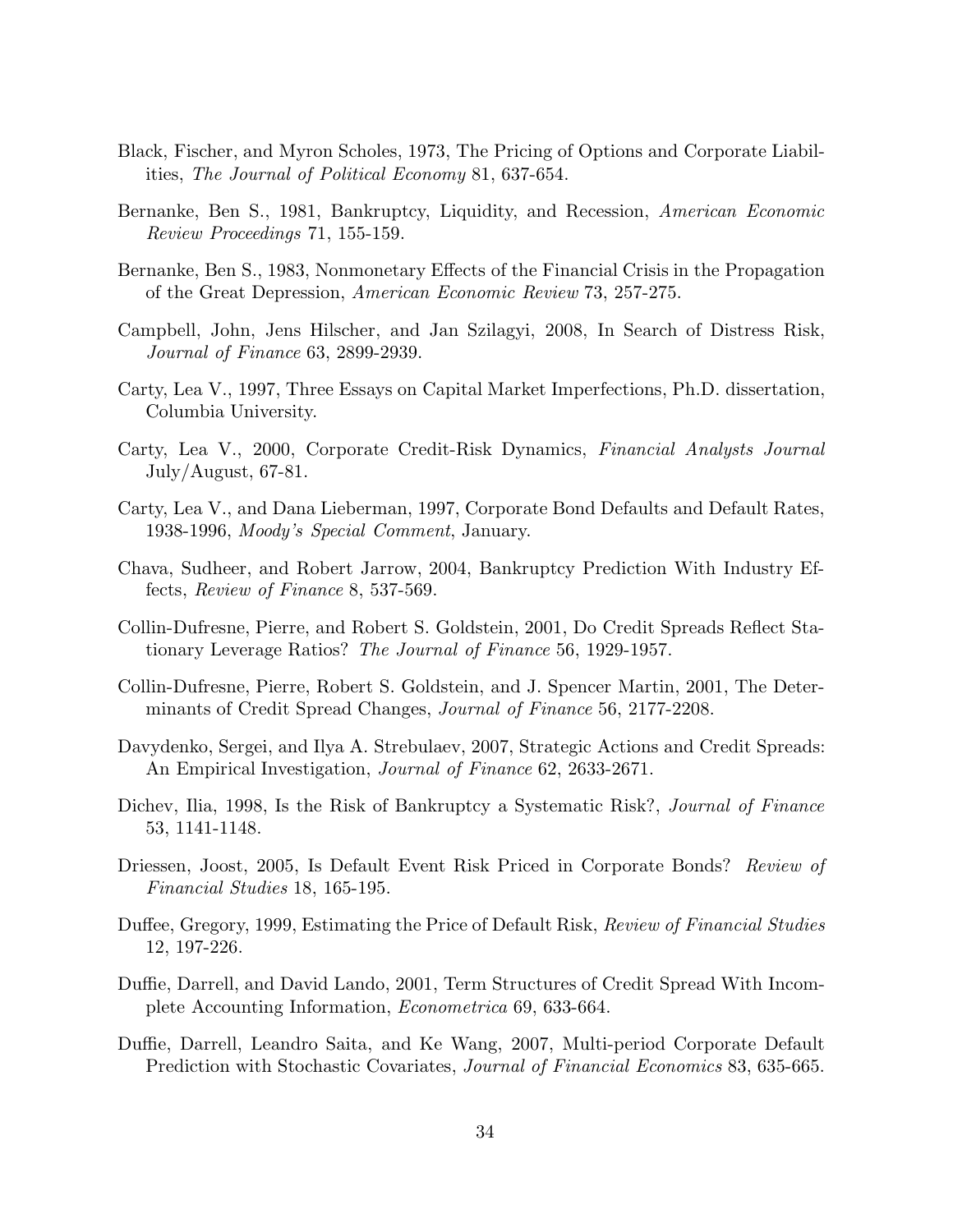- Duffie, Darrell, and Kenneth J. Singleton, 1997, An Econometric Model of the Term Structure of Interest Rate Swap Yields, *Journal of Finance* 52, 1287-1323.
- Duffie, Darrell, and Kenneth J. Singleton, 1999, Modeling Term Structures of Defaultable Bonds, *The Review of Financial Studies* 12, 687-720.
- Easley, David, and Maureen O'Hara, 1979, The Postal System in the Depression, *Journal of Economic History* 39, 741-753.
- Elton, Edwin, Martin Gruber, Deepak Agrawal, and Christopher Mann, 2001, Explaining the Rate Spread on Corporate Bonds, *Journal of Finance* 56, 247-277.
- Eom, Young Ho, Jean Helwege, and Jing-Zhi Huang, 2004, Structural Models of Corporate Bond Pricing: An Empirical Analysis, *Review of Financial Studies* 17, 499-544.
- Fama, Eugene F., and Kenneth R. French, 1993, Common Risk Factors in the Returns on Stocks and Bonds, *Journal of Financial Economics* 33, 3-56.
- Fishlow, Albert, 1965, *American Railroads and the Transformation of the Ante-Bellum Economy*, Harvard University Press, Cambridge, MA.
- Fons, Jerome, 1987, The Default Premium and Corporate Bond Experience, *Journal of Finance* 42, 81-97.
- Franks, Julian, and Loren Sussman, 2005, Financial Innovations and Corporate Bankruptcy, *Journal of Financial Intermediation* 4, 283-317.
- Friedman, Milton, and Anna J. Schwartz, 1963, *A Monetary History of the United States, 1867-1960*, Princeton University Press, Princeton, NJ.
- Gandhi, Priyank, and Hanno Lustig, 2009, Size Anomalies in US Bank Stock Returns: Your Tax Dollars at Work?, Working paper, UCLA.
- Galbraith, John K., 1955, *The Great Crash, 1929*, Houghton Mifflin, Boston, MA.,
- Geske, Robert, 1977, The Valuation of Corporate Liabilities as Compound Options, *Journal of Financial and Quantitative Analysis* 12, 541-552.
- Giesecke, Kay, Francis A. Longstaff, Stephen Schaefer, and Ilya Strebulaev, 2010, Business Cycles and Credit Cycles: A 150-Year Perspective, Working paper, UCLA.
- Goldschmidt, Robert W., 1933, *The Changing Structure of American Banking*, Routledge, London, UK.
- Goldstein, Robert, Nengjiu Ju, and Hayne E. Leland, 2001, An EBIT-Based Model of Dynamic Capital Structure, *Journal of Business*, 76, 483-512.
- Hickman, W. Braddock, 1953, *The Volume of Corporate Bond Financing Since 1900*,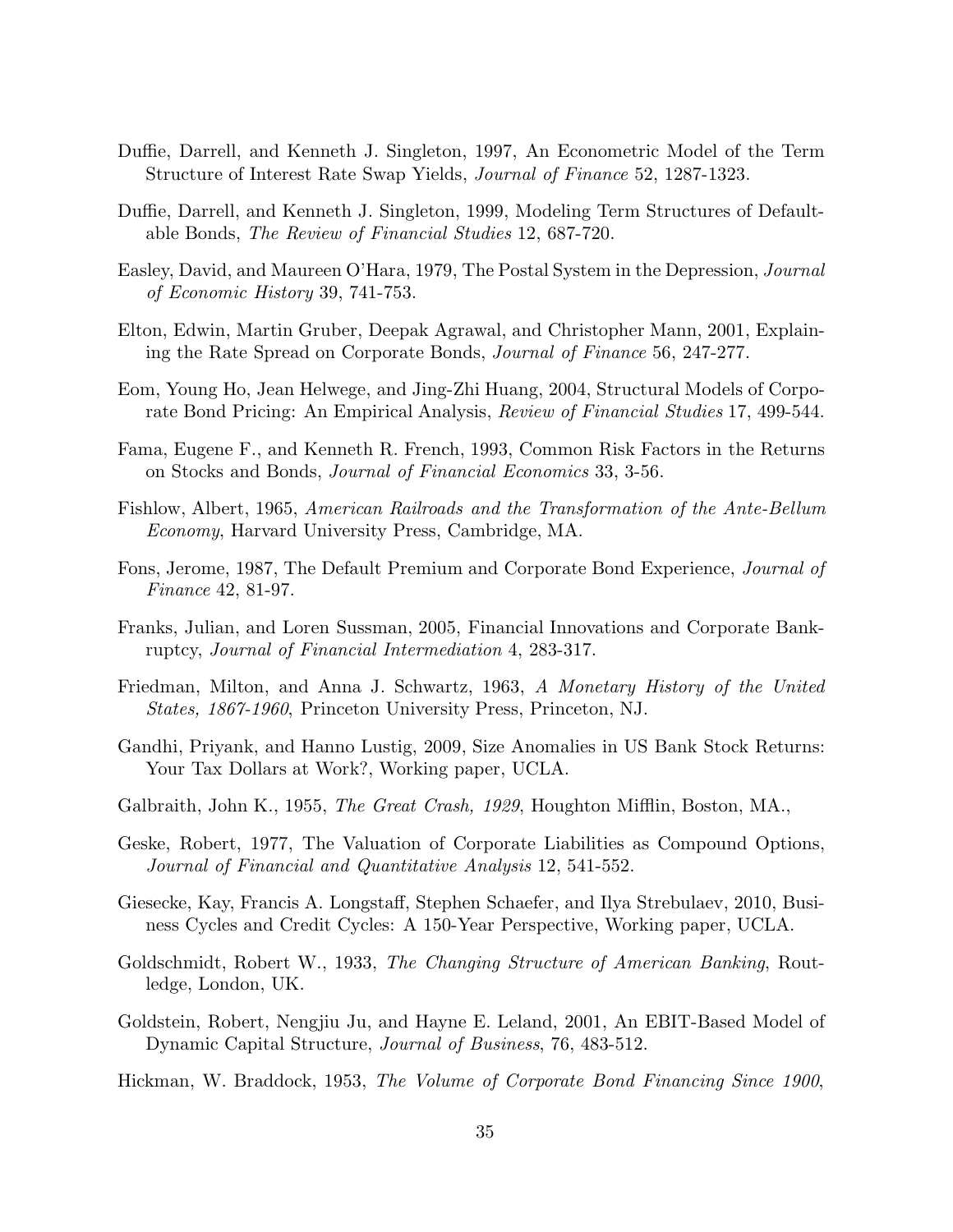National Bureau of Economic Research, Studies in Corporate Bond Financing, Princeton University Press, Princeton, NJ.

- Hickman, W. Braddock, 1958, *Corporate Bond Quality and Investor Experience*, National Bureau of Economic Research, Studies in Corporate Bond Financing, Princeton University Press, Princeton, NJ.
- Hickman, W. Braddock, 1960, *Statistical Measures of Corporate Bond Financing Since 1900*, National Bureau of Economic Research, Studies in Corporate Bond Financing, Princeton University Press, Princeton, NJ.
- Homer, Sidney, and Richard Sylla, 1991, *A History of Interest Rates*, Rutgers University Press, New Brunswick, NJ.
- Huang, Jay, and Ming Huang, 2003, How Much of the Corporate-Treasury Yield Spread is Due to Credit Risk? Working paper, Cornell University.
- Hughes, Jonathan, and Louis P. Cain, 2007, *American Economic History, 7th. Ed.*, Pearson, New York, NY.
- Jarrow, Robert A., David Lando, and Stuart M. Turnbull, 1997, A Markov Model for the Term Structure of Credit Risk Spreads, *The Review of Financial Studies* 10, 481-523.
- Jarrow, Robert A., David Lando, and Fan Yu, 2005, Default Risk and Diversification: Theory and Empirical Implications, *Mathematical Finance* 15, 1-26.
- Jarrow, Robert A., and Stuart M. Turnbull, 1995, Pricing Derivatives on Financial Securities Subject to Credit Risk, *The Journal of Finance* 50, 53-85.
- Kindleberger, Charles P., and Robert Aliber, 2005, *Manias, Panics, and Crashes, 5th edition*, John Wiley and Sons, Inc., Hoboken, NJ.
- Kim, In Joon, Krishna Ramaswamy, and Suresh Sundaresan, 1993, Does Default Risk in Coupons Affect the Valuation of Corporate Bonds?, *Financial Management* 22, 117-131.
- Leland, Hayne E., 1994, Corporate Debt Value, Bond Covenants, and Optimal Capital Structure, *The Journal of Finance* 49, 1213-1252.
- Leland, Hayne E., 2004, Predictions of Default Probabilities in Structural Models of Debt, *Journal of Investment Management* 2, 5-20.
- Longstaff, Francis A., and Eduardo S. Schwarz, 1995, A Simple Approach to Valuing Risky Fixed and Floating Rate Debt, *Journal of Finance* 50, 789-819.
- Longstaff, Francis A., Sanjay Mithal, and Eric Neis, 2005, Corporate Yields Spreads: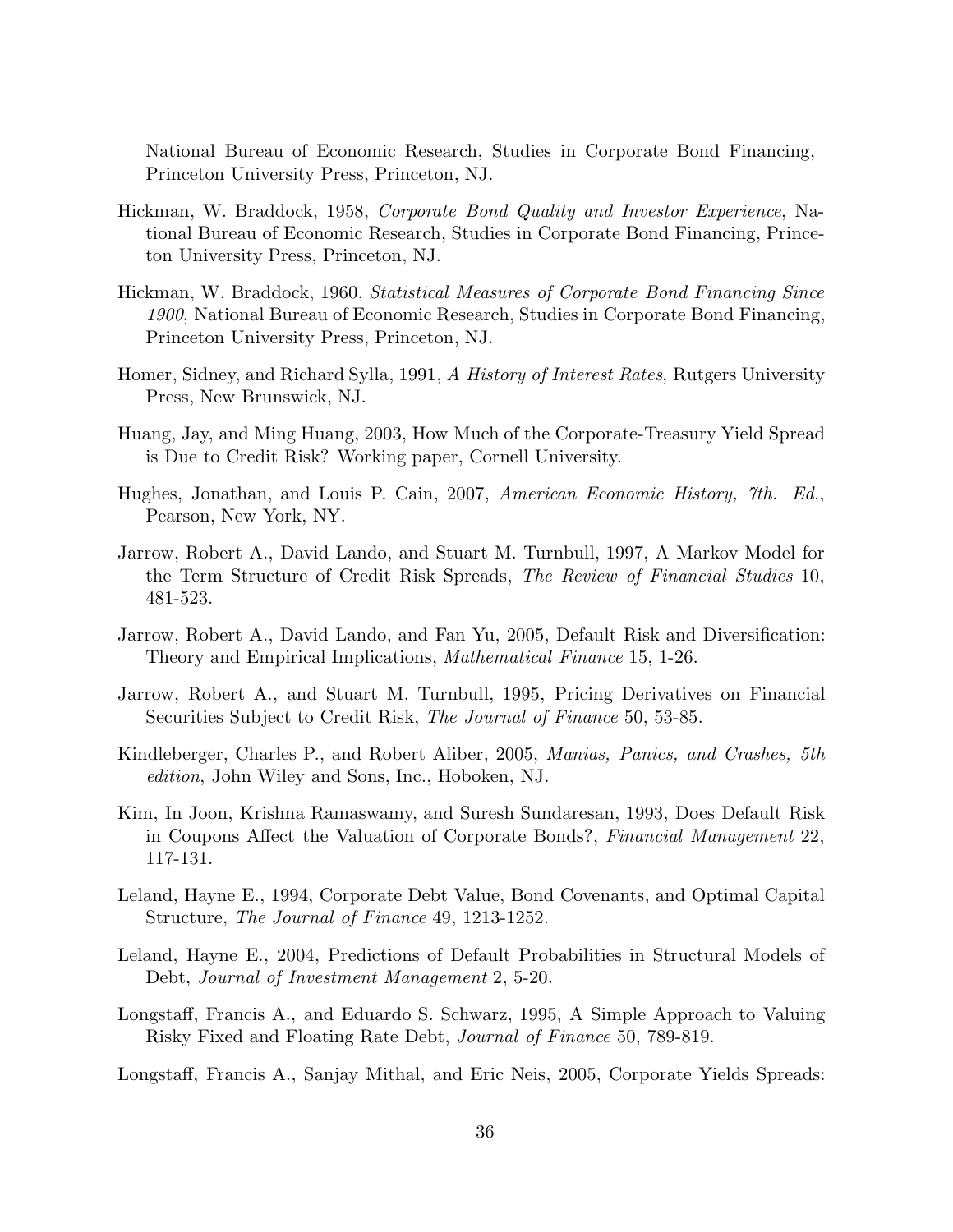Default Risk or Liquidity? New Evidence from the Credit Default Swap Market, *Journal of Finance* 60, 2213-2253.

- Macaulay, Frederick, 1938, *Some Theoretical Problems Suggested by the Movements of Interest Rates, Bond Yields, and Stock Prices in the United States since 1856*, National Bureau of Economic Research.
- Markham, Jerry W., 2001, *A Financial History of the United States, Vol. I*, M. E. Sharpe, Inc., Armonk, New York.
- Markham, Jerry W., 2002, *A Financial History of the United States, Vol. II*, M. E. Sharpe, Inc., Armonk, New York.
- McAdoo, William G., 1931, *Crowded Years*, Houghton-Mifflin, Boston, MA.
- Merton, Robert C., 1973, The Theory of Rational Option Pricing, *Bell Journal of Economics and Management Science* 4, 141-183.
- Merton, Robert C., 1974, On the Pricing of Corporate Debt: The Risk Structure of Interest Rates, *Journal of Finance* 29, 449-470.
- Moody's Investors Services, 2009, Corporate Default and Recovery Rates, 1920-2008. *Moody's Global Credit Policy Special Comment*, Annual update.
- Ohlson, James A., 1980, Financial Ratios and the Probabilistic Prediction of Bankruptcy, *Journal of Accounting Research* 18, 109-131.
- Pedrosa, Monica, and Richard Roll, 1998, Systematic Risk in Corporate Bond Credit Spreads, *Journal of Fixed Income* 8, 7-26.
- Philippon, Thomas, 2008, The Evolution of the U. S. Financial Industry for 1860 to 2007: Theory and Evidence, Working paper, New York University.
- Sarig, Oded and Arthur Warga, 1989, Some Empirical Estimates of the Risk Structure of Interest Rates, *Journal of Finance* 44, 1351-1360
- Schaefer, Stephen, M. and Ilya A. Strebulaev, 2008, Structural Models of Credit Risk are Useful: Evidence from Hedge Ratios on Corporate Bonds, *Journal of Financial Economics* 90, 1-19.
- Schwert, G. William, 1990, Indexes of U.S. Stock Prices from 1802 to 1987, *The Journal of Business* 63, 399-426.
- Shiller, Robert J., 1989, *Market Volatility*, MIT Press, Cambridge, MA.
- Shumway, Tyler, 2001, Forecasting Bankruptcy More Accurately: A Simple Hazard Model, *Journal of Business* 74, 101-124.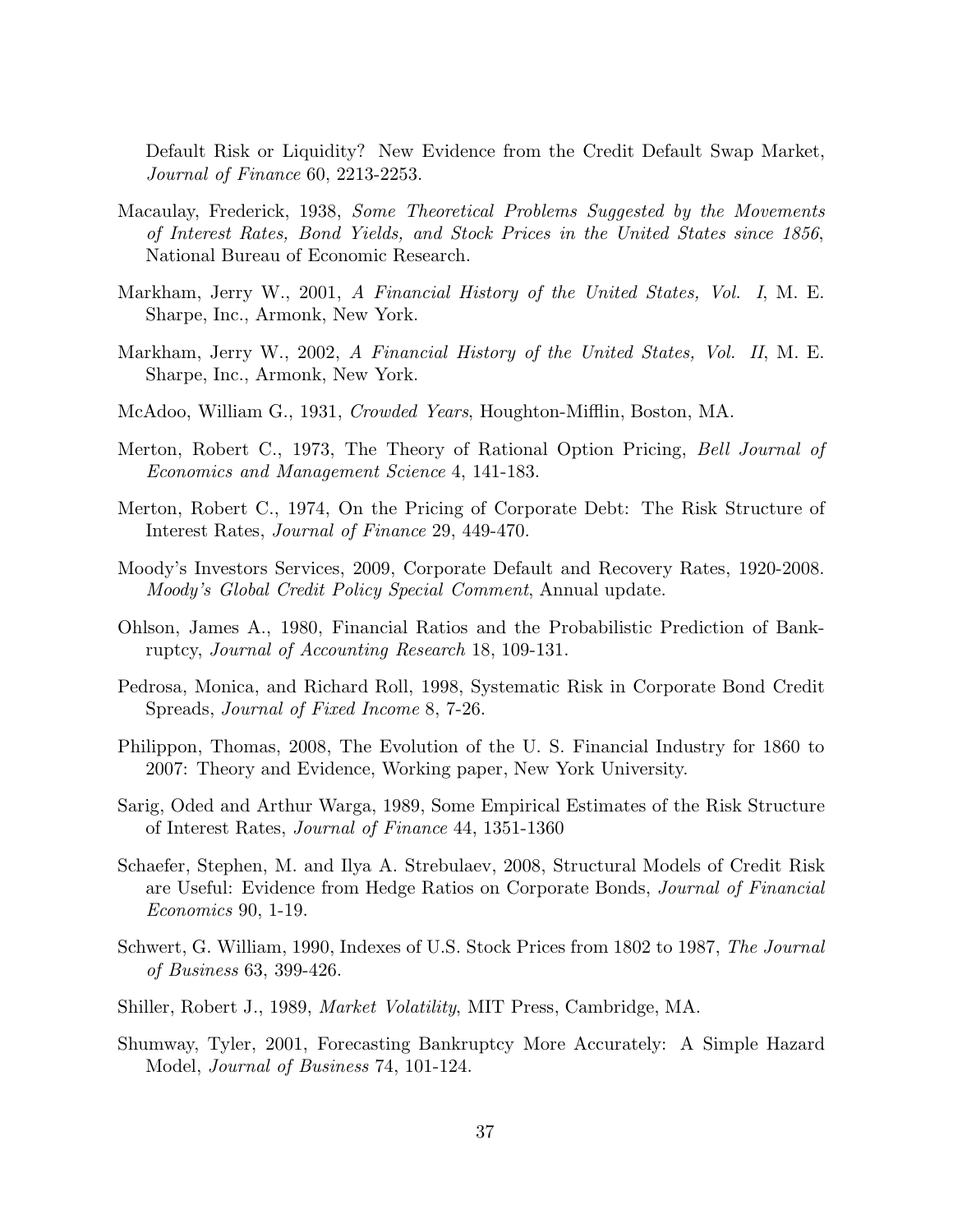- Skeel, David A., 2001, *Debt's Dominion: A History of Bankruptcy Law in America*, Princeton University Press, Princeton, NJ.
- Snowden, Kenneth A., 1990, Historical Returns and Security Market Development, 1872-1925, *Explorations in Economic History* 27, 381-420.
- Steeples, Douglas, 2002, *Advocate for American Enterprise: William Buck Dana and the Commercial and Financial Chronicle, 1865-1910*, Greenwood, Westport, CT.
- Swaine, Henry H., 1898, Economic Aspects of Railroad Receiverships, *Proceedings of the American Economic Association* 3.
- Tabb, Charles J., 1995, A Brief History of Bankruptcy Law, *American Bankruptcy Institute Law Review* 3, 5-51.
- Vassalou, Maria, and Yuhang Xing, 2004, Default Risk in Equity Returns, *Journal of Finance* 59, 831-868.
- Warren, Charles, 1935, *Bankruptcy in United States History*, President and Fellows of Harvard College, Cambridge, MA.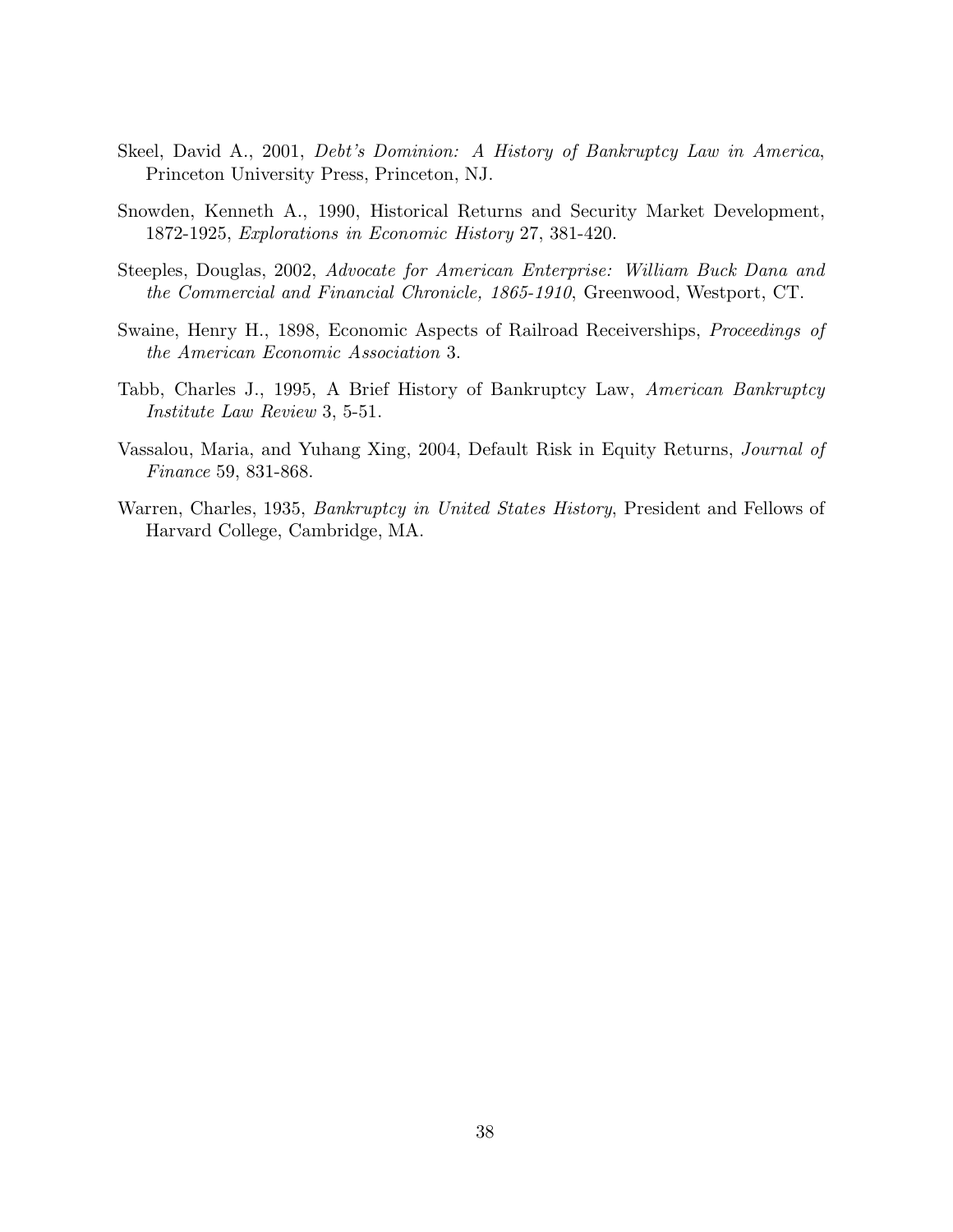Summary Statistics for Annual Corporate Bond Default Rates from 1866 to 2008. This table reports the indicated summary statistics for the annual percentage default rates of U.S. nonfinancial corporate bonds for the 1866-20

| Summary Statistic                             | 1866-1899               | 1900-1945               | 1946-2008               | 1866-2008               |
|-----------------------------------------------|-------------------------|-------------------------|-------------------------|-------------------------|
| Mean<br>Standard Deviation<br><b>Skewness</b> | 3.998<br>3.571<br>2.012 | 1.345<br>1.383<br>1.853 | 0.304<br>0.530<br>3.233 | 1.517<br>2.414<br>3.307 |
| Kurtosis                                      | 4.725                   | 4.127                   | 12.783                  | 14.686                  |
| Minimum                                       | 0.000                   | 0.107                   | 0.000                   | 0.000                   |
| 25th Percentile                               | 1.978                   | 0.347                   | 0.009                   | 0.131                   |
| Median                                        | 3.022                   | 0.903                   | 0.098                   | 0.545                   |
| 75th Percentile                               | 5.195                   | 1.957                   | 0.380                   | 2.096                   |
| Maximum                                       | 16.255                  | 6.725                   | 3.071                   | 16.255                  |
| Serial Correlation                            | 0.388                   | 0.450                   | 0.680                   | 0.628                   |
| Number of Observations                        | 34                      | 46                      | 63                      | 143                     |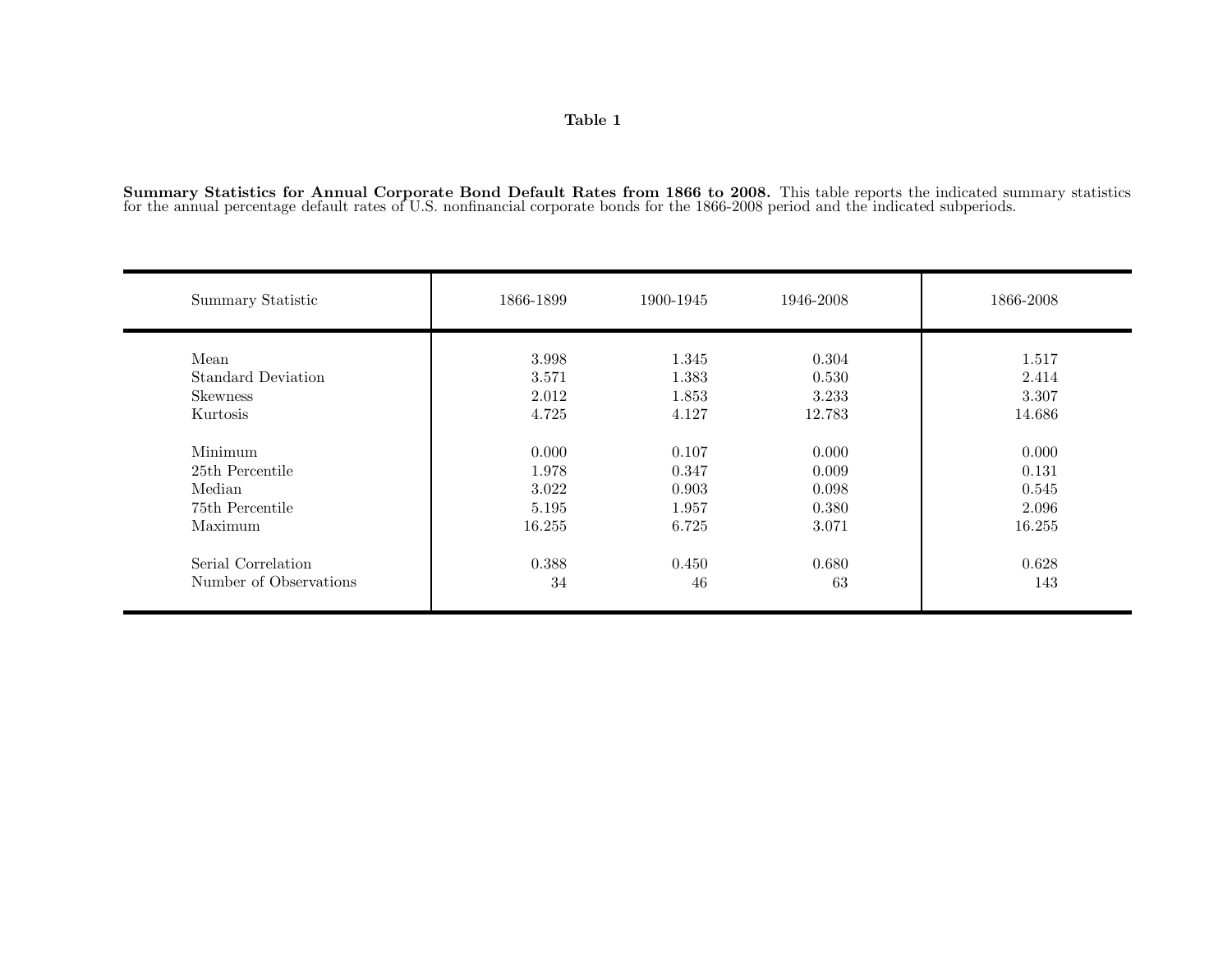**Default Cycles.** This table lists the dates for the default cycles during the 1866-2008 sample period, where <sup>a</sup> default cycle is defined as <sup>a</sup> contiguous period during which annual default rates exceed the unconditional mean default rate of 1.517 percent. The length of the default cycle is measured in years. Default rates are expressed as percentages.

| 2.54<br>1866-1866<br>2.54<br>Post Civil War adjustment<br>T<br>7.13<br>Linking of coasts by railroad<br>1869-1869<br>7.13<br>Railroad boom and crash<br>10<br>6.04<br>1871-1880<br>16.25<br>7<br>3.68<br>6.37<br>1883-1889<br>Major bank panic of 1884<br>8<br>Major bank panic of 1893<br>4.36<br>9.32<br>1891-1898<br>Roosevelt, Panama Canal<br>2.97<br>1904-1904<br>2.97<br>2.10<br>1908-1908<br>2.10<br>Stock market panic | Date of<br>Cycle | Length of<br>Cycle | Average<br>Default Rate | Maximum<br>Default Rate | Historical<br>Background |
|---------------------------------------------------------------------------------------------------------------------------------------------------------------------------------------------------------------------------------------------------------------------------------------------------------------------------------------------------------------------------------------------------------------------------------|------------------|--------------------|-------------------------|-------------------------|--------------------------|
| 2.23<br>2.23<br>1919-1919<br>Post First World War adjustment<br>$\bf 5$<br>3.67<br>6.73<br>Great Depression<br>1931-1935<br>$\overline{2}$<br>2.67<br>1938-1939<br>2.84<br>Great Depression<br>Junk bond defaults<br>1.56<br>1990-1990<br>$1.56\,$<br>T.<br>$\overline{2}$<br>2.54<br>2001-2002<br>3.07<br>Dot-com crisis                                                                                                       | 1914-1915        | $\overline{2}$     | 4.19                    | 4.48                    | First World War          |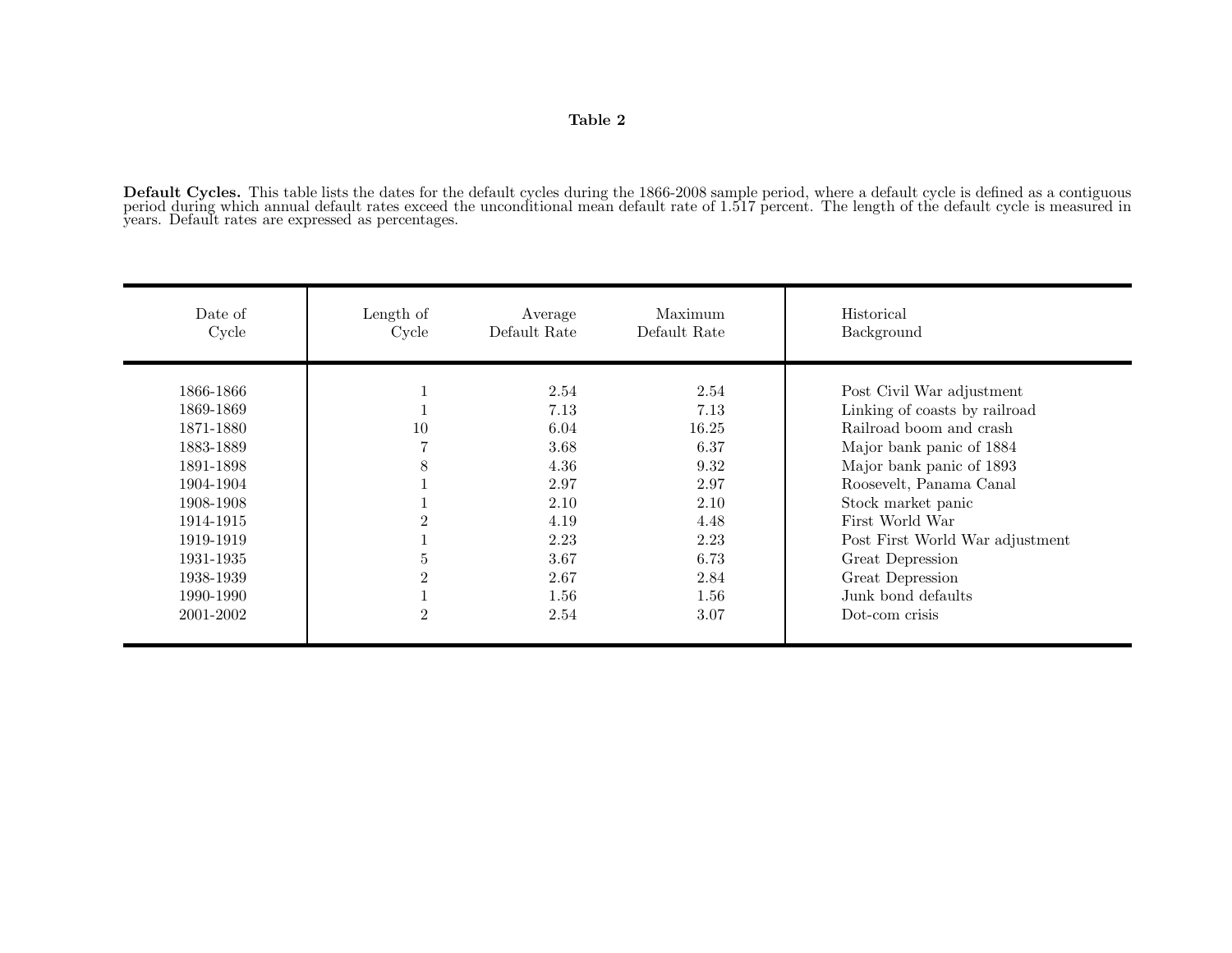**The Most-Severe Three-Year Default Periods.** This table lists the dates for the 12 top three-year default periods during the 1866-2008 sample period. Total default is the sum of the annual default rates during each three-year period. Stock return is the sum of the annual stock market returns<br>for each three-year period. NBER Fraction is the proportion of time dur

| Rank             | Period    | Total<br>Default | Maximum<br>Default | Stock<br>Return | <b>NBER</b><br>Fraction |
|------------------|-----------|------------------|--------------------|-----------------|-------------------------|
| $\perp$          | 1873-1875 | 35.90            | 16.25              | 1.50            | 0.72                    |
| $\overline{2}$   | 1892-1894 | 18.69            | 9.32               | $-5.46$         | 0.47                    |
| $\sqrt{3}$       | 1883-1885 | 16.06            | 6.38               | 5.36            | 0.81                    |
| $\overline{4}$   | 1933-1935 | 12.88            | 6.73               | 35.54           | 0.08                    |
| $\bf 5$          | 1876-1878 | 12.51            | 5.94               | $-1.29$         | 1.00                    |
| $\,6$            | 1869-1871 | 11.41            | 4.14               | 10.06           | 0.50                    |
| $\overline{7}$   | 1914-1916 | 9.59             | 4.48               | 15.98           | 0.33                    |
| $8\,$            | 1896-1898 | 8.91             | 3.73               | 18.74           | 0.50                    |
| $\boldsymbol{9}$ | 1887-1889 | 7.71             | 2.91               | 5.17            | 0.36                    |
| 10               | 1938-1940 | 6.67             | 2.84               | 7.61            | 0.17                    |
| 11               | 1879-1881 | 6.16             | 3.14               | 26.14           | 0.08                    |
| 12               | 2000-2002 | 6.15             | 3.07               | $-14.40$        | 0.22                    |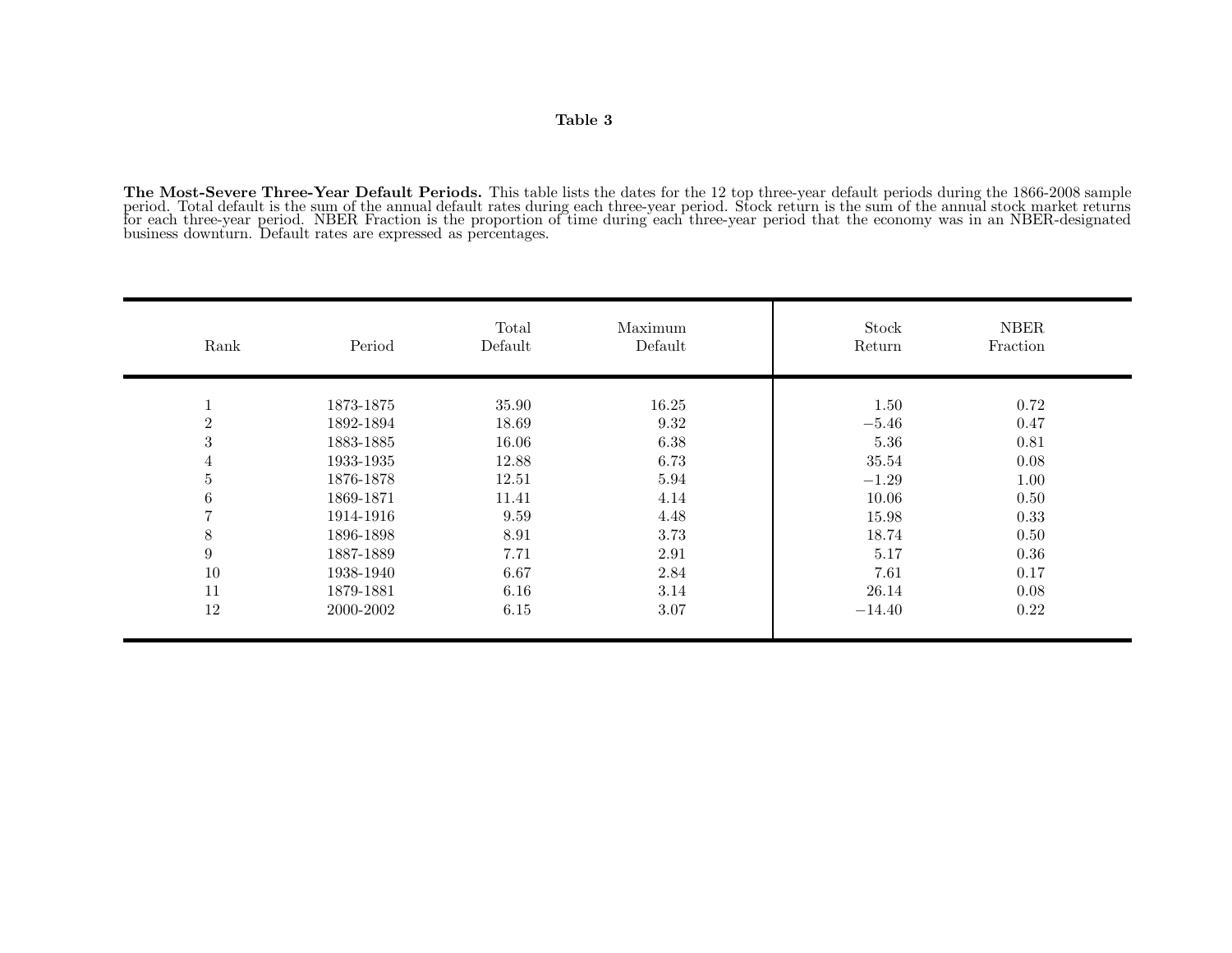**Summary Statistics for the Explanatory Variables.** This table reports the indicated summary statistics for the explanatory variables. Stock Return is the annual return on the U.S. stock market. Volatility is the annualized standard deviation of monthly stock returns for each year. Riskfree rate is the <sup>y</sup>ield on government bonds. Slope is the difference between the <sup>y</sup>ield on high-quality corporate bonds and the short-term commercial paper rate. Spread is the difference between the <sup>y</sup>ield on high-quality corporate bonds and the <sup>y</sup>ield on government bonds with the same maturity. Recession is the fraction of each year that the economy is in <sup>a</sup> NBER-designated business downturn.

| Variable               | <b>Statistic</b>          | 1866-1899 | 1900-1945 | 1946-2008 | 1866-2008 |
|------------------------|---------------------------|-----------|-----------|-----------|-----------|
| <b>Stock Return</b>    | Mean                      | 0.078     | 0.104     | 0.117     | 0.103     |
|                        | Median                    | 0.074     | 0.117     | 0.142     | 0.107     |
|                        | <b>Standard Deviation</b> | 0.138     | 0.234     | 0.178     | 0.190     |
|                        | Serial Correlation        | 0.169     | 0.033     | $-0.049$  | 0.019     |
| Volatility             | Mean                      | 0.132     | 0.178     | 0.136     | 0.149     |
|                        | Median                    | 0.119     | 0.144     | 0.124     | 0.136     |
|                        | <b>Standard Deviation</b> | 0.051     | 0.115     | 0.053     | 0.080     |
|                        | Serial Correlation        | 0.142     | 0.717     | 0.234     | 0.593     |
| Riskfree Rate          | Mean                      | 4.190     | 3.532     | 5.802     | 4.688     |
|                        | Median                    | 3.700     | 3.525     | 5.620     | 4.060     |
|                        | <b>Standard Deviation</b> | 0.837     | 0.790     | 2.601     | 2.087     |
|                        | Serial Correlation        | 0.979     | 0.949     | 0.949     | 0.963     |
| Slope                  | Mean                      | $-1.002$  | 0.260     | 1.529     | 0.519     |
|                        | Median                    | $-0.890$  | 0.010     | 1.310     | 0.470     |
|                        | <b>Standard Deviation</b> | 1.096     | 1.476     | 1.351     | 1.672     |
|                        | Serial Correlation        | 0.068     | 0.844     | 0.558     | 0.744     |
| Spread                 | Mean                      | 0.447     | 0.285     | 0.919     | 0.603     |
|                        | Median                    | 0.440     | 0.200     | 0.910     | 0.470     |
|                        | <b>Standard Deviation</b> | 0.368     | 0.360     | 0.527     | 0.526     |
|                        | Serial Correlation        | 0.924     | 0.775     | 0.830     | 0.883     |
| Recession              | Mean                      | 0.512     | 0.384     | 0.153     | 0.313     |
|                        | Median                    | 0.500     | 0.250     | 0.000     | 0.000     |
|                        | <b>Standard Deviation</b> | 0.418     | 0.398     | 0.287     | 0.386     |
|                        | Serial Correlation        | 0.186     | 0.173     | 0.030     | 0.264     |
| Number of Observations |                           | 34        | 46        | 63        | 143       |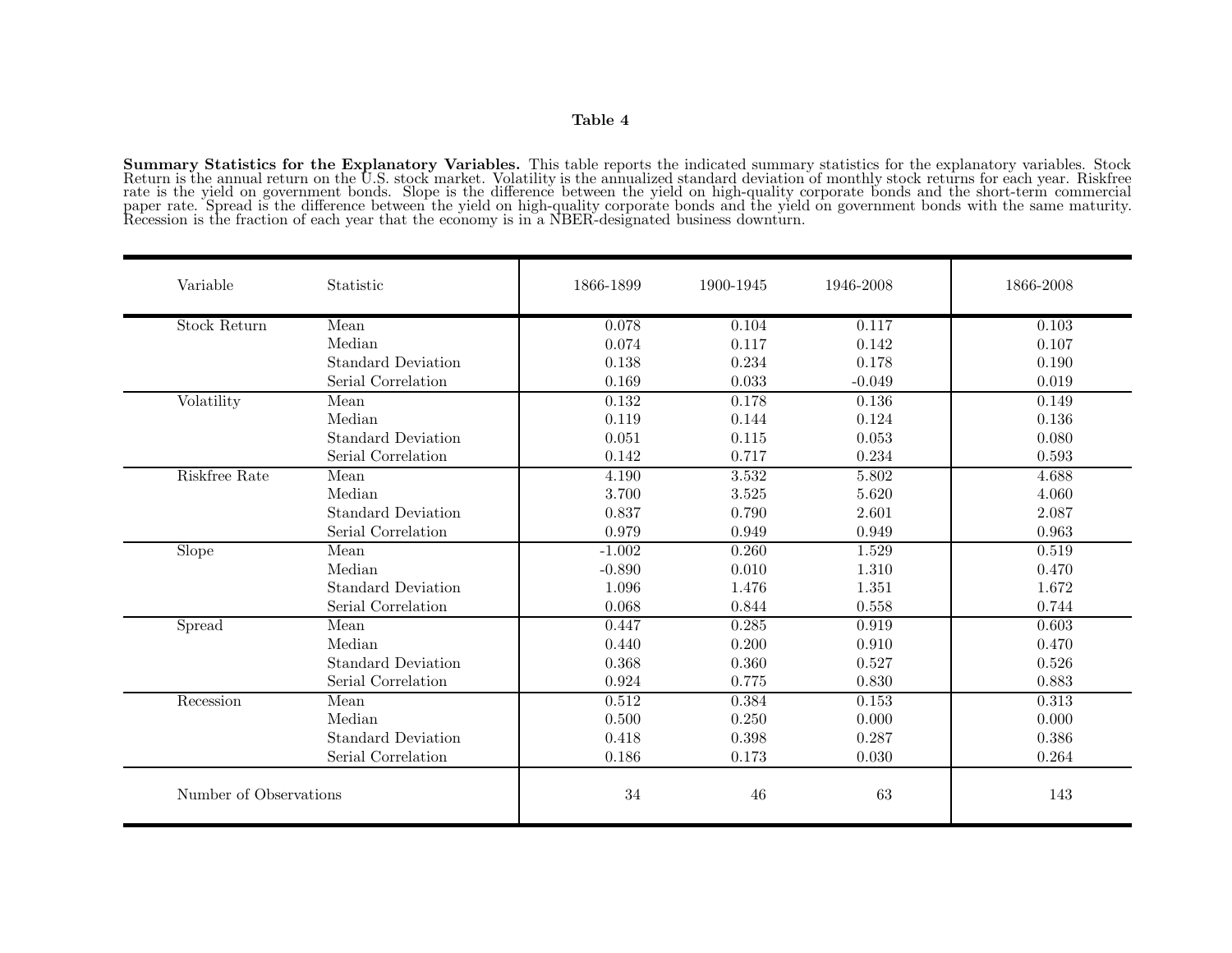Regression Results for Corporate Default Rates. This table reports the coefficient estimates and their Newey-West  $t$ -statistics from the indicated regression specifications. In each specification, the log of the annual d are as shown. Stock Return is the annual return on the U.S. stock market. Variance is the annualized variance of monthly stock returns for each year. Riskfree rate is the yield on government bonds. Slope is the difference between the yield on high-quality corporate bonds and the short-term<br>commercial paper rate. Spread is the difference between the yield on high-q maturity. Recession is the fraction of each year that the economy is in <sup>a</sup> NBER-designated business downturn.

|                     |                  | Coefficients |          |          |          | $t$ -Statistics |         |          |           |
|---------------------|------------------|--------------|----------|----------|----------|-----------------|---------|----------|-----------|
| Variable            | Lag              | Structural   | Reduced  | Macro    | Combined | Structural      | Reduced | Macro    | Combined  |
| Default Rate        | 1                | 0.351        | 0.483    | 0.445    | 0.346    | 4.08            | 6.23    | 5.66     | 3.93      |
|                     | $\boldsymbol{2}$ | 0.153        | 0.144    | 0.143    | 0.163    | 1.50            | 1.57    | 1.45     | $1.65\,$  |
|                     | $\sqrt{3}$       | 0.351        | 0.292    | 0.282    | 0.342    | 3.30            | 3.01    | $2.96\,$ | 3.34      |
| <b>Stock Return</b> | $\mathbf{1}$     | $-1.551$     |          |          | $-1.807$ | $-3.08$         |         |          | $-3.07$   |
|                     | $\overline{2}$   | 0.091        |          |          | 0.270    | 0.16            |         |          | $0.46\,$  |
|                     | $\sqrt{3}$       | $-0.143$     |          |          | 0.128    | $-0.27$         |         |          | 0.22      |
| Variance            | $1\,$            | 5.355        |          |          | 5.704    | 2.84            |         |          | 2.86      |
|                     | $\sqrt{2}$       | $-0.629$     |          |          | $-0.731$ | $-0.28$         |         |          | $-0.32\,$ |
|                     | $\sqrt{3}$       | 0.205        |          |          | 0.301    | 0.09            |         |          | 0.13      |
| Riskfree Rate       | $\mathbf{1}$     | $-0.139$     |          |          | $-0.238$ | $-0.83$         |         |          | $-1.54$   |
|                     | $\sqrt{2}$       | 0.234        |          |          | 0.352    | 1.27            |         |          | 1.96      |
|                     | $\sqrt{3}$       | 0.033        |          |          | $-0.003$ | 0.29            |         |          | $-0.03$   |
| Slope               | $\overline{1}$   | $-0.106$     |          |          | $-0.148$ | $-1.05$         |         |          | $-1.43$   |
|                     | $\overline{2}$   | $-0.181$     |          |          | $-0.178$ | $-1.72$         |         |          | $-1.49$   |
|                     | $\sqrt{3}$       | 0.092        |          |          | 0.093    | 1.47            |         |          | $1.10\,$  |
| Spread              | $\mathbf{1}$     |              | 0.215    |          | $-0.406$ |                 | 0.62    |          | $-1.21$   |
|                     | $\,2$            |              | 0.037    |          | 0.503    |                 | 0.07    |          | 1.08      |
|                     | $\sqrt{3}$       |              | $-0.094$ |          | 0.037    |                 | $-0.29$ |          | 0.11      |
| Recession           | $\mathbf{1}$     |              |          | 0.538    | $-0.260$ |                 |         | 1.81     | $-0.67$   |
|                     | $\,2$            |              |          | 0.077    | 0.341    |                 |         | 0.27     | $1.31\,$  |
|                     | $\sqrt{3}$       |              |          | $-0.043$ | $-0.181$ |                 |         | $-0.19$  | $-0.53$   |
| Adj. $R^2$          |                  | 0.752        | 0.699    | 0.708    | 0.747    |                 |         |          |           |